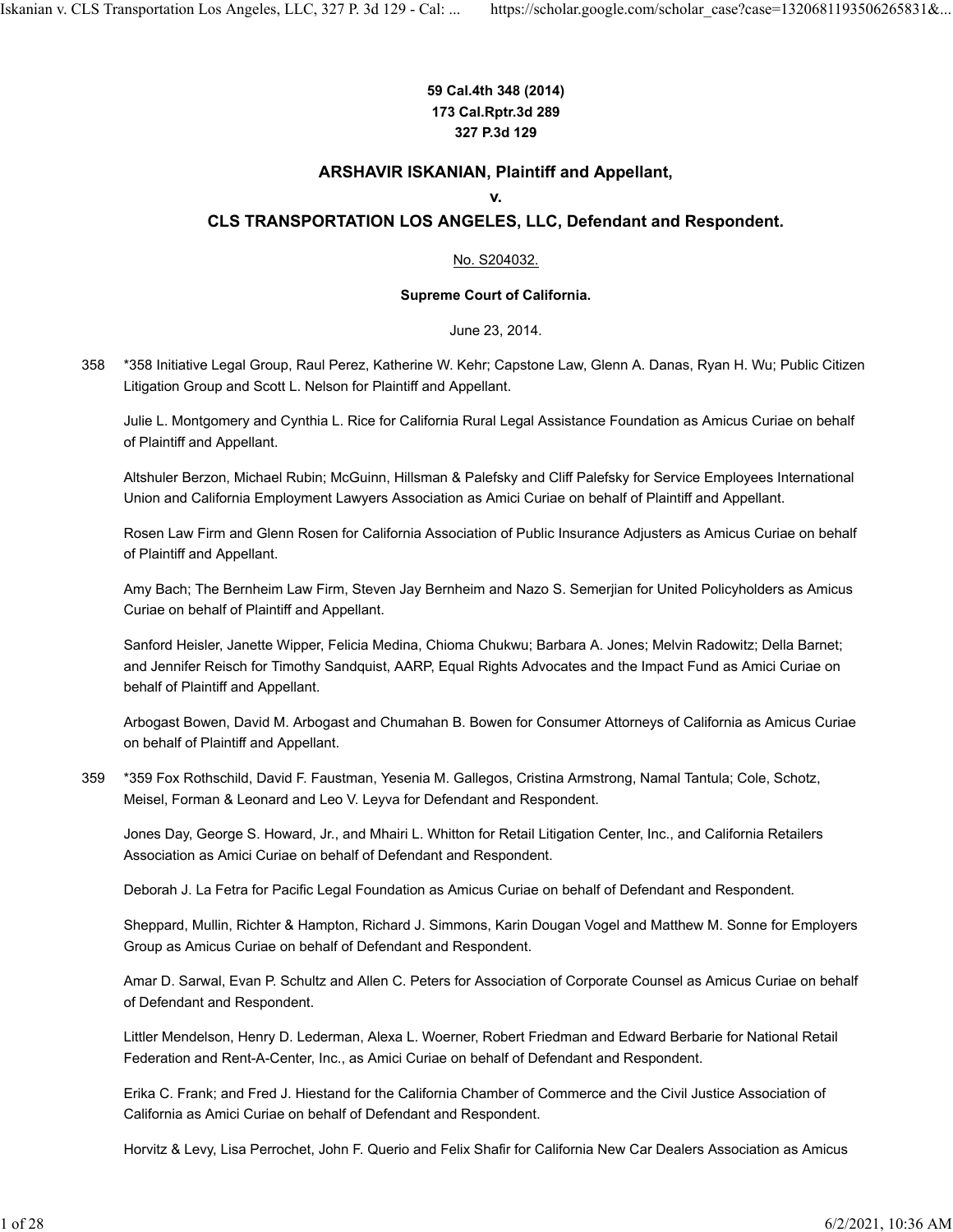Curiae on behalf of Defendant and Respondent.

Mayer Brown, Andrew J. Pincus, Archis A. Parasharami, Scott M. Noveck and Donald M. Falk for the Chamber of Commerce of the United States of America as Amicus Curiae on behalf of Defendant and Respondent.

### **OPINION**

#### LIU, J.

In this case, we again address whether the Federal Arbitration Act (FAA; 9 U.S.C. § 1 et seq.) preempts a state law rule that restricts enforcement of terms in arbitration agreements. Here, an employee seeks to bring a class action lawsuit on behalf of himself and similarly situated employees for his employer's alleged failure to compensate its employees for, among other things, overtime and meal and rest periods. The employee had entered into an arbitration agreement that

360

waived the right to class proceedings. The question \*360 is whether a state's refusal to enforce such a waiver on grounds of public policy or unconscionability is preempted by the FAA. We conclude that it is and that our holding to the contrary in *Gentry v. Superior Court* (2007) 42 Cal.4th 443 [64 Cal.Rptr.3d 773, 165 P.3d 556] (*Gentry*) has been abrogated by recent United States Supreme Court precedent. We further reject the arguments that the class action waiver at issue here is unlawful under the National Labor Relations Act (29 U.S.C. § 151 et seq.) and that the employer in this case waived its right to arbitrate by withdrawing its motion to compel arbitration after *Gentry.*

The employee also sought to bring a representative action under the Labor Code Private Attorneys General Act of 2004 (PAGA) (Lab. Code, § 2698 et seq.). This statute authorizes an employee to bring an action for civil penalties on behalf of the state against his or her employer for Labor Code violations committed against the employee and fellow employees, with most of the proceeds of that litigation going to the state. As explained below, we conclude that an arbitration agreement requiring an employee as a condition of employment to give up the right to bring representative PAGA actions in any forum is contrary to public policy. In addition, we conclude that the FAA's goal of promoting arbitration as a means of private dispute resolution does not preclude our Legislature from deputizing employees to prosecute Labor Code violations on the state's behalf. Therefore, the FAA does not preempt a state law that prohibits waiver of PAGA representative actions in an employment contract.

Finally, we hold that the PAGA does not violate the principle of separation of powers under the California Constitution.

#### **I.**

Plaintiff Arshavir Iskanian worked as a driver for defendant CLS Transportation Los Angeles, LLC (CLS), from March 2004 to August 2005. In December 2004, Iskanian signed a "Proprietary Information and Arbitration Policy/Agreement" providing that "any and all claims" arising out of his employment were to be submitted to binding arbitration before a neutral arbitrator. The arbitration agreement provided for reasonable discovery, a written award, and judicial review of the award; costs unique to arbitration, such as the arbitrator's fee, would be paid by CLS. The arbitration agreement also contained a class and representative action waiver that said: "[E]xcept as otherwise required under applicable law, (1) EMPLOYEE and COMPANY expressly intend and agree that class action and representative action procedures shall not be asserted, nor will they apply, in any arbitration pursuant to this Policy/Agreement; (2) EMPLOYEE and

361

COMPANY agree that each will not assert class action or representative action claims against the other in \*361 arbitration or otherwise; and (3) each of EMPLOYEE and COMPANY shall only submit their own, individual claims in arbitration and will not seek to represent the interests of any other person."

On August 4, 2006, Iskanian filed a class action complaint against CLS, alleging that it failed to pay overtime, provide meal and rest breaks, reimburse business expenses, provide accurate and complete wage statements, or pay final wages in a timely manner. In its answer to the complaint, CLS asserted among other defenses that all of plaintiff's claims were subject to binding arbitration. CLS moved to compel arbitration, and in March 2007, the trial court granted CLS's motion. Shortly after the trial court's order but before the Court of Appeal's decision in this matter, we decided in *Gentry* that class action waivers in employment arbitration agreements are invalid under certain circumstances. (*Gentry, supra,* 42 Cal.4th at pp. 463-464.) The Court of Appeal issued a writ of mandate directing the superior court to reconsider its ruling in light of *Gentry.*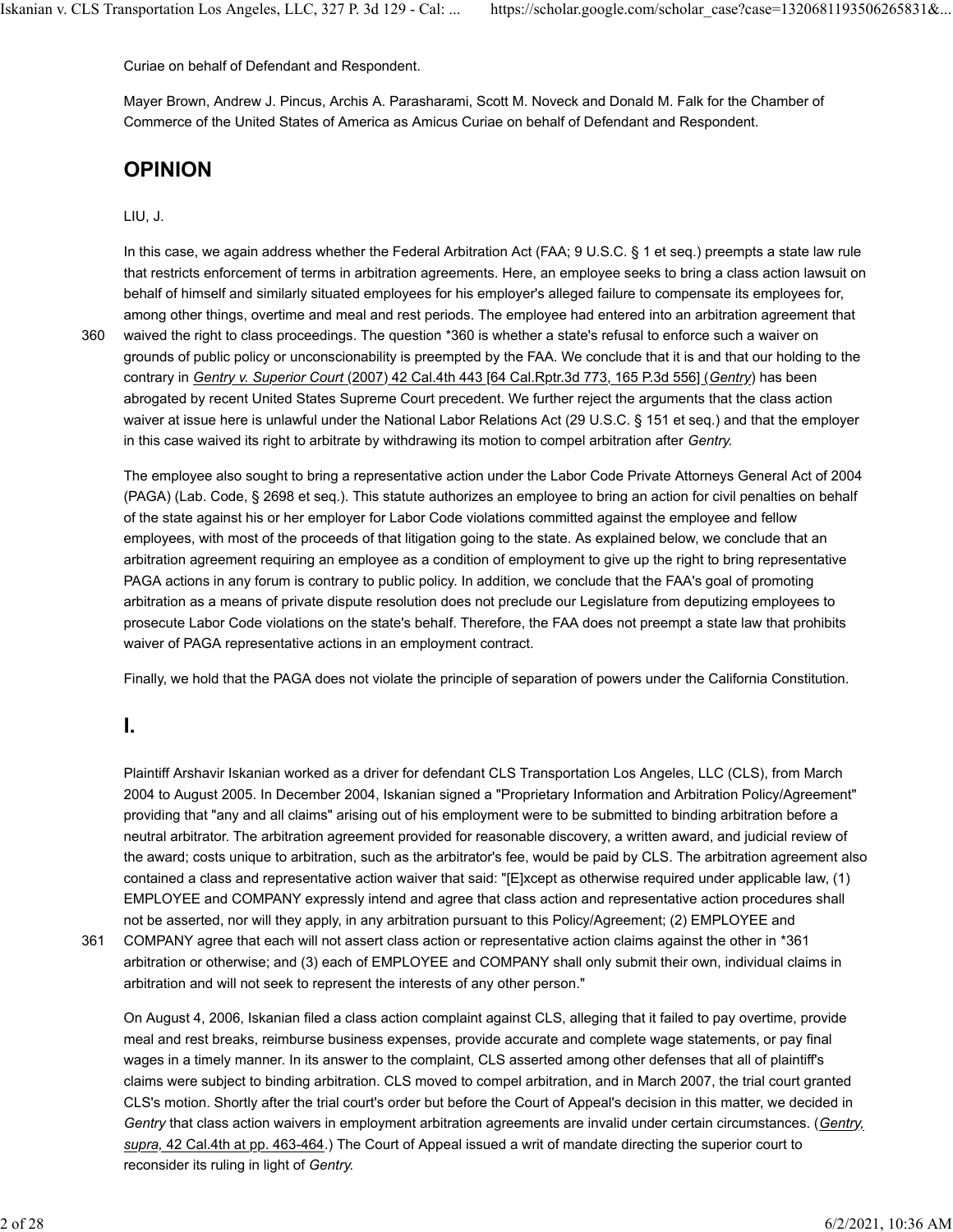On remand, CLS voluntarily withdrew its motion to compel arbitration, and the parties proceeded to litigate the case. On September 15, 2008, Iskanian filed a consolidated first amended complaint, alleging seven causes of action for Labor Code violations and an unfair competition law (UCL; Bus. & Prof. Code, § 17200 et seq.) claim. Iskanian brought his claims as an individual and putative class representative seeking damages, and also in a representative capacity under the PAGA seeking civil penalties for Labor Code violations. After conducting discovery, Iskanian moved to certify the class, and CLS opposed the motion. On October 29, 2009, the trial court granted Iskanian's motion.

On April 27, 2011, the United States Supreme Court issued *AT&T Mobility LLC v. Concepcion* (2011) 563 U.S. 333 [179 L.Ed.2d 742, 131 S.Ct. 1740] (*Concepcion*). *Concepcion* invalidated our decision in *Discover Bank v. Superior Court* (2005) 36 Cal.4th 148 [30 Cal.Rptr.3d 76, 113 P.3d 1100] (*Discover Bank*), which had restricted consumer class action waivers in arbitration agreements. Soon after, in May 2011, CLS renewed its motion to compel arbitration and dismiss the class claims, arguing that *Concepcion* also invalidated *Gentry.* Iskanian opposed the motion, arguing among other things that *Gentry* was still good law and, in any event, that CLS had waived its right to seek arbitration by withdrawing the original motion to compel arbitration. The trial court ruled in favor of CLS, ordering the case into individual arbitration and dismissing the class claims with prejudice.

362

The Court of Appeal affirmed, concluding that *Concepcion* invalidated *Gentry.* The court also declined to follow a National Labor Relations Board ruling that class action waivers in adhesive employment contracts violate the \*362 National Labor Relations Act. With respect to the PAGA claim, the court understood Iskanian to be arguing that the PAGA does not allow representative claims to be arbitrated, and it concluded that the FAA precludes states from withdrawing claims from arbitration and that PAGA claims must be argued individually, not in a representative action, according to the terms of the arbitration agreement. Finally, the court upheld the trial court's finding that CLS had not waived its right to compel arbitration. We granted review.

#### **II.**

We first address the validity of the class action waiver at issue here and the viability of *Gentry* in light of *Concepcion.*

In *Discover Bank,* we held that when a class arbitration waiver "is found in a consumer contract of adhesion in a setting in which disputes between the contracting parties predictably involve small amounts of damages, and when it is alleged that the party with the superior bargaining power has carried out a scheme to deliberately cheat large numbers of consumers out of individually small sums of money, then ... the waiver becomes in practice the exemption of the party `from responsibility for [its] own fraud, or willful injury to the person or property of another.' (Civ. Code, § 1668.) Under these circumstances, such waivers are unconscionable under California law and should not be enforced." (*Discover Bank, supra,* 36 Cal.4th at pp. 162-163.)

(1) The high court in *Concepcion* invalidated *Discover Bank* and held that "[r]equiring the availability of classwide arbitration interferes with fundamental attributes of arbitration and thus creates a scheme inconsistent with the FAA." (*Concepcion, supra,* 563 U.S. at p. \_\_\_ [131 S.Ct. at p. 1748].) According to *Concepcion,* classwide arbitration "sacrifices the principal advantage of arbitration — its informality — and makes the process slower, more costly, and more likely to generate procedural morass than final judgment." (*Id.* at p. \_\_ [131 S.Ct. at p. 1751].) Class arbitration also "greatly increases risks to defendants" and "is poorly suited to the higher stakes of class litigation" because of the lack of judicial review, "thus rendering arbitration unattractive" to defendants. (*Id.* at p. \_\_\_ & fn. 8 [131 S.Ct. at p. 1752 & fn. 8].) The court concluded that "[b]ecause it `stands as an obstacle to the accomplishment and execution of the full purposes and objectives of Congress,' [citation], California's *Discover Bank* rule is preempted by the FAA." (*Id.* at p. \_\_\_ [131 S.Ct. at p. 1753].)

In *Gentry,* we considered a class action waiver and an arbitration agreement in an employment contract. The complaint in *Gentry* alleged that the defendant employer had systematically failed to pay overtime wages to a class of employees.

Whereas *Discover Bank* concerned the application of the \*363 doctrine of unconscionability, *Gentry* focused on whether the class action waiver would "undermine the vindication of the employees' unwaivable statutory rights" to overtime pay. (*Gentry, supra,* 42 Cal.4th at p. 450.) We concluded that a class action waiver may be unenforceable in some circumstances: "[W]hen it is alleged that an employer has systematically denied proper overtime pay to a class of employees and a class action is requested notwithstanding an arbitration agreement that contains a class arbitration 363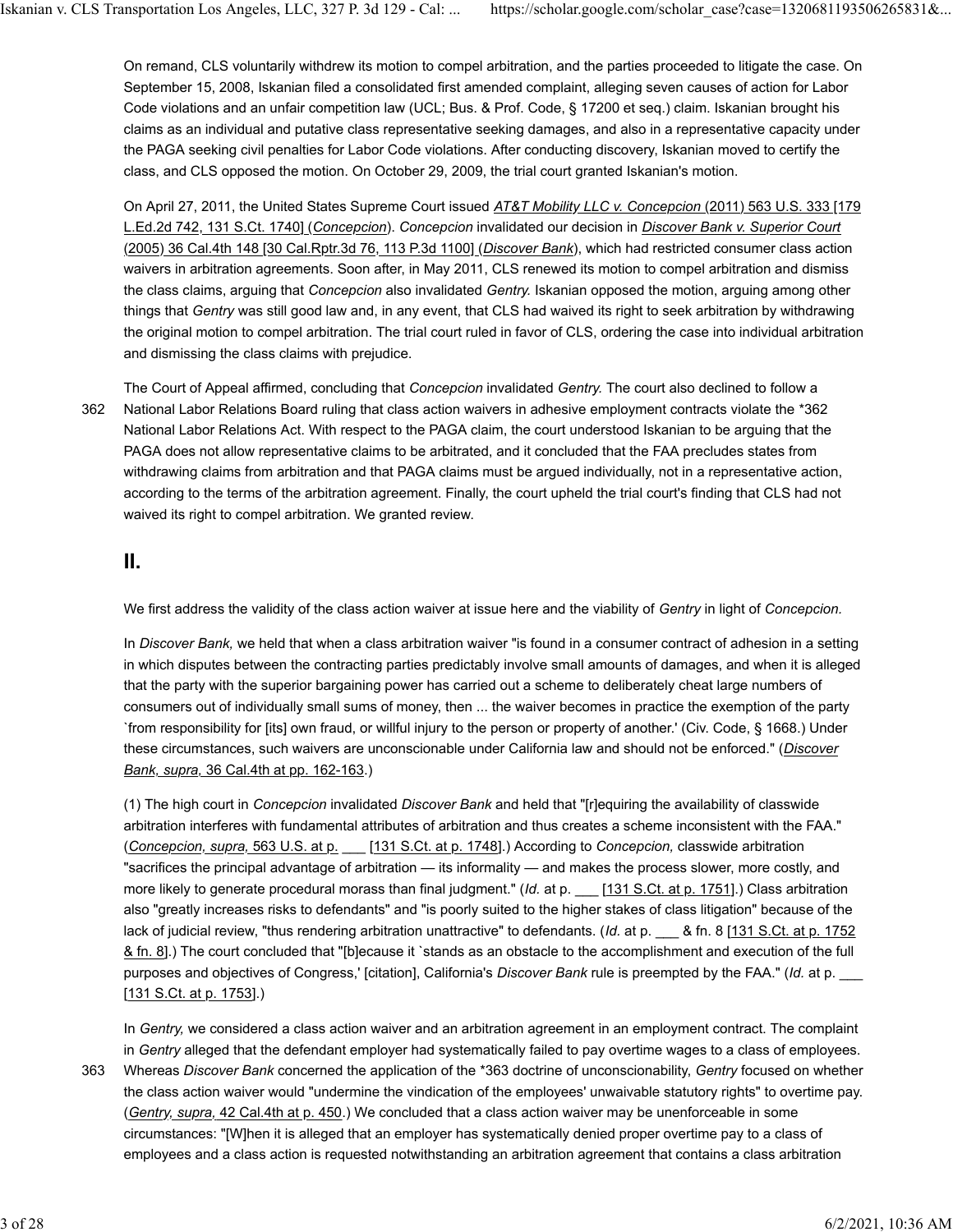waiver, the trial court must consider the factors discussed above: the modest size of the potential individual recovery, the potential for retaliation against members of the class, the fact that absent members of the class may be ill informed about their rights, and other real world obstacles to the vindication of class members' rights to overtime pay through individual arbitration. If it concludes, based on these factors, that a class arbitration is likely to be a significantly more effective practical means of vindicating the rights of the affected employees than individual litigation or arbitration, and finds that the disallowance of the class action will likely lead to a less comprehensive enforcement of overtime laws for the employees alleged to be affected by the employer's violations, it must invalidate the class arbitration waiver to ensure that these employees can `vindicate [their] unwaivable rights in an arbitration forum.'" (*Id.* at pp. 463-464.)

Iskanian contends that *Gentry* survives *Concepcion.* In his briefing, he argues: "The Missouri Supreme Court has interpreted *Concepcion* as holding that *Discover Bank* was preempted because `it required class arbitration even if class arbitration disadvantaged consumers and was unnecessary for the consumer to obtain a remedy.' (*Brewer v. Missouri Title Loans* (Mo. 2012) 364 S.W.3d 486, 489, 494.) Similarly, a recent analysis of *Concepcion* concludes that `the unconscionability defense in *Concepcion* "stood as an obstacle," for preemption purposes, because it was a categorical rule that applied to all consumer cases. The sin of the *Discover Bank* rule was that it did not require the claimant to show that the agreement operated as an exculpatory contract on a case-specific basis.' (Gilles & Friedman, *After Class: Aggregate Litigation in the Wake of AT&T Mobility v. Concepcion* (2012) 79 U. Chi. L. Rev. 623, 651.)"

Iskanian also contends: "*Gentry,* by contrast, `is not a categorical rule against class action waivers.' [Citation.] *Gentry* explicitly disclaimed any categorical rule .... Unlike *Discover Bank,* which held consumer class-action bans `generally unconscionable' ([*Gentry, supra,* 42 Cal.4th] at p. 453), *Gentry* held only that when a statutory right is unwaivable because of its `public importance,' *id.* at p. 456, banning class actions would in `some circumstances' `lead to a de facto waiver and would impermissibly interfere with employees' ability to vindicate unwaivable rights and to enforce the overtime laws.' (*Id.* at p. 457.)" According to Iskanian, "[t]he Courts of Appeal have interpreted *Gentry* to require an evidentiary showing in which a \*364 plaintiff bears the burden of demonstrating, based on the *Gentry* factors, that enforcing a class-action ban would result in a waiver of substantive rights."

364

(2) Contrary to these contentions, however, the fact that *Gentry*'s rule against class waiver is stated more narrowly than *Discover Bank*'s rule does not save it from FAA preemption under *Concepcion.* The high court in *Concepcion* made clear that even if a state law rule against consumer class waivers were limited to "class proceedings [that] are necessary to prosecute small-dollar claims that might otherwise slip through the legal system," it would still be preempted because states cannot require a procedure that interferes with fundamental attributes of arbitration "even if it is desirable for unrelated reasons." (*Concepcion, supra,* 563 U.S. at p. \_\_\_ [131 S.Ct. at p. 1753]; see *American Express Co. v. Italian Colors Restaurant* (2013) 570 U.S. \_\_\_, \_\_\_ & fn. 5 [186 L.Ed.2d 417 & fn. 5, 133 S.Ct. 2304, 2312] (*Italian Colors*).) It is thus incorrect to say that the infirmity of *Discover Bank* was that it did not require a case-specific showing that the class waiver was exculpatory. *Concepcion* holds that *even if* a class waiver is exculpatory in a particular case, it is nonetheless preempted by the FAA. Under the logic of *Concepcion,* the FAA preempts *Gentry*'s rule against employment class waivers.

In his briefing and at oral argument, Iskanian further argued that the *Gentry* rule or a modified *Gentry* rule — whereby a class waiver would be invalid if it meant a de facto waiver of rights and if the arbitration agreement failed to provide suitable alternative means for vindicating employee rights — survives *Concepcion* under our reasoning in *Sonic-Calabasas A, Inc. v. Moreno* (2013) 57 Cal.4th 1109 [163 Cal.Rptr.3d 269, 311 P.3d 184] (*Sonic II*). But the *Gentry* rule, whether modified or not, is not analogous to the unconscionability rule set forth in *Sonic II.*

As noted, *Gentry* held that the validity of a class waiver turns on whether "a class arbitration is likely to be a significantly more effective practical means of vindicating the rights of the affected employees than individual litigation or arbitration, and [whether] the disallowance of the class action will likely lead to a less comprehensive enforcement of [labor or employment] laws for the employees alleged to be affected by the employer's violations." (*Gentry, supra,* 42 Cal.4th at p. 463.) In other words, if individual arbitration or litigation cannot be designed to approximate the advantages of a class proceeding, then a class waiver is invalid. But *Concepcion* held that because class proceedings interfere with fundamental attributes of arbitration, a class waiver is *not* invalid even if an individual proceeding would be an ineffective means to prosecute certain claims. (See *Concepcion, supra,* 563 U.S. at p. \_\_\_ [131 S.Ct. at p. 1753].)

365 \*365 The Berman waiver addressed in *Sonic II* is different from a class waiver. As *Sonic II* explained, a Berman waiver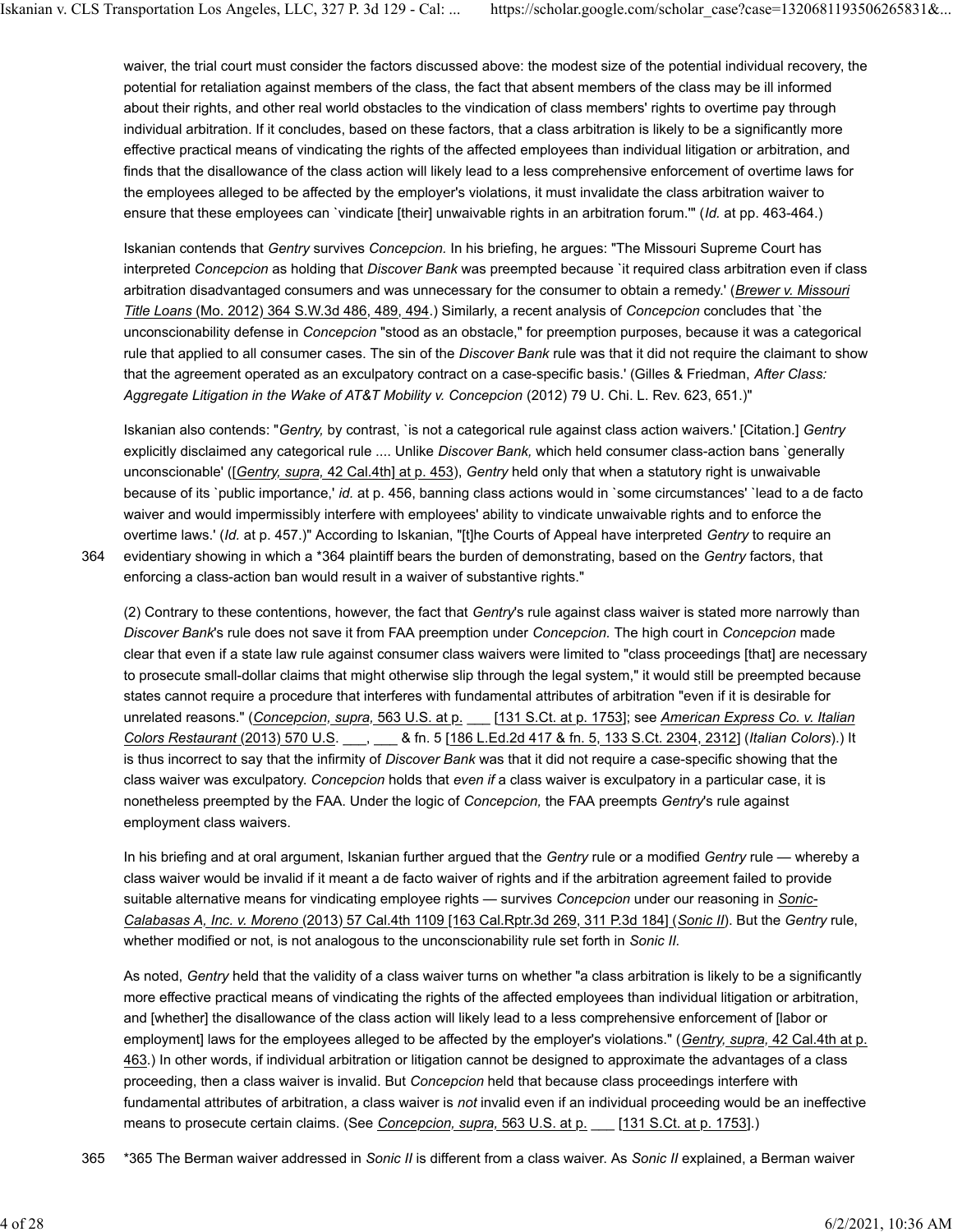implicates a host of statutory protections designed to benefit employees with wage claims against their employers. (*Sonic II, supra,* 57 Cal.4th at pp. 1127-1130.) One of those protections is a special administrative hearing (a Berman hearing) that we had held unwaivable in *Sonic-Calabasas A, Inc. v. Moreno* (2011) 51 Cal.4th 659 [121 Cal.Rptr.3d 58, 247 P.3d 130] (*Sonic I*). In *Sonic II,* we overruled *Sonic I* in light of *Concepcion,* reasoning that "[b]ecause a Berman hearing causes arbitration to be substantially delayed, the unwaivability of such a hearing, even if desirable as a matter of contractual fairness or public policy, interferes with a fundamental attribute of arbitration — namely, its objective `"to achieve `streamlined proceedings and expeditious results'"'" and "is thus preempted by the FAA." (*Sonic II, supra,* 57 Cal.4th at p. 1141.) Under the logic of *Sonic II,* which mirrors the logic applied to the *Gentry* rule above, it is clear that because a Berman hearing interferes with fundamental attributes of arbitration, a Berman waiver is not invalid even if the unavailability of a Berman hearing would leave employees with ineffective means to pursue wage claims against their employers.

But *Sonic II* went on to explain that "[t]he fact that the FAA preempts *Sonic I*'s rule requiring arbitration of wage disputes to be preceded by a Berman hearing does not mean that a court applying unconscionability analysis may not consider the value of benefits provided by the Berman statutes, *which go well beyond the hearing itself.*" (*Sonic II, supra,* 57 Cal.4th at p. 1149, italics added.) The Berman statutes, we observed, provide for fee shifting, mandatory undertaking, and several other protections to assist wage claimants should the wage dispute proceed to litigation. (57 Cal.4th at p. 1146.) "Many of the Berman protections are situated no differently than state laws concerning attorney fee shifting, assistance of counsel, or other rights designed to benefit one or both parties in civil litigation." (*Id.* at p. 1150; see, e.g., Lab. Code, § 1194, subd. (a) [one-way fee shifting for plaintiffs asserting minimum wage and overtime claims].) The value of these protections does not derive from the fact that they exist in the context of a prearbitration administrative hearing. Instead, as *Sonic II* made clear, the value of these protections may be realized in "potentially many ways" through arbitration designed in a manner "consistent with its fundamental attributes." (*Sonic II,* at p. 1149; see *ibid.* ["Our rule contemplates that arbitration, no less than an administrative hearing, can be designed to achieve speedy, informal, and affordable resolution of wage claims ...."].)

366

*Sonic II* thus established an unconscionability rule that considers whether arbitration is an effective dispute resolution mechanism for wage claimants without regard to any advantage inherent to a procedural device (a Berman hearing) that interferes with fundamental attributes of arbitration. By contrast, the *Gentry* rule considers whether individual arbitration is an effective dispute \*366 resolution mechanism for employees *by direct comparison* to the advantages of a procedural device (a class action) that interferes with fundamental attributes of arbitration. *Gentry,* unlike *Sonic II,* cannot be squared with *Concepcion.*

In practice, *Gentry*'s rule prohibiting class waivers if "a class arbitration is likely to be a significantly more effective practical means of vindicating the rights of the affected employees than individual litigation or arbitration ..." (*Gentry, supra,* 42 Cal.4th at p. 463) regularly resulted in invalidation of class waivers, at least prior to *Concepcion.* (See, e.g., *Olvera v. El Pollo Loco, Inc.* (2009) 173 Cal.App.4th 447, 457 [93 Cal.Rptr.3d 65]; *Sanchez v. Western Pizza Enterprises, Inc.* (2009) 172 Cal.App.4th 154, 170-171 [90 Cal.Rptr.3d 818]; *Franco v. Athens Disposal Co., Inc.* (2009) 171 Cal.App.4th 1277, 1298-1299 [90 Cal.Rptr.3d 539]; *Murphy v. Check 'N Go of California, Inc.* (2007) 156 Cal.App.4th 138, 148-149 [67 Cal.Rptr.3d 120]; *Jackson v. S.A.W. Entertainment Ltd.* (N.D.Cal. 2009) 629 F.Supp.2d 1018, 1027-1028.) These results are unsurprising since it is unlikely that an individual action could be designed to approximate the inherent leverage that a class proceeding provides to employees with claims against a defendant employer. (See *Concepcion, supra,* 563 U.S. at p. \_\_\_ [131 S.Ct. at p. 1752].) By contrast, *Sonic II* addressed individual wage claims, not class actions, and there is no reason to think that the value of Berman protections distinct from a Berman hearing itself cannot be achieved by designing an arbitration process that is accessible, affordable, and consistent with fundamental attributes of arbitration. (See *Sonic II, supra,* 57 Cal.4th at p. 1147 ["There are potentially many ways to structure arbitration, without replicating the Berman protections, so that it facilitates accessible, affordable resolution of wage disputes. We see no reason to believe that the specific elements of the Berman statutes are the only way to achieve this goal or that employees will be unable to pursue their claims effectively without initial resort to an administrative hearing as opposed to an adequate arbitral forum."].)

(3) In sum, *Sonic II* recognized that the FAA does not prevent states through legislative or judicial rules from addressing the problems of affordability and accessibility of arbitration. But *Concepcion* held that the FAA does prevent states from mandating or promoting procedures incompatible with arbitration. The *Gentry* rule runs afoul of this latter principle. We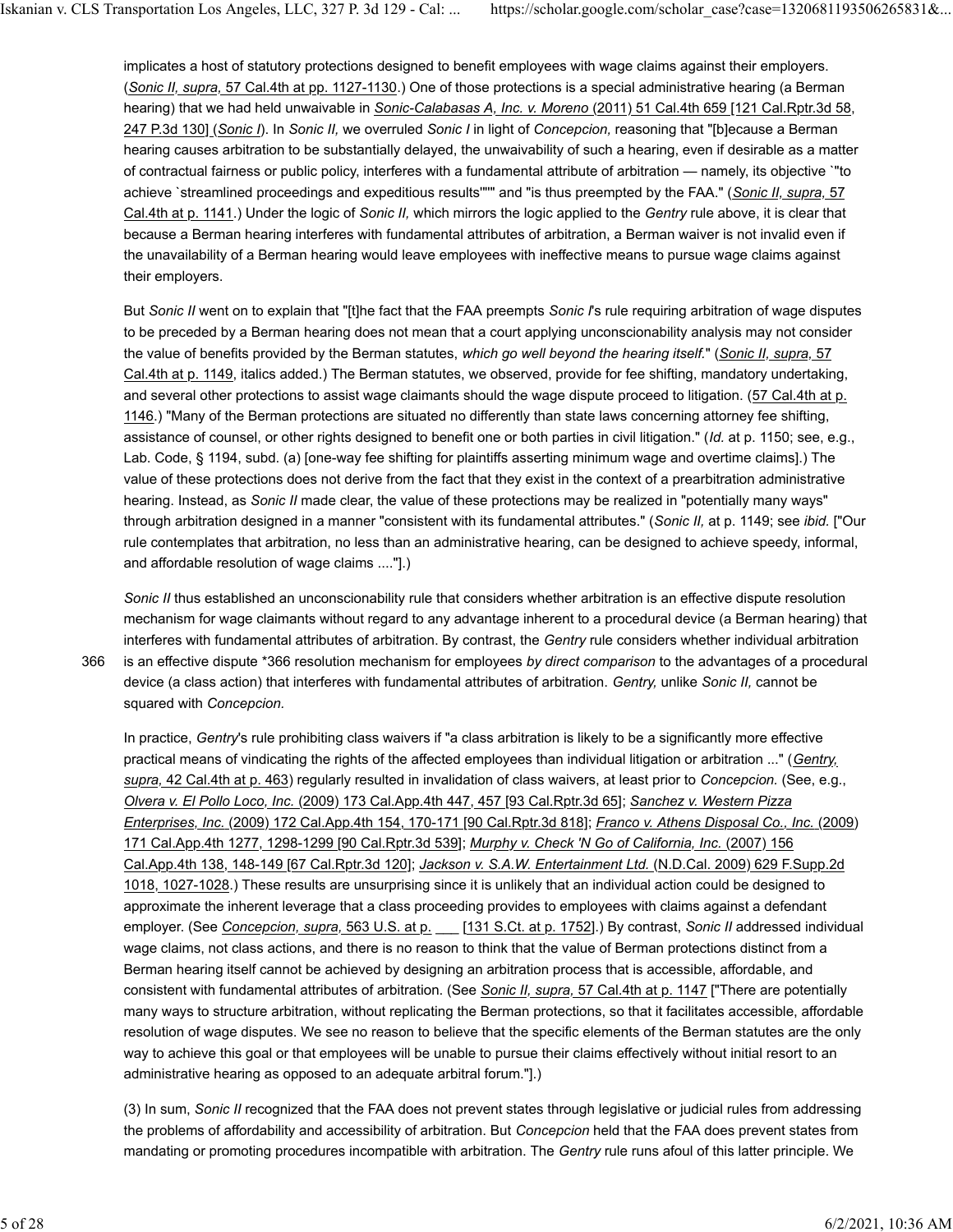thus conclude in light of *Concepcion* that the FAA preempts the *Gentry* rule.

#### **III.**

367

Iskanian contends that even if the FAA preempts *Gentry,* the class action waiver in this case is invalid under the National Labor Relations Act (NLRA). Iskanian adopts the position of the National Labor Relations Board \*367 (Board) in *In re D.R. Horton Inc.* (Jan. 3, 2012) 357 NLRB No. 184 [2012 WL 36274] (*Horton I*) that the NLRA generally prohibits contracts that compel employees to waive their right to participate in class proceedings to resolve wage claims. The Fifth Circuit recently refused to enforce that portion of the NLRB's opinion. (*D.R. Horton, Inc. v. NLRB* (5th Cir. 2013) 737 F.3d 344 (*Horton II*).) We consider below the Board's position and the Fifth Circuit's reasons for rejecting it.

### **A.**

In *Horton I,* the employee, Michael Cuda, a superintendent at D.R. Horton, Inc., claimed he had been misclassified as exempt from statutory overtime protections under the Fair Labor Standards Act of 1938 (FLSA; 29 U.S.C. § 201 et seq.). He sought to initiate a nationwide class arbitration of similarly situated superintendents working for Horton. Horton asserted that the mutual arbitration agreement (MAA) barred arbitration of collective claims. Cuda then filed an unfair labor practice charge, and the Board's general counsel issued a complaint. The complaint alleged that Horton violated section 8(a)(1) of the NLRA by maintaining the MAA provision that said the arbitrator "`may hear only Employee's individual claims and does not have the authority to fashion a proceeding as a class or collective action or to award relief to a group or class of employees in one arbitration proceeding.'" (*Horton I, supra,* 357 NLRB No. 184, p. 1 [2012 WL 36274 at p. \*2].) The complaint further alleged that Horton violated NLRA section 8(a)(1) and (4) by maintaining arbitration agreements that required employees, as a condition of employment, "`to submit all employment related disputes and claims to arbitration ..., thus interfering with employee access to the [Board].'" (*Horton I,* at p. 2 [2012 WL 36274 at p. \*2].) An administrative law judge agreed that the latter but not the former is an unfair labor practice.

On appeal, the Board concluded that (1) the joining together of employees to bring a class proceeding to address wage violations is a form of concerted activity under section 7 of the NLRA (29 U.S.C. § 157); (2) an agreement compelling an employee to waive the right to engage in that activity as a condition of employment is an unfair labor practice under section 8 of the NLRA (§ 158); and (3) this rule is not precluded by the FAA because it is consistent with the FAA's savings clause (9 U.S.C. § 2) and because the later enacted NLRA prevails over the earlier enacted FAA to the extent there is a conflict.

368

The Board began its analysis with section 7 of the NLRA, which states that "[e]mployees shall have the right to selforganization, to form, join, or assist labor organizations, to bargain collectively through representatives of their own choosing, and *to engage in other concerted activities* for the purpose of \*368 collective bargaining *or other mutual aid or protection,* and shall also have the right to refrain from any or all of such activities except to the extent that such right may be affected by an agreement requiring membership in a labor organization as a condition of employment as authorized in section 158(a)(3) of this title." (29 U.S.C. § 157, italics added.)

The Board commented: "It is well settled that `mutual aid or protection' includes employees' efforts to `improve terms and conditions of employment or otherwise improve their lot as employees through channels outside the immediate employee-employer relationship.' *Eastex, Inc. v. NLRB,* 437 U.S. 556, 565-566 [57 L.Ed.2d 428, 98 S.Ct. 2505] (1978). The Supreme Court specifically stated in *Eastex* that Section 7 `protects employees from retaliation by their employer when they seek to improve their working conditions through resort to administrative and judicial forums.' Id. at 565-566. The same is equally true of resort to arbitration. [¶] The Board has long held, with uniform judicial approval, that the NLRA protects employees' ability to join together to pursue workplace grievances, including through litigation." (*Horton I, supra,* 357 NLRB No. 184, p. 2 [2012 WL 36274 at p. \*2].)

(4) The Board then turned to section 8(a)(1) of the NLRA, which says it is an unfair labor practice for an employer "to interfere with, restrain, or coerce employees in the exercise of the rights guaranteed in" section 7. (29 U.S.C. § 158(a)(1).) The Board found, based on the previous discussion, "that the MAA expressly restricts protected activity." (*Horton I, supra,* 357 NLRB No. 184, p. 4 [2012 WL 36274 at p. \*5].) "That this restriction on the exercise of Section 7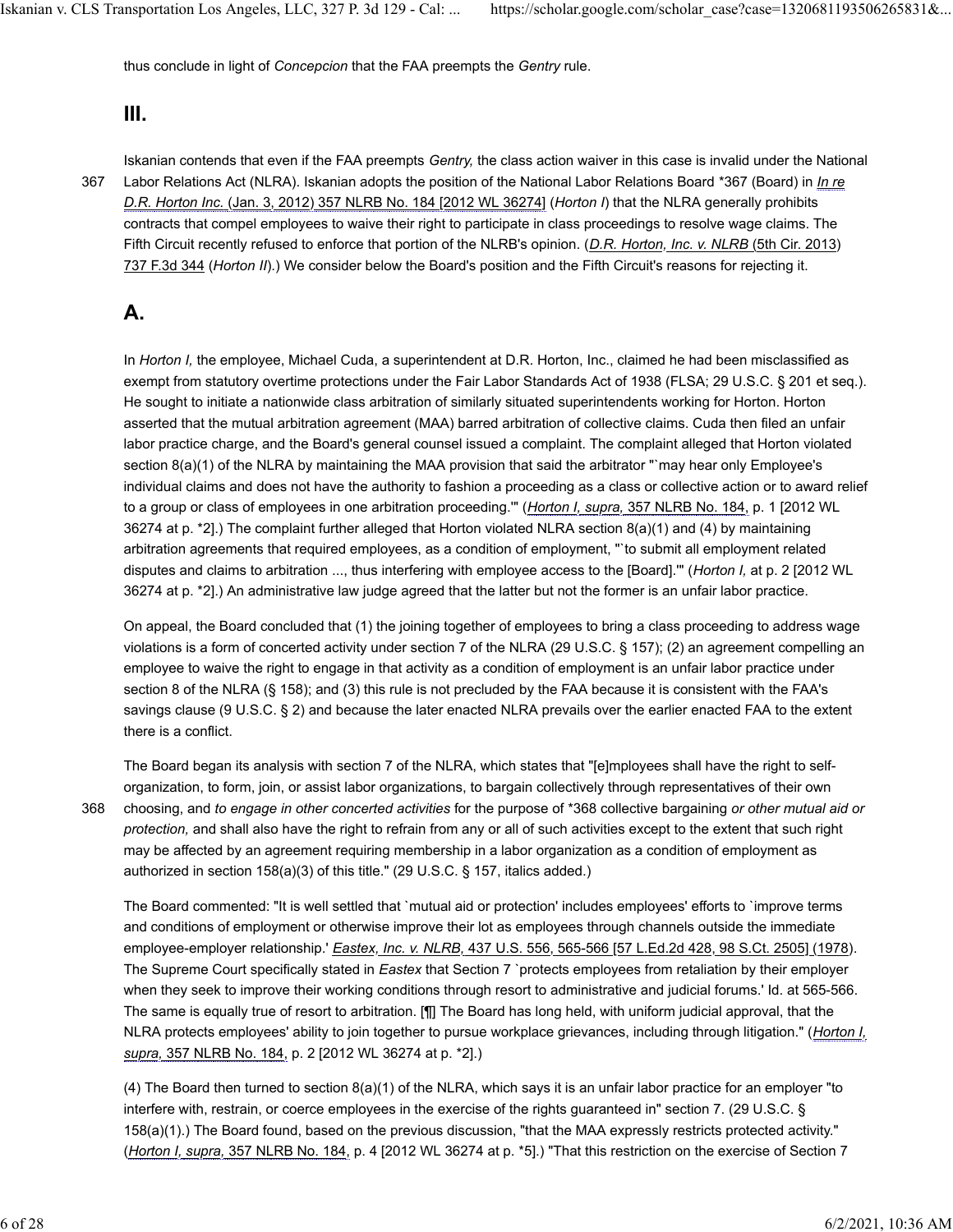rights is imposed in the form of an agreement between the employee and the employer makes no difference. From its earliest days, the Board, again with uniform judicial approval, has found unlawful employer-imposed, individual agreements that purport to restrict Section 7 rights — including, notably, agreements that employees will pursue claims against their employer only individually." (*Ibid.*)

The Board buttressed this conclusion by reviewing a statute that preceded the NLRA, the Norris-LaGuardia Act (29 U.S.C. § 101 et seq.), which among other things limited the power of federal courts to issue injunctions enforcing "yellow dog" contracts prohibiting employees from joining labor unions. (*Horton I, supra,* 357 NLRB No. 184, p. 5 [2012 WL 36274 at p. \*7].) The types of activity, "whether undertaken `singly or in concert,'" that may not be limited by restraining orders or injunctions include "`aiding any person participating or interested in any labor dispute who ... is *prosecuting, any action or suit* in any court of the United States or of any State.' 29 U.S.C. § 104(d) (emphasis added)." (*Id.* at pp. 5-6 [2012 WL 36274 at p. \*7], fn. omitted.) "`The law has long been clear that all variations of the venerable \*369 "yellow dog contract" are invalid as a matter of law.' *Barrow Utilities & Electric,* 308 N.L.R.B. 4, 11 fn. 5 (1992)." (*Id.* at p. 6 [2012

369

WL 36274 at p. \*8].)

The Board concluded its analysis by finding no conflict between the NLRA and the FAA. Relying on the FAA's savings clause (see 9 U.S.C. § 2 [arbitration agreements are to be enforced "save upon such grounds as exist at law or in equity for the revocation of any contract"]), the Board explained that "the purpose of the FAA was to prevent courts from treating arbitration agreements less favorably than other private contracts. The Supreme Court ... has made clear that `[w]herever private contracts conflict with [the] functions' of the National Labor Relations Act, `they obviously must yield or the Act would be reduced to a futility.' *J. I. Case Co.* [(1944)] 321 U.S. [332,] 337 [88 L.Ed. 762, 64 S.Ct. 576]. To find that an arbitration agreement must yield to the NLRA is to treat it no worse than any other private contract that conflicts with Federal labor law. The MAA would equally violate the NLRA if it said nothing about arbitration, but merely required employees, as a condition of employment, to agree to pursue any claims in court against the Respondent solely on an individual basis" (*Horton I, supra,* 357 NLRB No. 184, p. 9 [2012 WL 36274 at p. \*11]).

The Board also invoked the principle that arbitration agreements may not require a party to "`forgo the substantive rights afforded by the statute.'" (*Horton I, supra,* 357 NLRB No. 184, p. 9 [2012 WL 36724 at p. \*11], quoting *Gilmer v. Interstate/Johnson Lane Corp.* (1991) 500 U.S. 20, 26 [114 L.Ed.2d 26, 111 S.Ct. 1647] (*Gilmer*).) The Board clarified that "[t]he question presented in this case is *not* whether employees can effectively vindicate their statutory rights under the Fair Labor Standards Act in an arbitral forum. [Citation.] Rather, the issue here is whether the MAA's categorical prohibition of joint, class, or collective federal[,] state or employment law claims in any forum directly violates the substantive rights vested in employees by Section 7 of the NLRA." (*Horton, supra,* 357 NLRB No. 184, p. 9 [2012 WL 36274 at p. \*12], fn. omitted.)

The Board recognized a tension between its ruling and *Concepcion*'s statements that the "overarching purpose of the FAA ... is to ensure the enforcement of arbitration agreements according to their terms so as to facilitate streamlined proceedings" and that the "switch from bilateral to class arbitration sacrifices the principal advantage of arbitration — its informality." (*Concepcion, supra,* 563 U.S. at pp. \_\_\_, \_\_\_ [131 S.Ct. at pp. 1748, 1751].) But in the Board's view, "the weight of this countervailing consideration was considerably greater in the context of [*Concepcion*] than it is here for several reasons. [*Concepcion*] involved the claim that a class-action waiver in an arbitration clause of any contract of adhesion in the State of California was \*370 unconscionable. Here, in contrast, only agreements between employers and their own employees are at stake. As the Court pointed out in [*Concepcion*], such contracts of adhesion in the retail and services industries might cover `tens of thousands of potential claimants.' Id. at 1752. The average number of employees employed by a single employer, in contrast, is 20, and most class-wide employment litigation, like the case at issue here, involves only a specific subset of an employer's employees. A class-wide arbitration is thus far less cumbersome and more akin to an individual arbitration proceeding along each of the dimensions considered by the Court in [*Concepcion*] — speed, cost, informality, and risk — when the class is so limited in size. 131 S.Ct. at 1751-1752. Moreover, the holding in this case covers only one type of contract, that between an employer and its covered employees, in contrast to the broad rule adopted by the California Supreme Court at issue in [*Concepcion*]. Accordingly, any intrusion on the policies underlying the FAA is similarly limited." (*Horton I, supra,* 357 NLRB No. 184, pp. 11-12 [2012 WL 36274 at p. \*15], fn. omitted.) 370

"Finally," the Board said, "even if there were a direct conflict between the NLRA and the FAA, there are strong indications that the FAA would have to yield under the terms of the Norris-LaGuardia Act. As explained above, under the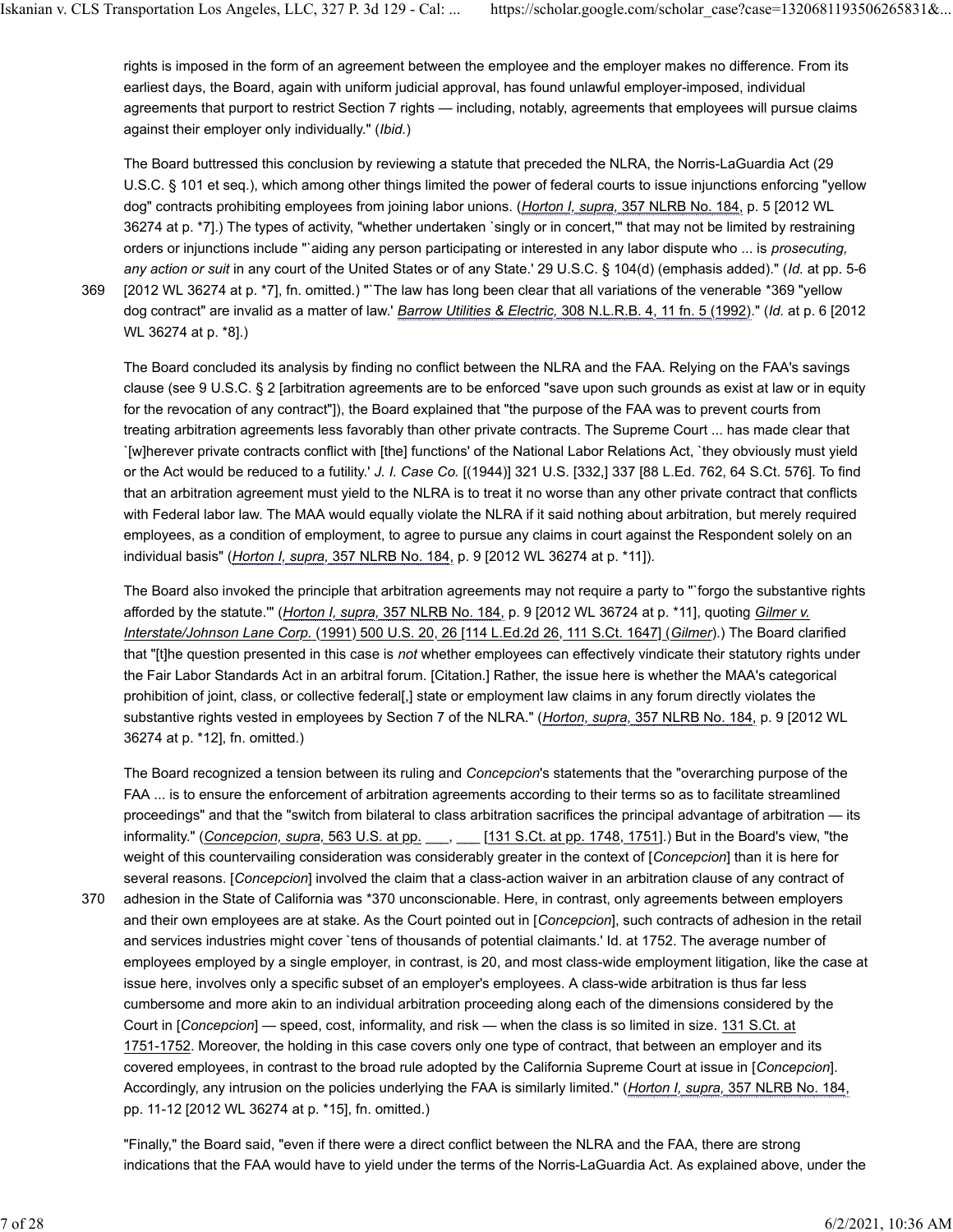Norris-LaGuardia Act, a private agreement that seeks to prohibit a `lawful means [of] aiding any person participating or interested in' a lawsuit arising out of a labor dispute (as broadly defined) is unenforceable, as contrary to the public policy protecting employees' `concerted activities for ... mutual aid or protection.' To the extent that the FAA requires giving effect to such an agreement, it would conflict with the Norris-LaGuardia Act. The Norris-LaGuardia Act, in turn passed 7 years *after* the FAA, — repealed `[a]ll acts and parts of act[s] in conflict' with the later statute (Section 15)." (*Horton I, supra,* 357 NLRB No. 184, p. 12 [2012 WL 36274 at p. \*16], fn. omitted.)

# **B.**

In *Horton II,* the Fifth Circuit disagreed with the Board's ruling that the class action waiver in the MAA was an unfair labor practice. The court recognized precedent holding that "`the filing of a civil action by employees is protected activity ... [and] by joining together to file the lawsuit [the employees] engaged in concerted activity.' *127 Rest. Corp.,* 331 N.L.R.B. 269, 275-76 (2000). `[A] lawsuit filed in good faith by a group of employees to achieve more favorable terms or conditions of employment is "concerted activity" under Section 7' of the NLRA. *Brady v. Nat'l Football League,* 644 F.3d 661, 673 (8th Cir. 2011)." (*Horton II, supra,* 737 F.3d at p. 356.) However, the Fifth Circuit reasoned, "The [FAA] has equal importance in our review. Caselaw under the FAA points us in a different direction than the course taken by the Board." (*Id.* at p. 357.)

\*371 Relying on *Concepcion,* the Fifth Circuit rejected the argument that the Board's rule fell within the savings clause of the FAA. A rule that is neutral on its face but is "applied in a fashion that disfavors arbitration" is not a ground that exists "`"for the revocation of any contract"'" within the meaning of the savings clause. (*Concepcion, supra,* 563 U.S. at p. \_\_\_ [131 S.Ct. at p. 1747].) The Fifth Circuit concluded that the Board's rule, like the rule in *Discover Bank,* was not arbitration neutral. Rather, by substituting class proceedings for individual arbitration, the rule would significantly undermine arbitration's fundamental attributes by requiring procedural formality and complexity, and by creating greater risks to defendants. (*Horton II, supra,* 737 F.3d at p. 359, citing *Concepcion, supra,* 563 U.S. at pp. \_\_\_-\_\_\_ [131 S.Ct. at pp. 1750-1752].) 371

The court then considered whether "the FAA's mandate has been `overridden by a contrary congressional command.'" (*CompuCredit Corp. v. Greenwood* (2012) 565 U.S. \_\_\_, \_\_\_ [181 L.Ed.2d 586, 132 S.Ct. 665, 669]; see *Italian Colors, supra,* 570 U.S. at p. \_\_\_ [133 S.Ct. at p. 2309].) "If such a command exists, it `will be discoverable in the text,' the statute's `legislative history,' or `an "inherent conflict" between arbitration and the [statute's] underlying purposes.' [Citation.] `[T]he relevant inquiry [remains] whether Congress ... precluded "arbitration or other nonjudicial resolution" of claims.'" (*Horton II, supra,* 737 F.3d at p. 360, quoting *Gilmer, supra,* 500 U.S. at pp. 26, 28.) The court found that neither the NLRA's language nor its legislative history showed any indication of prohibiting a class action waiver in an arbitration agreement. (*Horton II,* at pp. 360-361.)

Next, the Fifth Circuit considered whether there is "an inherent conflict" between the FAA and the NLRA. (*Horton II, supra,* 737 F.3d at p. 361.) It noted that NLRA policy itself "favors arbitration" and permits unions to waive the right of employees to litigate statutory employment claims in favor of arbitration. (*Ibid.*) The court also noted that "the right to proceed collectively cannot protect vindication of employees' statutory rights under the ADEA or FLSA because a substantive right to proceed collectively has been foreclosed by prior decisions." (*Ibid.,* citing *Gilmer, supra,* 500 U.S. at p. 32 & *Carter v. Countrywide Credit Industries, Inc.* (5th Cir. 2004) 362 F.3d 294, 298.) "The right to collective action also cannot be successfully defended on the policy ground that it provides employees with greater bargaining power. `Mere inequality in bargaining power ... is not a sufficient reason to hold that arbitration agreements are never enforceable in the employment context.' *Gilmer,* 500 U.S. at 33. The end result is that the Board's decision creates either a right that is hollow or one premised on an already-rejected justification." (*Horton II,* at p. 361.)

Further, the court observed that "the NLRA was enacted and reenacted prior to the advent in 1966 of modern class action practice. [Citation.] We \*372 find limited force to the argument that there is an inherent conflict between the FAA and NLRA when the NLRA would have to be protecting a right of access to a procedure that did not exist when the NLRA was (re)enacted." (*Horton II, supra,* 737 F.3d at p. 362, fn. omitted.) For the reasons above, the court held that the NLRA does not foreclose enforcement of a class action waiver in an arbitration agreement. (*Horton II,* at p. 363.) 372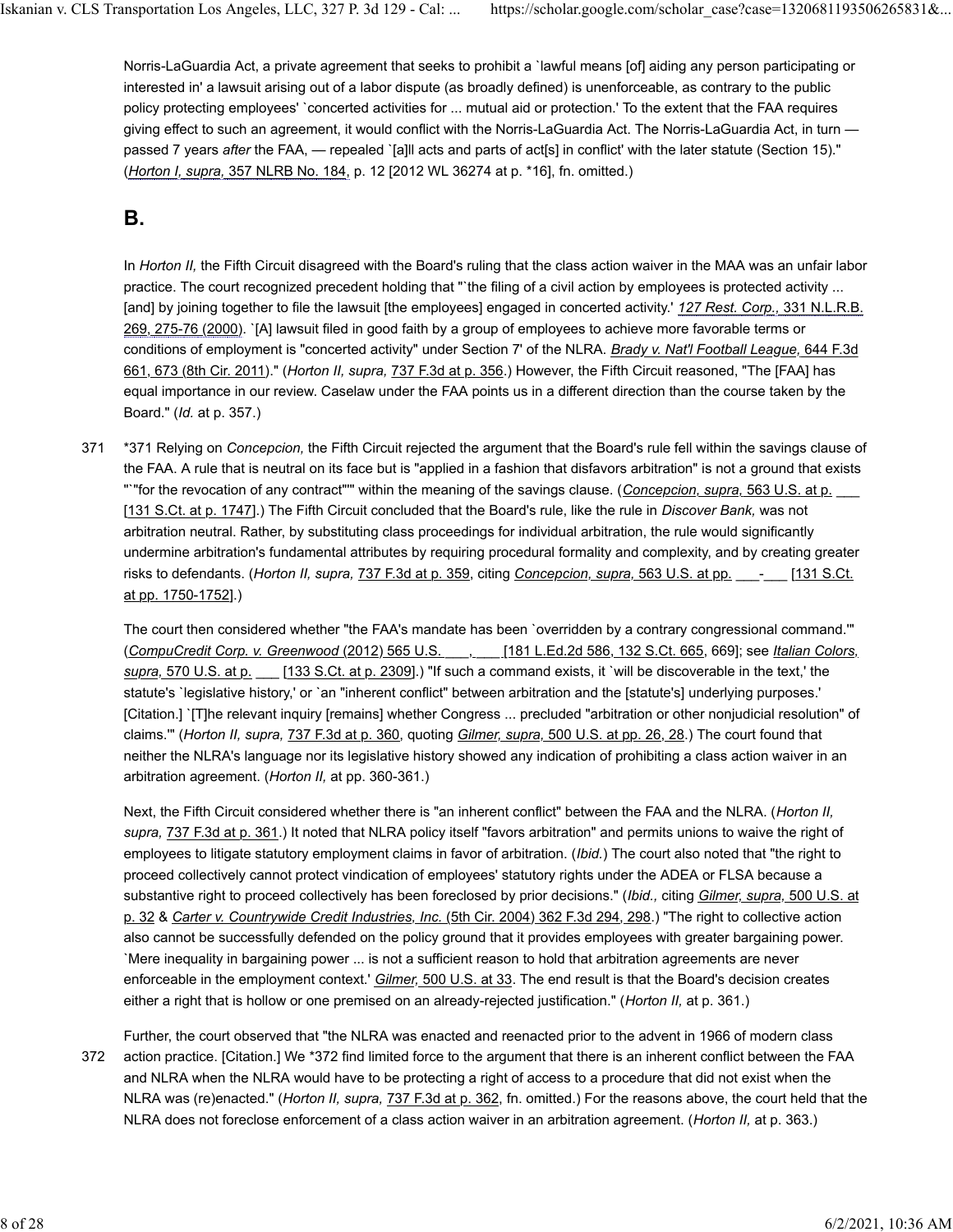### **C.**

(5) We agree with the Fifth Circuit that, in light of *Concepcion,* the Board's rule is not covered by the FAA's savings clause. *Concepcion* makes clear that even if a rule against class waivers applies equally to arbitration and nonarbitration agreements, it nonetheless interferes with fundamental attributes of arbitration and, for that reason, disfavors arbitration in practice. (*Concepcion, supra,* 563 U.S. at pp.  $\qquad -$  [131 S.Ct. at pp. 1750-1752].) Thus, if the Board's rule is not precluded by the FAA, it must be because the NLRA conflicts with and takes precedence over the FAA with respect to the enforceability of class action waivers in employment arbitration agreements. As the Fifth Circuit explained, neither the NLRA's text nor its legislative history contains a congressional command prohibiting such waivers. (*Horton II, supra,* 737 F.3d at pp. 360-361.)

We also agree that there is no inherent conflict between the FAA and the NLRA as that term is understood by the United States Supreme Court. It is significant that "the NLRA was enacted and reenacted prior to the advent in 1966 of modern class action practice." (*Horton II, supra,* 737 F.3d at p. 362.) To be sure, "the task of defining the scope of § 7 `is for the Board to perform in the first instance as it considers the wide variety of cases that come before it...'" (*NLRB v. City Disposal Systems, Inc.* (1984) 465 U.S. 822, 829 [79 L.Ed.2d 839, 104 S.Ct. 1505]), and the forms of concerted activity protected by the NLRA are not necessarily limited to those that existed when the NLRA was enacted in 1935 or reenacted in 1947. However, in *Italian Colors,* where the high court held that federal antitrust laws do not preclude enforcement of a class action waiver in an arbitration agreement, the high court found it significant that "[t]he Sherman and Clayton Acts make no mention of class actions. In fact, they were enacted decades before the advent of Federal Rule of Civil Procedure 23 ...." (*Italian Colors, supra,* 570 U.S. at p. \_\_\_ [133 S.Ct. at p. 2309].) Here as well, like the Fifth Circuit, "[w]e find limited force to the argument that there is an inherent conflict between the FAA and NLRA when the NLRA would have to be protecting a right of access to a procedure that did not exist when the NLRA was (re)enacted." (*Horton II,* at p. 362, fn. omitted.)

Furthermore, as the high court stated in *Italian Colors:* "In *Gilmer, supra,* we had no qualms in enforcing a class waiver in an arbitration agreement \*373 even though the federal statute at issue, the Age Discrimination in Employment Act, expressly permitted collective actions. We said that statutory permission did `"not mean that individual attempts at conciliation were intended to be barred."'" (*Italian Colors, supra,* 570 U.S. at p. \_\_\_ [133 S.Ct. at p. 2311].) Thus, the high court has held that the explicit authorization of class actions in the Age Discrimination in Employment Act (see 29 U.S.C. § 626(b), referencing, for purposes of enforcement, 29 U.S.C. § 216 [providing for employee class actions as a remedy for FLSA violations]) does not bar enforcement of a class waiver in an arbitration agreement. This holding reinforces our doubt that the NLRA's general protection of concerted activity, which makes no reference to class actions, may be construed as an implied bar to a class action waiver. 373

We do not find persuasive the Board's attempt to distinguish its rule from *Discover Bank* on the basis that employment arbitration class actions tend to be smaller than consumer class actions and thus "far less cumbersome and more akin to an individual arbitration proceeding." (*Horton I, supra,* 357 NLRB No. 184, p. 12 [2012 WL 36274 at p. \*15].) Nothing in *Concepcion* suggests that its rule upholding class action waivers, which relied significantly on the incompatibility between the formality of class proceedings and the informality of arbitration (*Concepcion, supra,* 563 U.S. at p. \_\_\_ [131 S.Ct. at p. 1751]), depends on the size of the class involved. Nor does the limitation of a class action waiver to disputes between employers and employees mitigate the conflict between the Board's rule and the FAA under the reasoning of *Concepcion.*

(6) We thus conclude, in light of the FAA's "`liberal federal policy favoring arbitration'" (*Concepcion, supra,* 563 U.S. at p. [131 S.Ct. at p. 1745]), that sections 7 and 8 of the NLRA do not represent "`a contrary congressional command"' overriding the FAA's mandate (*CompuCredit Corp. v. Greenwood, supra,* 565 U.S. at p. \_\_\_ [132 S.Ct. at p. 669]). This conclusion is consistent with the judgment of all the federal circuit courts and most of the federal district courts that have considered the issue. (See *Sutherland v. Ernst & Young, LLP* (2d Cir. 2013) 726 F.3d 290, 297, fn. 8; *Owen v. Bristol Care, Inc.* (8th Cir. 2013) 702 F.3d 1050, 1053-1055; *Delock v. Securitas Security Services USA, Inc.* (E.D.Ark. 2012) 883 F.Supp.2d 784, 789-790; *Morvant v. P.F. Chang's China Bistro, Inc.* (N.D.Cal. 2012) 870 F.Supp.2d 831, 844-845; *Jasso v. Money Mart Express, Inc.* (N.D.Cal. 2012) 879 F.Supp.2d 1038, 1048-1049; but see *Herrington v. Waterstone Mortgage Corp.* (W.D.Wis., Mar. 16, 2012, No. 11-cv-779-bbc) 2012 WL 1242318, p. \*5 [defendant advances no persuasive argument that the Board interpreted the NLRA incorrectly].)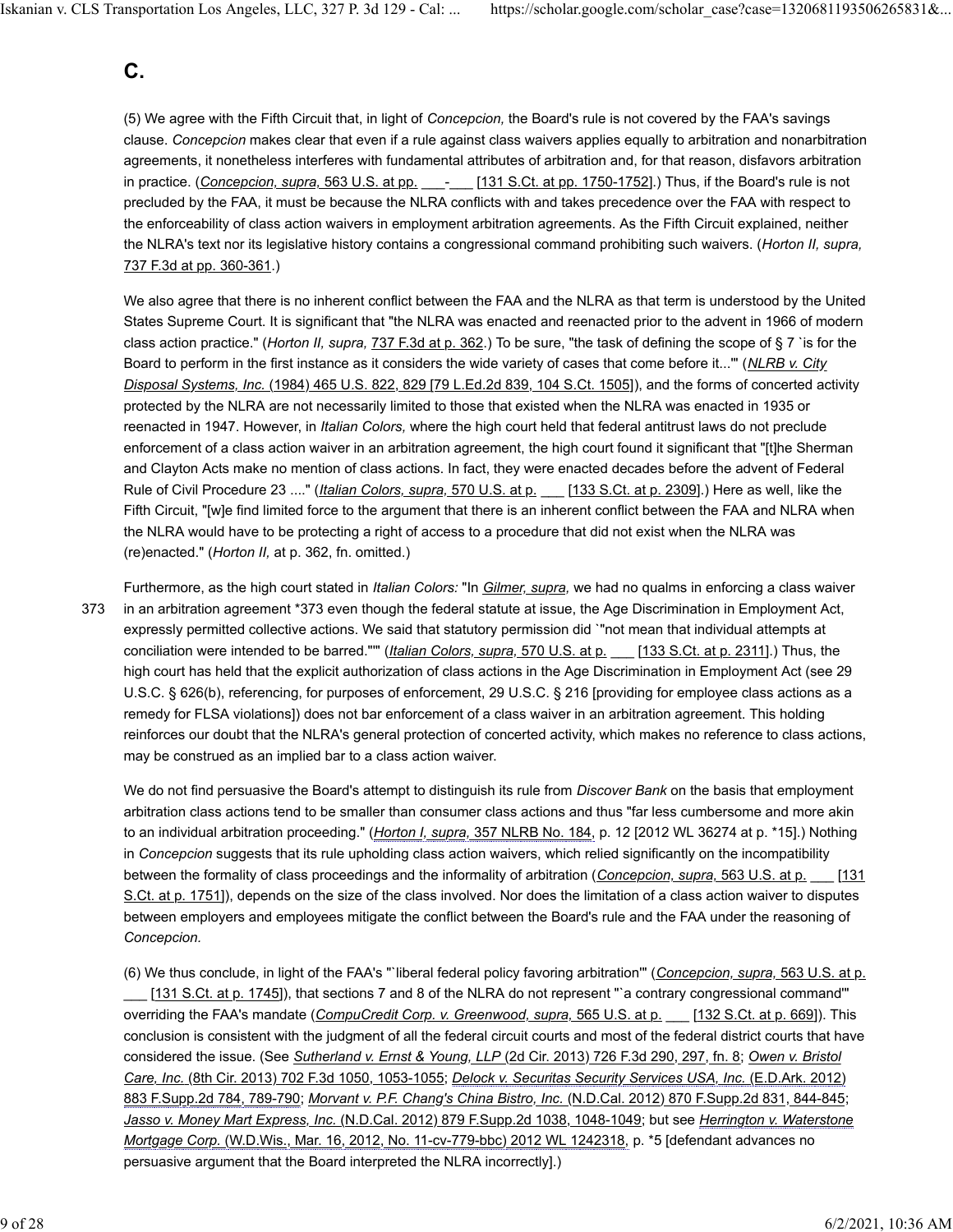Our conclusion does not mean that the NLRA imposes no limits on the enforceability of arbitration agreements. Notably, while upholding the class \*374 waiver in *Horton II,* the Fifth Circuit affirmed the Board's determination that the arbitration agreement at issue violated section 8(a)(1) and (4) of the NLRA insofar as it contained language that would lead employees to reasonably believe they were prohibited from filing unfair labor practice charges with the Board. (*Horton II, supra,* 737 F.3d at pp. 363-364.) Moreover, the arbitration agreement in the present case, apart from the class waiver, still permits a broad range of collective activity to vindicate wage claims. CLS points out that the agreement here is less restrictive than the one considered in *Horton:* The arbitration agreement does not prohibit employees from filing joint claims in arbitration, does not preclude the arbitrator from consolidating the claims of multiple employees, and does not prohibit the arbitrator from awarding relief to a group of employees. The agreement does not restrict the capacity of employees to "discuss their claims with one another, pool their resources to hire a lawyer, seek advice and litigation support from a union, solicit support from other employees, and file similar or coordinated individual claims." (*Horton I, supra,* 357 NLRB No. 184, p. 6 [2012 WL 36274 at p. \*8]; cf. *Italian Colors, supra,* 570 U.S. at p. \_\_\_, fn. 4 [133 S.Ct. at p. 2311, fn. 4] [making clear that its holding applies only to class action waivers and not to provisions barring "other forms of cost sharing"].) We have no occasion to decide whether an arbitration agreement that more broadly restricts collective activity would run afoul of section 7. 374

#### **IV.**

(7) Code of Civil Procedure section 1281.2 provides that one ground for denying a petition to compel arbitration is that "[t]he right to compel arbitration has been waived by the petitioner ...." Iskanian contends that CLS waived its right to arbitration by failing to diligently pursue arbitration. We disagree.

"As our decisions explain, the term `waiver' has a number of meanings in statute and case law. [Citation.] While `waiver' generally denotes the voluntary relinquishment of a known right, it can also refer to the loss of a right as a result of a party's failure to perform an act it is required to perform, regardless of the party's intent to relinquish the right. [Citations.] In the arbitration context, `[t]he term "waiver" has also been used as a shorthand statement for the conclusion that a contractual right to arbitration has been lost.' [Citation.]" (*St. Agnes Medical Center v. PacifiCare of California* (2003) 31 Cal.4th 1187, 1195, fn. 4 [8 Cal.Rptr.3d 517, 82 P.3d 727] (*St. Agnes Medical Center*).)

"... California courts have found a waiver of the right to demand arbitration in a variety of contexts, ranging from situations in which the party seeking to compel arbitration has previously taken steps inconsistent with an \*375 intent to invoke arbitration [citations] to instances in which the petitioning party has unreasonably delayed in undertaking the procedure. [Citations.] The decisions likewise hold that the `bad faith' or `willful misconduct' of a party may constitute a waiver and thus justify a refusal to compel arbitration. [Citation.]" (*Davis v. Blue Cross of Northern California* (1979) 25 Cal.3d 418, 425-426 [158 Cal.Rptr. 828, 600 P.2d 1060].) The fact that the party petitioning for arbitration has participated in litigation, short of a determination on the merits, does not by itself constitute a waiver. (*St. Agnes Medical Center, supra,* 31 Cal.4th at p. 1203.) 375

(8) We have said the following factors are relevant to the waiver inquiry: "`"(1) whether the party's actions are inconsistent with the right to arbitrate; (2) whether `the litigation machinery has been substantially invoked' and the parties `were well into preparation of a lawsuit' before the party notified the opposing party of an intent to arbitrate; (3) whether a party either requested arbitration enforcement close to the trial date or delayed for a long period before seeking a stay; (4) whether a defendant seeking arbitration filed a counterclaim without asking for a stay of the proceedings; (5) `whether important intervening steps [e.g., taking advantage of judicial discovery procedures not available in arbitration] had taken place'; and (6) whether the delay `affected, misled, or prejudiced' the opposing party."'" (*St. Agnes Medical Center, supra,* 31 Cal.4th at p. 1196.)

In light of the policy in favor of arbitration, "waivers are not to be lightly inferred and the party seeking to establish a waiver bears a heavy burden of proof." (*St. Agnes Medical Center, supra,* 31 Cal.4th at p. 1195.) "Generally, the determination of waiver is a question of fact, and the trial court's finding, if supported by sufficient evidence, is binding on the appellate court. [Citations.] `When, however, the facts are undisputed and only one inference may reasonably be drawn, the issue is one of law and the reviewing court is not bound by the trial court's ruling.'" (*Id.* at p. 1196.)

In the present case, CLS initially filed a timely petition to compel arbitration in response to Iskanian's complaint, which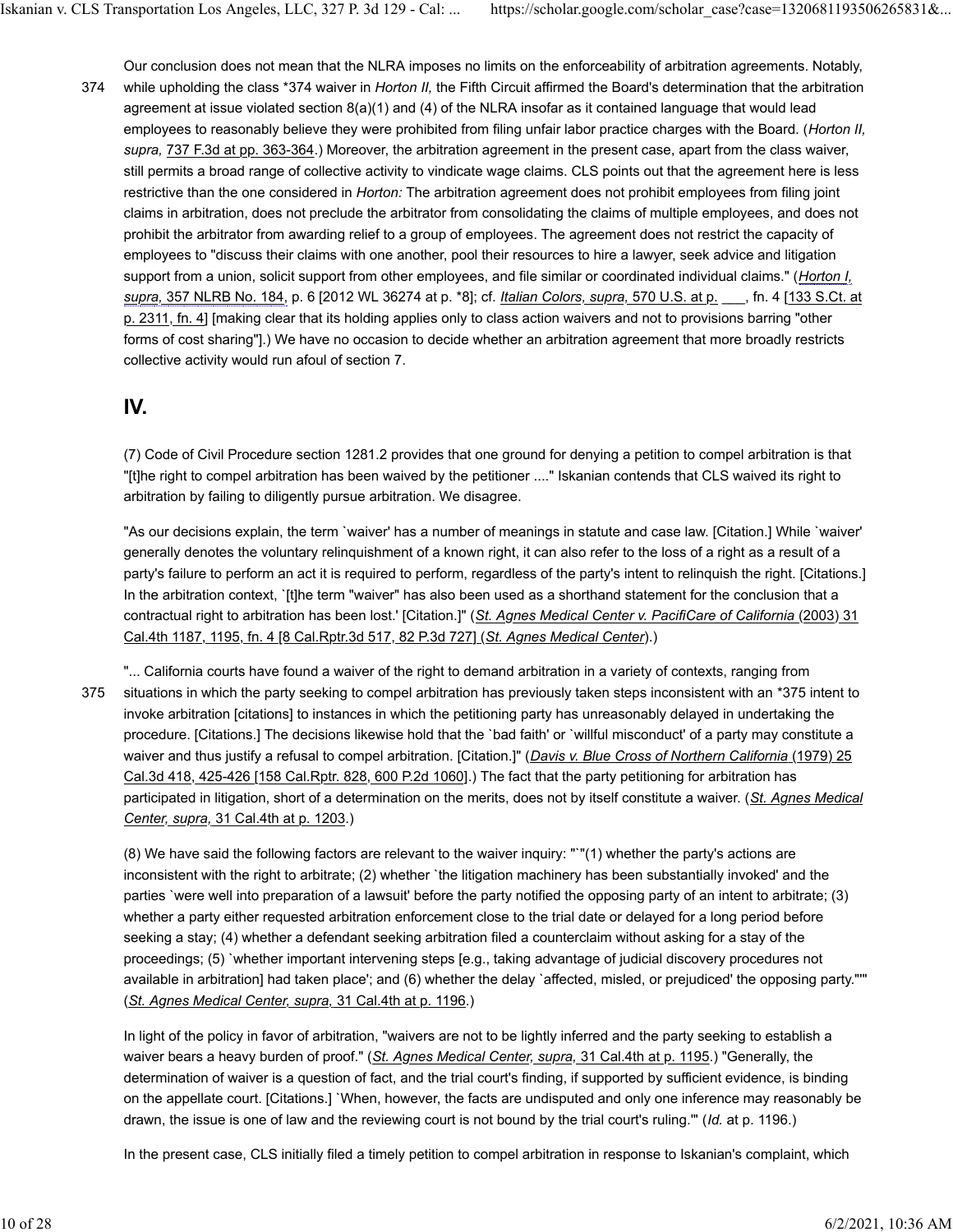included class action claims. After the trial court granted the petition, this court issued *Gentry,* which restricted the enforceability of class waivers, and the Court of Appeal remanded the matter to the trial court to determine whether *Gentry* affected the ruling. Rather than further litigate the petition to compel arbitration, CLS withdrew the petition and proceeded to litigate the claim and resist Iskanian's move to certify a class. The parties engaged in discovery, both as to the merits and on the class certification issue. In October of 2009, the trial court granted Iskanian's motion to certify the class. In May of 2011, shortly after the Supreme Court filed *Concepcion,* which cast *Gentry* into doubt, CLS renewed its petition to compel arbitration. The trial court granted the petition.

\*376 CLS contends that it has never acted inconsistently with its right to arbitrate. It initially petitioned to compel arbitration and then abandoned arbitration only when *Gentry* made clear that further petition would be futile. It moved to compel arbitration again as soon as a change in the law made clear the motion had a chance of succeeding. In response, Iskanian contends that California law does not recognize futility as a legitimate ground for delaying the assertion of the right to arbitration and that even if there were such an exception, it should not apply here because even after *Gentry,* CLS's petition to compel arbitration had some chance of success. 376

(9) This court has not explicitly recognized futility as a ground for delaying a petition to compel arbitration. (Compare *Fisher v. A.G. Becker Paribas Inc.* (9th Cir. 1986) 791 F.2d 691, 697 [delay in asserting arbitration rights excusable when prevailing "intertwining doctrine" made such an assertion futile until Supreme Court rejected the doctrine].) But futility as grounds for delaying arbitration is implicit in the general waiver principles we have endorsed. A factor relevant to the waiver inquiry is whether the party asserting arbitration has acted inconsistently with the right to arbitrate (see *St. Agnes Medical Center, supra,* 31 Cal.4th at p. 1196) or whether a delay was "unreasonable" (*Lewis v. Fletcher Jones Motor Cars, Inc.* (2012) 205 Cal.App.4th 436, 446 [140 Cal.Rptr.3d 206] (*Fletcher Jones*)). The fact that a party initially successfully moved to compel arbitration and abandoned that motion only after a change in the law made the motion highly unlikely to succeed weighs in favor of finding that the party has not waived its right to arbitrate.

Iskanian points out that *Gentry* did not purport to invalidate all class waivers in wage and hour cases, but only in those instances when a class action or arbitration "is likely to be a significantly more effective practical means of vindicating the rights of the affected employees than individual litigation or arbitration." (*Gentry, supra,* 42 Cal.4th at p. 463.) In this case, however, neither party has ever disputed that the class action waiver at issue would not have survived *Gentry.* This case is therefore distinguishable from cases finding unexcused delay where the party asserting arbitration had some real chance of succeeding in compelling individual arbitration under extant law applicable to class waivers. (See *Fletcher Jones, supra,* 205 Cal.App.4th at p. 448 [*Discover Bank*'s holding that consumer class action waivers are prohibited in the case of small damages claims did not preclude class waiver where plaintiff sought \$19,000 in damages].)

377

(10) Iskanian contends that because he spent three years attempting to obtain class certification, including considerable effort and expense on discovery, waiver should be found on the ground that the delay in the start of arbitration prejudiced him. We have said that "prejudice ... is critical in \*377 waiver determinations." (*St. Agnes Medical Center, supra,* 31 Cal.4th at p. 1203.) But "[b]ecause merely participating in litigation, by itself, does not result in ... waiver, courts will not find prejudice where the party opposing arbitration shows only that it incurred court costs and legal expenses." (*Ibid.*) "Prejudice typically is found only where the petitioning party's conduct has substantially undermined this important public policy or substantially impaired the other side's ability to take advantage of the benefits and efficiencies of arbitration. [¶] For example, courts have found prejudice where the petitioning party used the judicial discovery processes to gain information about the other side's case that could not have been gained in arbitration [citations]; where a party unduly delayed and waited until the eve of trial to seek arbitration [citation]; or where the lengthy nature of the delays associated with the petitioning party's attempts to litigate resulted in lost evidence [citation]." (*Id.* at p. 1204.)

(11) Some courts have interpreted *St. Agnes Medical Center* to allow consideration of the expenditure of time and money in determining prejudice where the delay is unreasonable. In *Burton v. Cruise* (2010) 190 Cal.App.4th 939 [118 Cal.Rptr.3d 613], for example, the court reasoned that "a petitioning party's conduct in stretching out the litigation process itself may cause prejudice by depriving the other party of the advantages of arbitration as an `expedient, efficient and cost-effective method to resolve disputes.' [Citation.] Arbitration loses much, if not all, of its value if undue time and money is lost in the litigation process preceding a last-minute petition to compel." (*Id.* at p. 948.) Other courts have likewise found that unjustified delay, combined with substantial expenditure of time and money, deprived the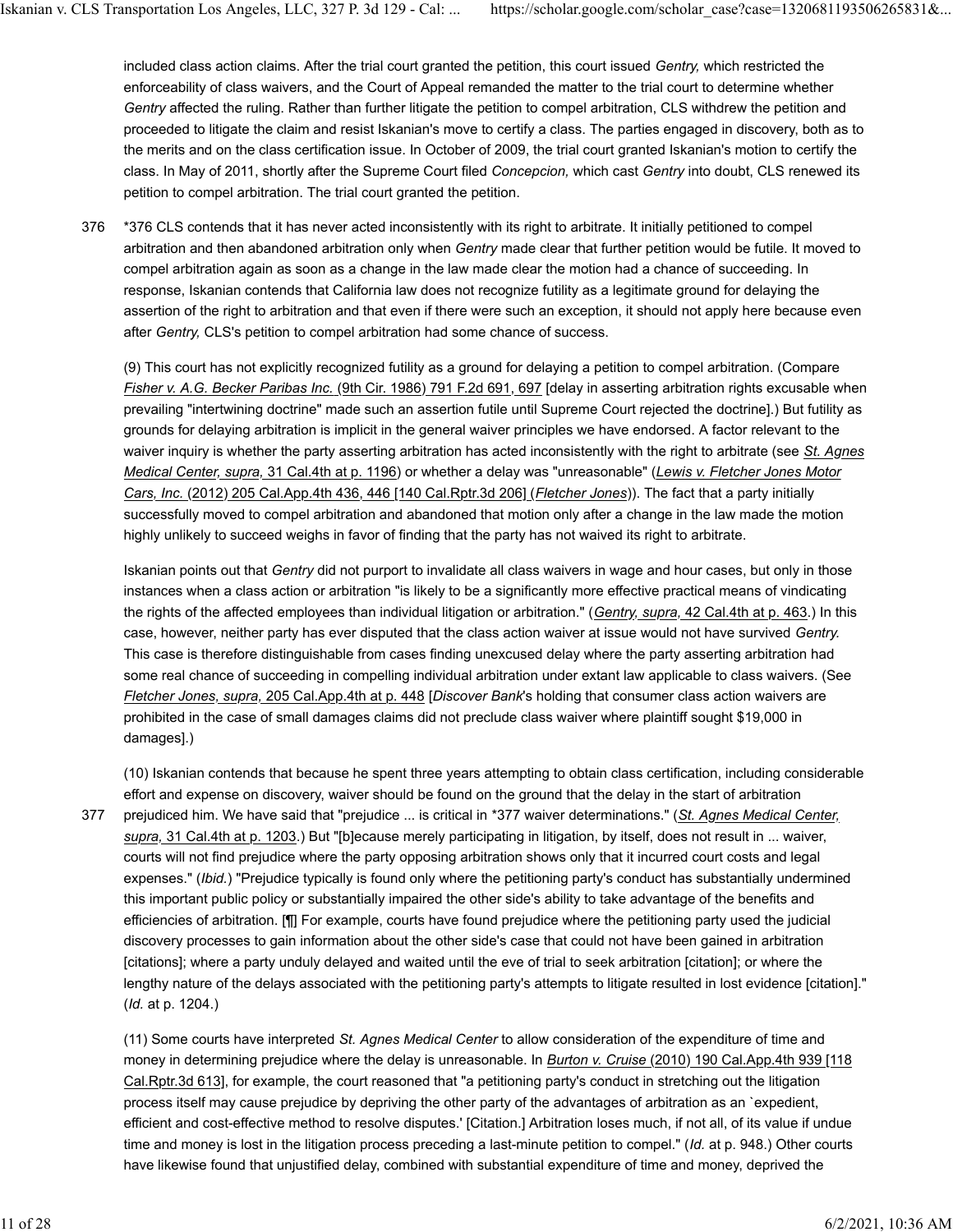parties of the benefits of arbitration and was sufficiently prejudicial to support a finding of waiver to arbitrate. (See, e.g., *Hoover v. American Income Life Ins. Co.* (2012) 206 Cal.App.4th 1193, 1205 [142 Cal.Rptr.3d 312]; *Roberts v. El Cajon Motors, Inc.* (2011) 200 Cal.App.4th 832, 845-846 [133 Cal.Rptr.3d 350]; *Adolph v. Coastal Auto Sales, Inc.* (2010) 184 Cal.App.4th 1443, 1451 [110 Cal.Rptr.3d 104]; *Guess?, Inc. v. Superior Court* (2000) 79 Cal.App.4th 553, 558 [94 Cal.Rptr.2d 201]; *Sobremonte v. Superior Court* (1998) 61 Cal.App.4th 980, 996 [72 Cal.Rptr.2d 43]; but see *Groom v. Health Net* (2000) 82 Cal.App.4th 1189, 1197 [98 Cal.Rptr.2d 836] [excluding time and expense from the calculus of prejudice].)

These cases, however, do not support Iskanian's position. In each of them, substantial expense and delay were caused by the *unreasonable* or *unjustified* conduct of the party seeking arbitration. In this case, the delay was reasonable in light of the state of the law at the time and Iskanian's own opposition to arbitration.

(12) Where, as here, a party promptly initiates arbitration and then abandons arbitration because it is resisted by the opposing party and foreclosed by existing law, the mere fact that the parties then proceed to \*378 engage in various forms of pretrial litigation does not compel the conclusion that the party has waived its right to arbitrate when a later change in the law permits arbitration. 378

Moreover, the case before us is not one where "the petitioning party used the judicial discovery processes to gain information about the other side's case that could not have been gained in arbitration..." or "where the lengthy nature of the delays associated with the petitioning party's attempts to litigate resulted in lost evidence." (*St. Agnes Medical Center, supra,* 31 Cal.4th at p. 1204.) No such prejudice has been shown here. As CLS points out, without contradiction by Iskanian, the discovery it obtained while the case was in court consisted of Iskanian's deposition and 77 pages of documents pertaining to his individual wage claim. Because the arbitration agreement itself provides for "reasonable discovery," there is no indication that CLS obtained any material information through pretrial discovery that it could not have obtained through arbitral discovery.

In sum, Iskanian does not demonstrate that CLS's delay in pursuing arbitration was unreasonable or that pretrial proceedings have resulted in cognizable prejudice. We conclude that CLS has not waived its right to arbitrate.

### **V.**

As noted, the arbitration agreement requires the waiver not only of class actions but of "representative actions." There is no dispute that the contract's term "representative actions" covers representative actions brought under the Labor Code Private Attorneys General Act of 2004. (Lab. Code, § 2698 et seq.; all subsequent undesignated statutory references are to this code.) We must decide whether such waivers are permissible under state law and, if not, whether the FAA preempts a state law rule prohibiting such waivers.

# **A.**

Before enactment of the PAGA in 2004, several statutes provided civil penalties for violations of the Labor Code. The Labor Commissioner could bring an action to obtain such penalties, with the money going into the general fund or into a fund created by the Labor and Workforce Development Agency (Agency) for educating employers. (See §§ 210 [civil penalties for violating various statutes related to the timing and manner in which wages are to be paid], 225.5 [civil penalties for violating various statutes related to withholding wages due]; Stats. 1983, ch. 1096.) Some Labor Code violations were criminal misdemeanors. (See §§ 215, 216, 218.)

\*379 (13) The PAGA addressed two problems. First, the bill sponsors observed that "many Labor Code provisions are unenforced because they are punishable only as criminal misdemeanors, with no civil penalty or other sanction attached. Since district attorneys tend to direct their resources to violent crimes and other public priorities, Labor Code violations rarely result in criminal investigations and prosecutions." (Sen. Com. on Judiciary, Analysis of Sen. Bill No. 796 (Reg. Sess. 2003-2004) as amended Apr. 22, 2003, p. 5.) The solution was to enact civil penalties for Labor Code violations "significant enough to deter violations." (*Ibid.*) For Labor Code violations for which no penalty is provided, the PAGA provides that the penalties are generally \$100 for each aggrieved employee per pay period for the initial violation and \$200 per pay period for each subsequent violation. (§ 2699, subd. (f)(2).) 379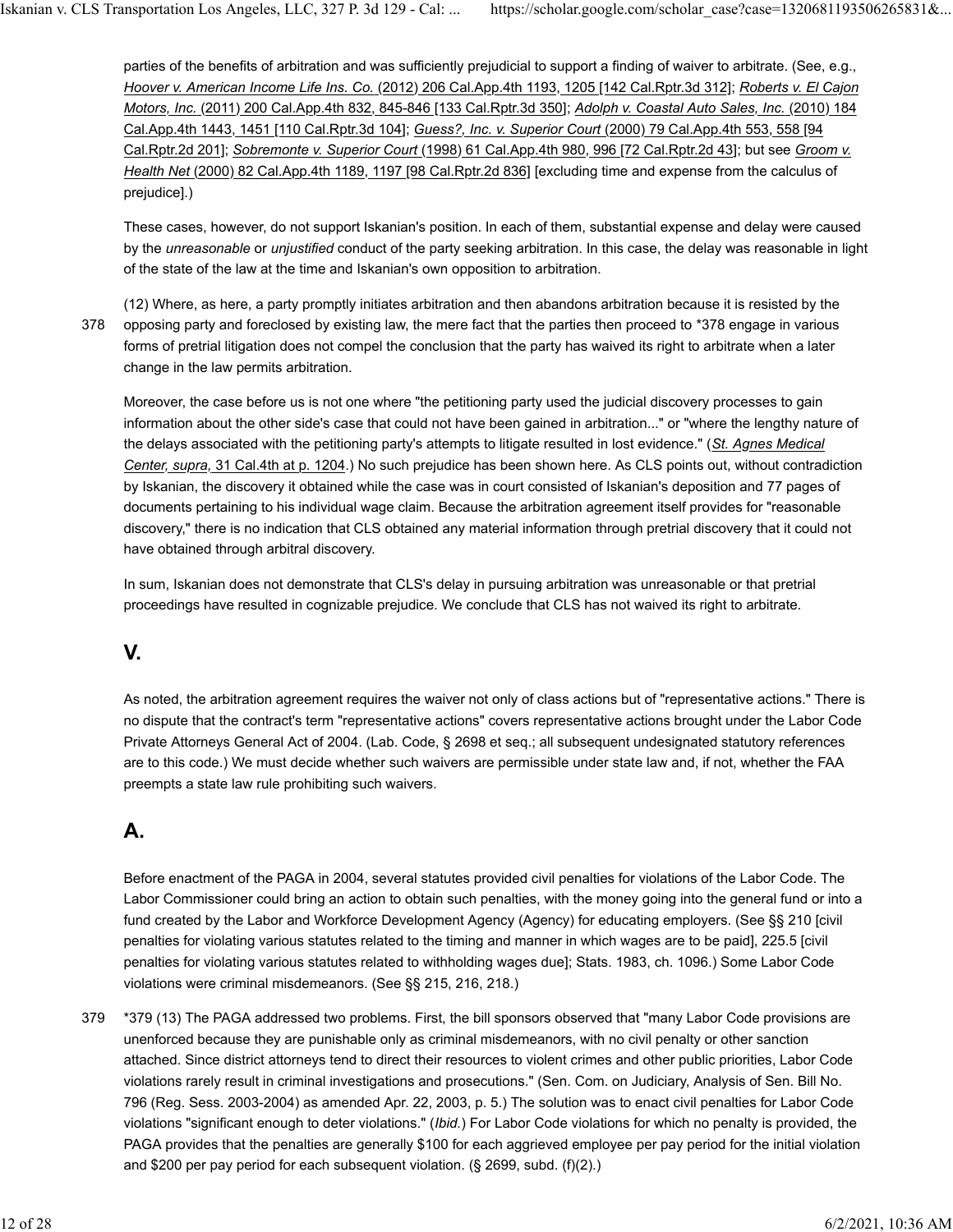The second problem was that even when statutes specified civil penalties, there was a shortage of government resources to pursue enforcement. The legislative history discussed this problem at length. Evidence gathered by the Assembly Committee on Labor and Employment indicated that the Department of Industrial Relations (DIR) "was failing to effectively enforce labor law violations. Estimates of the size of California's `underground economy' — businesses operating outside the state's tax and licensing requirements — ranged from 60 to 140 billion dollars a year, representing a tax loss to the state of three to six billion dollars annually. Further, a U.S. Department of Labor study of the garment industry in Los Angeles, which employs over 100,000 workers, estimated the existence of over 33,000 serious and ongoing wage violations by the city's garment industry employers, but that DIR was issuing fewer than 100 wage citations per year for all industries throughout the state. [¶] Moreover, evidence demonstrates that the resources dedicated to labor law enforcement have not kept pace with the growth of the economy in California." (Assem. Com. on Labor and Employment, Analysis of Sen. Bill No. 796 (Reg. Sess. 2003-2004) as amended July 2, 2003, p. 3.)

We summarized the Legislature's response to this problem in *Arias v. Superior Court* (2009) 46 Cal.4th 969, 980-981 [95 Cal.Rptr.3d 588, 209 P.3d 923] (*Arias*): "In September 2003, the Legislature enacted the Labor Code Private Attorneys General Act of 2004 [citations]. The Legislature declared that adequate financing of labor law enforcement was necessary to achieve maximum compliance with state labor laws, that staffing levels for labor law enforcement agencies had declined and were unlikely to keep pace with the future growth of the labor market, and that it was therefore in the public interest to allow aggrieved employees, acting as private attorneys general, to recover civil penalties for Labor Code violations, with the understanding that labor law enforcement agencies were to retain primacy over private enforcement efforts. (Stats. 2003, ch. 906, § 1.)

\*380 (14) "Under this legislation, an `aggrieved employee' may bring a civil action personally and on behalf of other current or former employees to recover civil penalties for Labor Code violations. (Lab. Code, § 2699, subd. (a).) Of the civil penalties recovered, 75 percent goes to the Labor and Workforce Development Agency, leaving the remaining 25 percent for the `aggrieved employees.' (Lab. Code, § 2699, subd. (i).) 380

"Before bringing a civil action for statutory penalties, an employee must comply with Labor Code section 2699.3. (Lab. Code, § 2699, subd. (a).) That statute requires the employee to give written notice of the alleged Labor Code violation to both the employer and the Labor and Workforce Development Agency, and the notice must describe facts and theories supporting the violation. (*Id.,* § 2699.3, subd. (a).) If the agency notifies the employee and the employer that it does not intend to investigate ..., or if the agency fails to respond within 33 days, the employee may then bring a civil action against the employer. (*Id.,* § 2699.3, subd. (a)(2)(A).) If the agency decides to investigate, it then has 120 days to do so. If the agency decides not to issue a citation, or does not issue a citation within 158 days after the postmark date of the employee's notice, the employee may commence a civil action. (*Id.,* § 2699.3, subd. (a)(2)(B).)" (*Arias, supra,* 46 Cal.4th at pp. 980-981, fn. omitted.)

(15) In *Arias,* the defendants argued that if the PAGA were not "construed as requiring representative actions under the act to be brought as class actions," then a defendant could be subjected to lawsuits by multiple plaintiffs raising a common claim, none of whom would be bound by a prior judgment in the defendant's favor because they were not parties to a prior lawsuit. (*Arias, supra,* 46 Cal.4th at p. 985.) We rejected this due process concern on the ground that "the judgment in [a PAGA representative] action is binding not only on the named employee plaintiff but also on government agencies and any aggrieved employee not a party to the proceeding." (*Ibid.*) We reached this conclusion by elucidating the legal characteristics of a PAGA representative action: "An employee plaintiff suing ... under the [PAGA] does so as the proxy or agent of the state's labor law enforcement agencies.... In a lawsuit brought under the act, the employee plaintiff represents the same legal right and interest as state labor law enforcement agencies — namely, recovery of civil penalties that otherwise would have been assessed and collected by the Labor Workforce Development Agency. [Citations.] .... Because collateral estoppel applies not only against a party to the prior action in which the issue was determined, but also against those for whom the party acted as an agent or proxy [citations], a judgment in an employee's action under the act binds not only that employee but also the state labor law enforcement agencies.

\*381 "Because an aggrieved employee's action under the [PAGA] functions as a substitute for an action brought by the government itself, a judgment in that action binds all those, including nonparty aggrieved employees, who would be bound by a judgment in an action brought by the government. The act authorizes a representative action only for the purpose of seeking statutory penalties for Labor Code violations (Lab. Code, § 2699, subds. (a), (g)), and an action to recover civil penalties `is fundamentally a law enforcement action designed to protect the public and not to benefit 381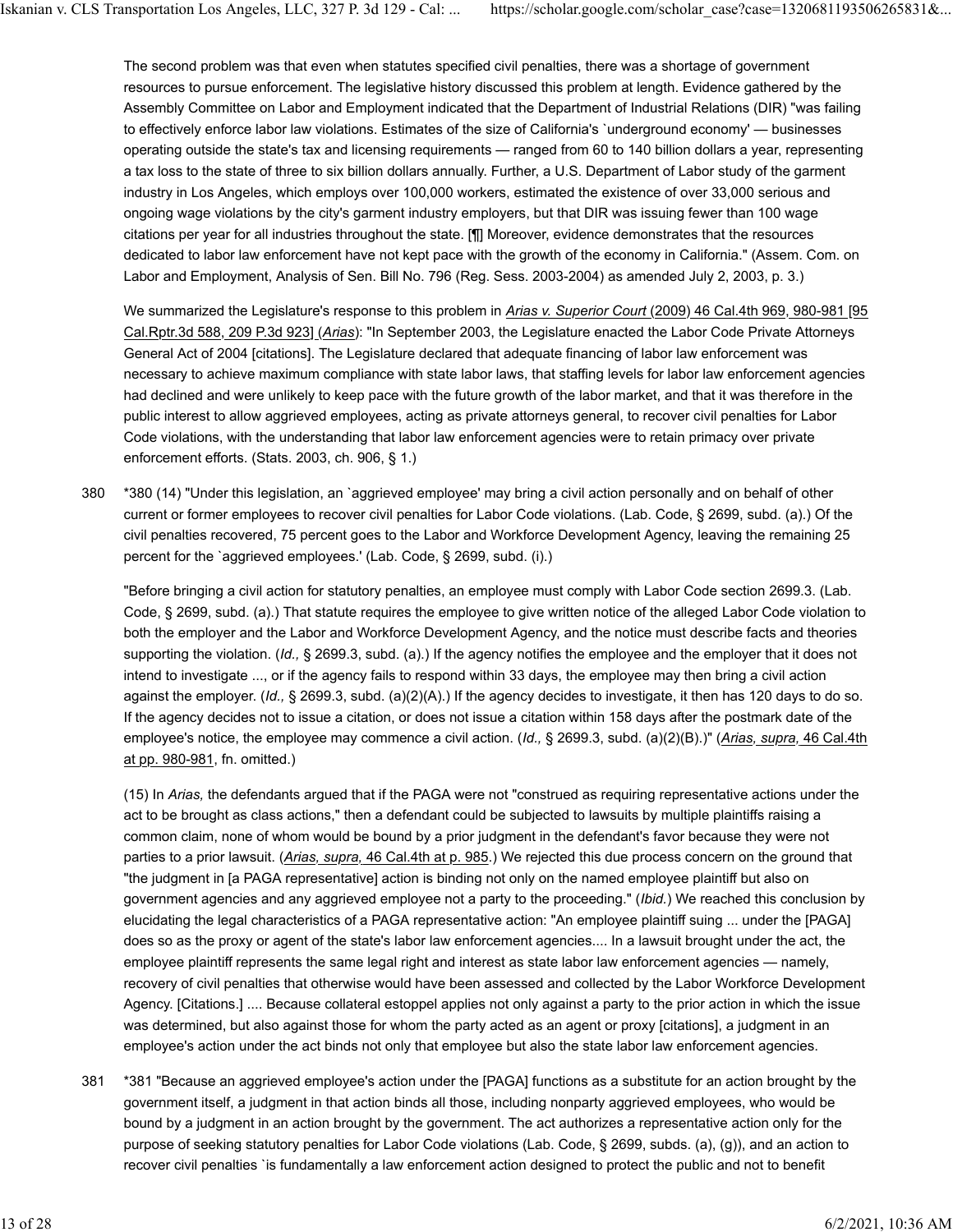private parties' (*People v. Pacific Land Research Co.* (1977) 20 Cal.3d 10, 17 [141 Cal.Rptr. 20, 569 P.2d 125]). When a government agency is authorized to bring an action on behalf of an individual or in the public interest, and a private person lacks an independent legal right to bring the action, a person who is not a party but who is represented by the agency is bound by the judgment as though the person were a party. (Rest.2d Judgments, § 41, subd. (1)(d), com. d, p. 397.) Accordingly, with respect to the recovery of civil penalties, nonparty employees as well as the government are bound by the judgment in an action brought under the act, and therefore defendants' due process concerns are to that extent unfounded." (*Arias, supra,* 46 Cal.4th at p. 986.)

(16) The civil penalties recovered on behalf of the state under the PAGA are distinct from the statutory damages to which employees may be entitled in their individual capacities. Case law has clarified the distinction "between a request for statutory penalties provided by the Labor Code for employer wage-and-hour violations, which were recoverable directly by employees well before the [PAGA] became part of the Labor Code, and a demand for `civil penalties,' previously enforceable only by the state's labor law enforcement agencies. An example of the former is section 203, which obligates an employer that willfully fails to pay wages due an employee who is discharged or quits to pay the employee, in addition to the unpaid wages, a penalty equal to the employee's daily wages for each day, not exceeding 30 days, that the wages are unpaid. [Citation.] Examples of the latter are section 225.5, which provides, in addition to any other penalty that may be assessed, an employer that unlawfully withholds wages in violation of certain specified provisions of the Labor Code is subject to a civil penalty in an enforcement action initiated by the Labor Commissioner in the sum of \$100 per employee for the initial violation and \$200 per employee for subsequent or willful violations, and section 256, which authorizes the Labor Commissioner to `impose a civil penalty in an amount not exceeding 30 days [*sic*] pay as waiting time under the terms of Section 203.'" (*Caliber Bodyworks, Inc. v. Superior Court* (2005) 134 Cal.App.4th 365, 377-378 [36 Cal.Rptr.3d 31], fns. omitted; see *Murphy v. Kenneth Cole Productions, Inc.* (2007) 40 Cal.4th 1094, 1114 [56 Cal.Rptr.3d 880, 155 P.3d 284] [distinguishing premium pay under § 226.7 from a civil penalty in determining the applicable statute of limitations].)

\*382 A PAGA representative action is therefore a type of qui tam action. "Traditionally, the requirements for enforcement by a citizen in a *qui tam* action have been (1) that the statute exacts a penalty; (2) that part of the penalty be paid to the informer; and (3) that, in some way, the informer be authorized to bring suit to recover the penalty." (*Sanders v. Pacific Gas & Elec. Co.* (1975) 53 Cal.App.3d 661, 671 [126 Cal.Rptr. 415] (*Sanders*).) The PAGA conforms to these traditional criteria, except that a portion of the penalty goes not only to the citizen bringing the suit but to all employees affected by the Labor Code violation. The government entity on whose behalf the plaintiff files suit is always the real party in interest in the suit. (See *In re Marriage of Biddle* (1997) 52 Cal.App.4th 396, 399 [60 Cal.Rptr.3d 569].) 382

Although the PAGA was enacted relatively recently, the use of qui tam actions is venerable, dating back to colonial times, and several such statutes were enacted by the First Congress. (See *Vermont Agency of Natural Resources v. United States ex rel. Stevens* (2000) 529 U.S. 765, 776-777 [146 L.Ed.2d 836, 120 S.Ct. 1858].) The Federal False Claims Act, allowing individuals to share the recovery achieved by the reporting of false claims, originated during the Civil War. (See *U.S. ex rel. Marcus v. Hess* (1943) 317 U.S. 537, 539-540 [87 L.Ed. 443, 63 S.Ct. 379]; 31 U.S.C § 3730.) The qui tam plaintiff under the federal False Claims Act has standing in federal court under article III of the United States Constitution, even though the plaintiff has suffered no injury in fact, because that statute "can reasonably be regarded as effecting a partial assignment of the Government's damages claim." (*Stevens,* at p. 773.) California has more recently authorized qui tam actions for the recovery of false claims against the state treasury. (Gov. Code, § 12652, subd. (c), added by Stats. 1987, ch. 1420, § 1, pp. 5237, 5239.) In addition, there are earlier examples of qui tam actions under California law. (See, e.g., *Sanders, supra,* 53 Cal.App.3d at p. 671 [noting qui tam provision in Political Reform Act of 1974 (Gov. Code, § 81000 et seq.)].)

### **B.**

With this background, we first examine whether an employee's right to bring a PAGA action is waivable. The unwaivability of certain statutory rights "derives from two statutes that are themselves derived from public policy. First, Civil Code section 1668 states: `All contracts which have for their object, directly or indirectly, to exempt anyone from responsibility for his own fraud, or willful injury to the person or property of another, or violation of law, whether willful or negligent, are against the policy of the law.' `Agreements whose object, directly or indirectly, is to exempt [their] parties 383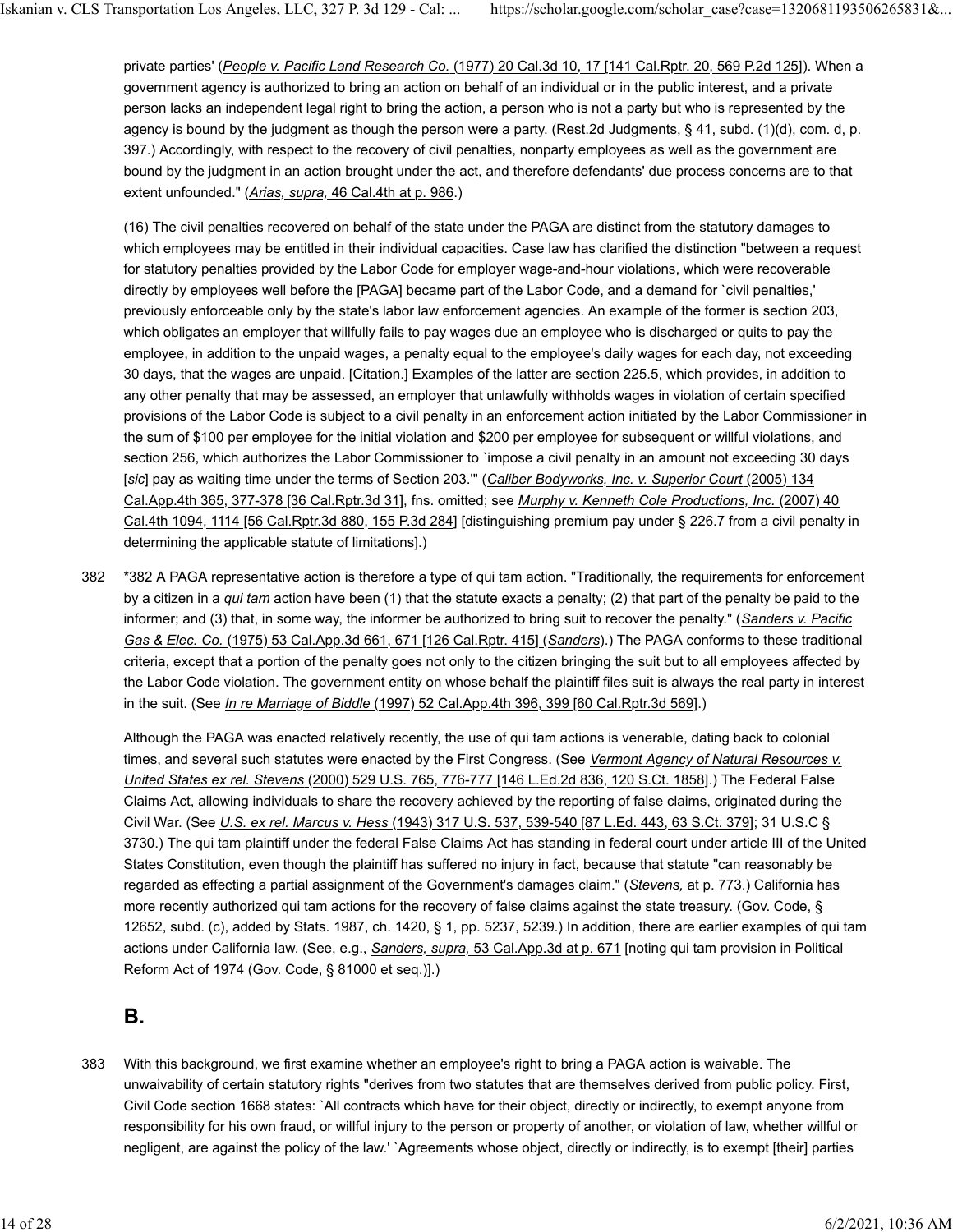from violation of the law are against public policy and may not be enforced.' (*In re Marriage of Fell* (1997) 55 Cal.App.4th 1058, 1065 [64 Cal.Rptr.2d 522].) Second, Civil Code section 3513 states, `Anyone may waive the \*383 advantage of a law intended solely for his benefit. But a law established for a public reason cannot be contravened by a private agreement.'" (*Armendariz v. Foundation Health Psychcare Services, Inc.* (2000) 24 Cal.4th 83, 100 [99 Cal.Rptr.2d 745, 6 P.3d 669] (*Armendariz*).)

(17) These statutes compel the conclusion that an employee's right to bring a PAGA action is unwaivable. Section 2699, subdivision (a) states: "Notwithstanding any other provision of law, any provision of this code that provides for a civil penalty to be assessed and collected by the Labor and Workforce Development Agency ... for a violation of this code, may, as an alternative, be recovered through a civil action brought by an aggrieved employee on behalf of himself or herself and other current or former employees pursuant to the procedures specified in Section 2699.3." As noted, the Legislature's purpose in enacting the PAGA was to augment the limited enforcement capability of the Agency by empowering employees to enforce the Labor Code as representatives of the Agency. Thus, an agreement by employees to waive their right to bring a PAGA action serves to disable one of the primary mechanisms for enforcing the Labor Code. Because such an agreement has as its "object, ... indirectly, to exempt [the employer] from responsibility for [its] own ... violation of law," it is against public policy and may not be enforced. (Civ. Code, § 1668.)

Such an agreement also violates Civil Code section 3513's injunction that "a law established for a public reason cannot be contravened by a private agreement." (*Ibid.*) The PAGA was clearly established for a public reason, and agreements requiring the waiver of PAGA rights would harm the state's interests in enforcing the Labor Code and in receiving the proceeds of civil penalties used to deter violations. Of course, employees are free to choose whether or not to bring PAGA actions when they are aware of Labor Code violations. (See *Armendariz, supra,* 24 Cal.4th at p. 103, fn. 8 [waivers freely made after a dispute has arisen are not necessarily contrary to public policy].) But it is contrary to public policy for an employment agreement to eliminate this choice altogether by requiring employees to waive the right to bring a PAGA action before any dispute arises.

(18) CLS argues that the arbitration agreement at issue here prohibits only representative claims, not individual PAGA claims for Labor Code violations that an employee suffered. Iskanian contends that the PAGA, which authorizes an aggrieved employee to file a claim "on behalf of himself or herself *and* other current or former employees" (§ 2699, subd. (a), italics added), does not permit an employee to file an individual claim. (Compare *Reyes v. Macy's, Inc.* (2011) 202 Cal.App.4th 1119, 1123-1124 [135 Cal.Rptr.3d 832] [agreeing with Iskanian's position] with *Quevedo v. Macy's, Inc.*

(C.D.Cal. 2011) 798 F.Supp.2d 1122, 1141-1142 [an employee may \*384 bring an individual PAGA action and waive the right to bring it on behalf of other employees].) But whether or not an individual claim is permissible under the PAGA, a prohibition of *representative* claims frustrates the PAGA's objectives. As one Court of Appeal has observed: "[A]ssuming it is authorized, a single-claimant arbitration under the PAGA for individual penalties will not result in the penalties contemplated under the PAGA to punish and deter employer practices that violate the rights of numerous employees under the Labor Code. That plaintiff and other employees might be able to bring individual claims for Labor Code violations in separate arbitrations does not serve the purpose of the PAGA, even if an individual claim has collateral estoppel effects. (*Arias, supra,* 46 Cal.4th at pp. 985-987.) Other employees would still have to assert their claims in individual proceedings." (*Brown v. Ralphs Grocery Co.* (2011) 197 Cal.App.4th 489, 502 [128 Cal.Rptr.3d 854], fn. omitted.) 384

We conclude that where, as here, an employment agreement compels the waiver of representative claims under the PAGA, it is contrary to public policy and unenforceable as a matter of state law.

#### **C.**

Notwithstanding the analysis above, a state law rule, however laudable, may not be enforced if it is preempted by the FAA. As *Concepcion* made clear, a state law rule may be preempted when it "stand[s] as an obstacle to the accomplishment of the FAA's objectives." (*Concepcion, supra,* 563 U.S. at p. \_\_\_ [131 S.Ct. at p. 1748].) We conclude that the rule against PAGA waivers does not frustrate the FAA's objectives because, as explained below, the FAA aims to ensure an efficient forum for the resolution of *private* disputes, whereas a PAGA action is a dispute between an employer and the state Agency.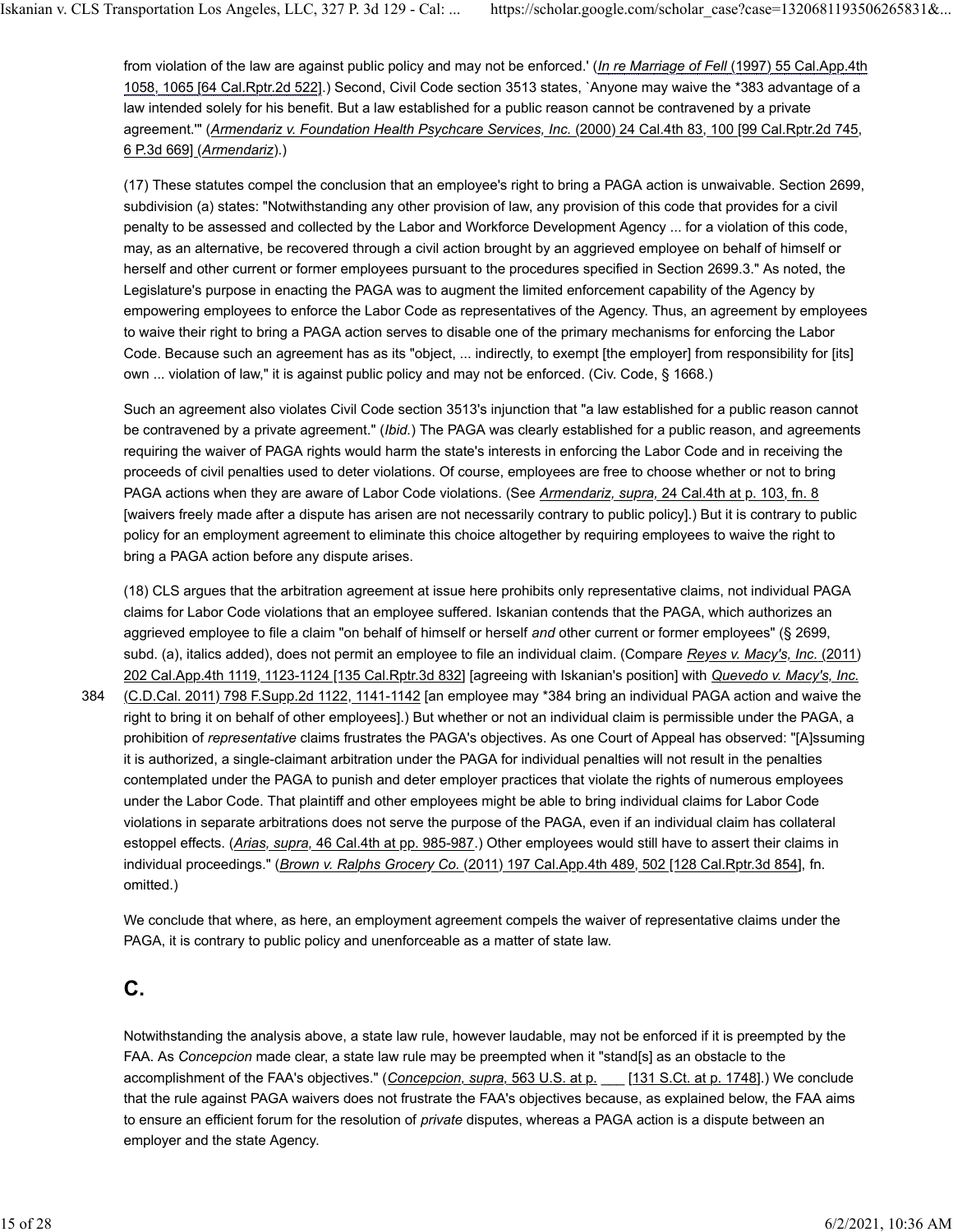(19) The FAA's focus on private disputes finds expression in the statute's text: "A written provision in any maritime transaction or a contract evidencing a transaction involving commerce *to settle by arbitration a controversy thereafter arising out of such contract or transaction* ... shall be valid, irrevocable, and enforceable, save upon such grounds as exist at law or in equity for the revocation of any contract." (9 U.S.C. § 2, italics added.) Although the italicized language may be read to indicate that the FAA applies only to disputes about contractual rights, not statutory rights (see Friedman, *The Lost Controversy Limitation of the Federal Arbitration Act* (2012) 46 U.Rich. L.Rev. 1005, 1037-1045), the high court has found the FAA applicable to statutory claims between parties to an arbitration agreement (see, e.g., *Mitsubishi Motors v. Soler Chrysler-Plymouth* (1985) 473 U.S. 614, 635-637 [87 L.Ed.2d 444, 105 S.Ct. 3346]). Even so,

385

however, the statutory \*385 phrase "a controversy thereafter arising out of such contract or transaction" is most naturally read to mean a dispute about the respective rights and obligations of parties in a contractual relationship.

The FAA's focus on private disputes is further revealed in its legislative history, which shows that the FAA's primary object was the settlement of ordinary commercial disputes. (See J. Hearings on Sen. Bill No. 1005 and H.Res. No. 646 before the Subcommittees of the Committees on the Judiciary, 68th Cong., 1st Sess., § 15, p. 29 (1924) [testimony of FAA drafter Julius Henry Cohen that the act will merely make enforceable the customs of trade associations to arbitrate disputes]; *id.* at p. 7 [testimony of Charles Bernheimer, Chairman of Com. on Arbitration, N.Y. State Chamber of Commerce, that FAA is designed to resolve "ordinary everyday trade disputes" between merchants].) There is no indication that the FAA was intended to govern disputes between the government in its law enforcement capacity and private individuals. Furthermore, although qui tam citizen actions on behalf of the government were well established at the time the FAA was enacted (see *ante,* at p. 382), there is no mention of such actions in the legislative history and no indication that the FAA was concerned with limiting their scope. (Cf. *Concepcion, supra,* 563 U.S. at pp. \_\_\_-\_\_\_ [131 S.Ct. at pp. 1751-1752] [noting that class arbitration was not envisioned by the Congress that enacted the FAA].)

Consistent with this understanding, the United States Supreme Court's FAA jurisprudence — with one exception discussed below — consists entirely of disputes involving the parties' *own* rights and obligations, not the rights of a public enforcement agency. (See, e.g., *Italian Colors, supra,* 570 U.S. at p. \_\_\_ [133 S.Ct. at p. 2308] [class action by merchants for excessive credit card fees charged in violation of antitrust laws]; *Marmet Health Care Center v. Brown* (2012) 565 U.S. \_\_\_, \_\_\_ [182 L.Ed.2d 42, 132 S.Ct. 1201, 1202-1203] [wrongful death action]; *Concepcion, supra,* 563 U.S. at p. \_\_\_ [131 S.Ct. at p. 1744] [class action suit for damages over fraudulent practices]; *Rent-A-Center West, Inc. v. Jackson* (2010) 561 U.S. 63, 65 [177 L.Ed.2d 403, 130 S.Ct. 2772, 2775] [employment discrimination suit]; *Stolt-Nielsen S.A. v. AnimalFeeds International Corp.* (2010) 559 U.S. 662, 667 [176 L.Ed.2d 605, 130 S.Ct. 1758] [antitrust dispute involving price fixing and supracompetitive pricing]; *Preston v. Ferrer* (2008) 552 U.S. 346, 350 [169 L.Ed.2d 917, 128 S.Ct. 978] [action by attorney to recover fees from former client]; *Buckeye Check Cashing, Inc. v. Cardegna* (2006) 546 U.S. 440, 443 [163 L.Ed.2d 1038, 126 S.Ct. 1204] [class action by borrowers against lender for alleged usurious loans]; *Green Tree Financial Corp. v. Bazzle* (2003) 539 U.S. 444, 449 [156 L.Ed.2d 414, 123 S.Ct. 2402] [class action damages suit by borrowers against lender for violations of state law]; *Doctor's Associates, Inc. v. Casarotto*

(1996) 517 U.S. 681, 683 [134 L.Ed.2d 902, 116 S.Ct. 1652] [contract and fraud claims related to \*386 franchise agreement]; *Rodriguez de Quijas v. Shearson/Am. Exp.* (1989) 490 U.S. 477, 478-479 [104 L.Ed.2d 526, 109 S.Ct. 1917] [various statutory causes of actions by investors against broker over investments "turned sour"]; *Volt Info. Sciences v. Leland Stanford Jr. U.* (1989) 489 U.S. 468, 470-471 [103 L.Ed.2d 488, 109 S.Ct. 1248] [action for fraud and breach of contract]; *Perry v. Thomas* (1987) 482 U.S. 483, 484-485 [96 L.Ed.2d 426, 107 S.Ct. 2520] [suit for breach of contract, conversion, and breach of fiduciary duty arising from employment relationship]; *Shearson/American Express Inc. v. McMahon* (1987) 482 U.S. 220, 222-223 [96 L.Ed.2d 185, 107 S.Ct. 2332] [suit against brokerage firm by clients alleging various statutory causes of action]; *Mitsubishi Motors v. Soler Chrysler-Plymouth, supra,* 473 U.S. at pp. 619-620 [contract, defamation, and antitrust dispute between automobile companies]; *Southland Corp. v. Keating* (1984) 465 U.S. 1, 4 [79 L.Ed.2d 1, 104 S.Ct. 852] [class action suit for fraud, breach of contract, breach of fiduciary duty, and violation of state disclosure requirements related to franchise agreement]; *Gilmer, supra,* 500 U.S. at pp. 23-24 [employment age discrimination suit]; *Moses H. Cone Hospital v. Mercury Constr. Corp.* (1983) 460 U.S. 1, 6-7 [74 L.Ed.2d 765, 103 S.Ct. 927] [contract dispute].) 386

The one case in which the high court has considered the enforcement of an arbitration agreement against the government does not support CLS's contention that the FAA preempts a PAGA action. In *EEOC v. Waffle House, Inc.* (2002) 534 U.S. 279 [151 L.Ed.2d 755, 122 S.Ct. 754] (*Waffle House*), the high court held that an employment arbitration agreement governed by the FAA does not prevent the Equal Employment Opportunity Commission (EEOC)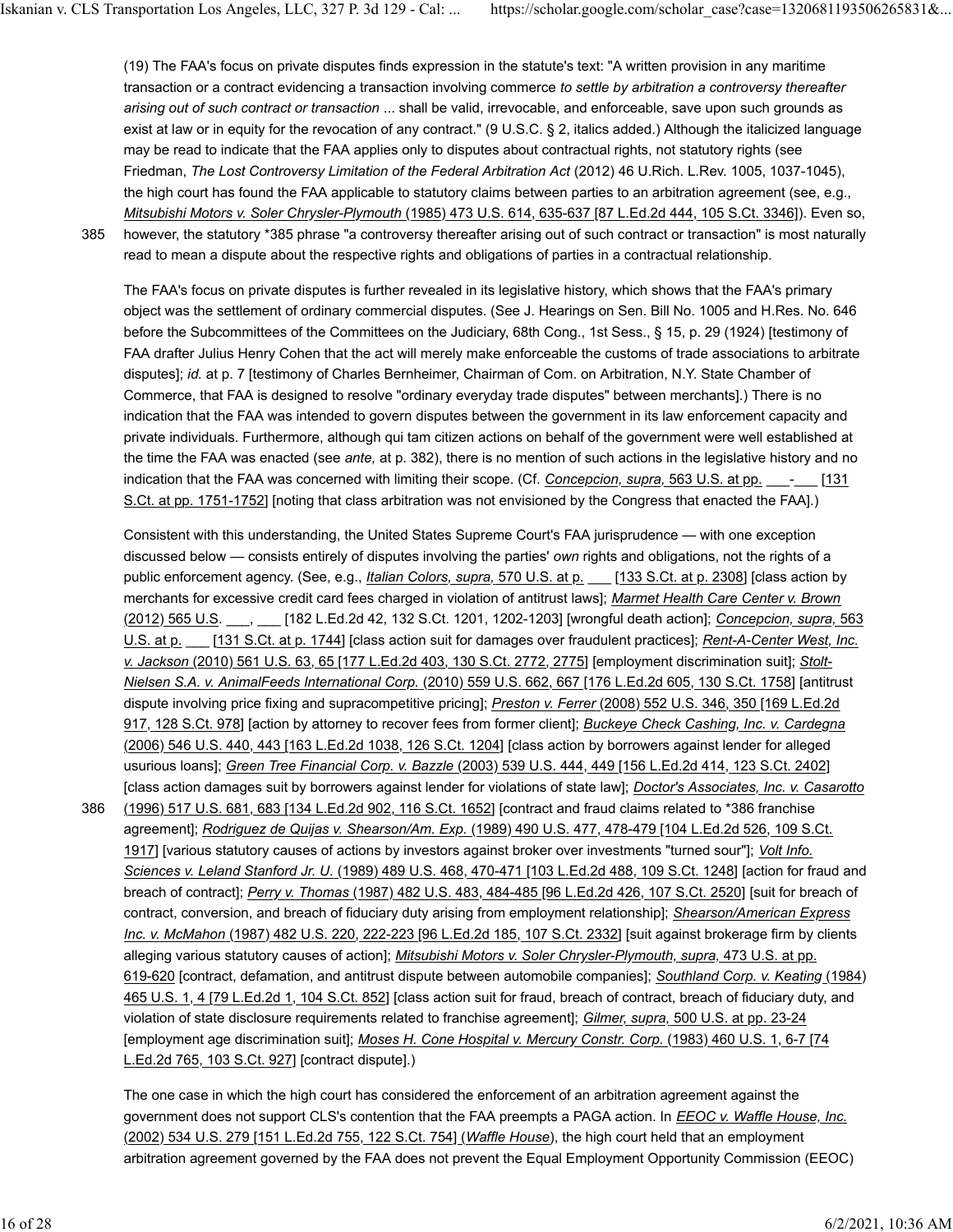from suing an employer on behalf of an employee bound by that agreement for victim-specific relief, such as reinstatement and backpay. The court based its conclusion primarily on the fact that the EEOC was not a party to the arbitration agreement. (534 U.S. at pp. 288-289.) *Waffle House* further noted that the EEOC was not a proxy for the individual employee, that the EEOC could prosecute the action without the employee's consent, and that the employee did not exercise control over the litigation. (*Id.* at p. 291.) Whereas *Waffle House* involved a suit by the government seeking to obtain victim-specific relief on behalf of an employee bound by the arbitration agreement, this case involves an employee bound by an arbitration agreement bringing suit on behalf of the government to obtain remedies other than victim-specific relief, i.e., civil penalties paid largely into the state treasury. Nothing in *Waffle House* suggests that the FAA preempts a rule prohibiting the waiver of this kind of qui tam action on behalf of the state for such remedies.

(20) Simply put, a PAGA claim lies outside the FAA's coverage because it is not a dispute between an employer and an employee arising out of their contractual relationship. It is a dispute between an employer and the *state,* which alleges directly or through its agents — either the Agency or aggrieved \*387 employees — that the employer has violated the Labor Code. Through his PAGA claim, Iskanian is seeking to recover civil penalties, 75 percent of which will go to the state's coffers. We emphasized in *Arias* that "an action to recover civil penalties `is fundamentally a law enforcement action designed to protect the public and not to benefit private parties'"; that "[i]n a lawsuit brought under the [PAGA], the employee plaintiff represents the same legal right and interest as state labor law enforcement agencies"; and that "an aggrieved employee's action under the [PAGA] functions as a substitute for an action brought by the government itself." (*Arias, supra,* 46 Cal.4th at p. 986.) The fact that any judgment in a PAGA action is binding on the government confirms that the state is the real party in interest. (46 Cal.4th at p. 986.) It is true that "a person may not bring a PAGA action unless he or she is `an aggrieved employee' (§ 2699, subd. (a))" (conc. opn. of Chin, J., *post,* at p. 395) but that does not change the character of the litigant or the dispute. As Justice Chin correctly observes, "*every* PAGA action, whether seeking penalties for Labor Code violations as to only one aggrieved employee — the plaintiff bringing the action — or as to other employees as well, is a representative action on behalf of the state." (*Id.* at p. 394.) 387

(21) Of course, any employee is free to forgo the option of pursuing a PAGA action. But it is against public policy for an employment agreement to deprive employees of this option altogether, before any dispute arises. (*Ante,* at pp. 382-384.) The question is whether this public policy contravenes the FAA. Nothing in the text or legislative history of the FAA nor in the Supreme Court's construction of the statute suggests that the FAA was intended to limit the ability of states to enhance their public enforcement capabilities by enlisting willing employees in qui tam actions. Representative actions under the PAGA, unlike class action suits for damages, do not displace the bilateral arbitration of private disputes between employers and employees over their respective rights and obligations toward each other. Instead, they directly enforce *the state's* interest in penalizing and deterring employers who violate California's labor laws. In crafting the PAGA, the Legislature could have chosen to deputize citizens who were not employees of the defendant employer to prosecute qui tam actions. The Legislature instead chose to limit qui tam plaintiffs to willing employees who had been aggrieved by the employer in order to avoid "private plaintiff abuse." (Sen. Com. on Judiciary, Analysis of Sen. Bill No. 796 (Reg. Sess. 2003-2004) as amended Apr. 22, 2003, p. 7.) This arrangement likewise does not interfere with the FAA's policy goal.

(22) Our opinion today would not permit a state to circumvent the FAA by, for example, deputizing employee A to bring a suit for the individual damages claims of employees B, C, and D. This pursuit of victim-specific relief by a party to an arbitration agreement on behalf of other parties to an arbitration agreement would be tantamount to a private class

388

action, whatever \*388 the designation given by the Legislature. Under *Concepcion,* such an action could not be maintained in the face of a class waiver. Here, importantly, a PAGA litigant's status as "the proxy or agent" of the state (*Arias, supra,* 46 Cal.4th at p. 986) is not merely semantic; it reflects a PAGA litigant's substantive role in enforcing our labor laws on behalf of state law enforcement agencies. Our FAA holding applies specifically to a state law rule barring predispute waiver of an employee's right to bring an action that can only be brought by the state or its representatives, where any resulting judgment is binding on the state and any monetary penalties largely go to state coffers.

(23) Further, the high court has emphasized that "`courts should assume that "the historic police powers of the States" are not superseded "unless that was the clear and manifest purpose of Congress."' (*Arizona v. United States* (2012) 567 U.S. \_\_\_, \_\_\_ [183 L.Ed.2d 351, 132 S.Ct. 2492, 2501]; see *Chamber of Commerce of United States of America v. Whiting* (2011) 563 U.S. 582, \_\_\_ [179 L.Ed.2d 1031, 131 S.Ct. 1968, 198] [`Our precedents "establish that a high threshold must be met if a state law is to be pre-empted for conflicting with the purposes of a federal Act." [Citation.]'].)"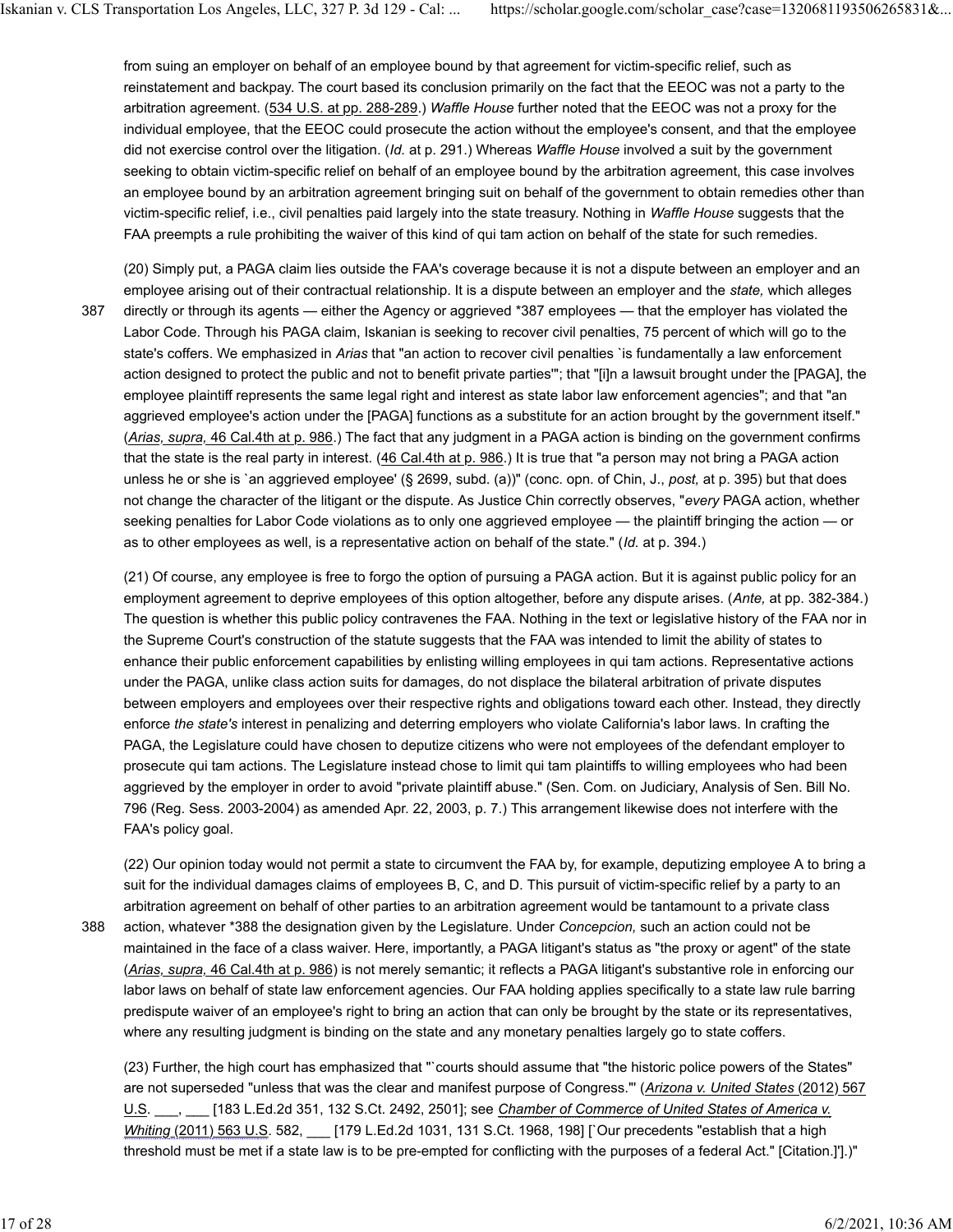(*Sonic II, supra,* 57 Cal.4th at p. 1154.) There is no question that the enactment and enforcement of laws concerning wages, hours, and other terms of employment is within the state's historic police power. (See *Metropolitan Life Ins. Co. v. Massachusetts* (1985) 471 U.S. 724, 756 [85 L.Ed.2d 728, 105 S.Ct. 2380] ["`States possess broad authority under their police powers to regulate the employment relationship to protect workers within the State.'"]; *Kerr's Catering Service v. Department of Industrial Relations* (1962) 57 Cal.2d 319, 326-327 [19 Cal.Rptr. 492, 369 P.2d 20].) Moreover, how a state government chooses to structure *its own* law enforcement authority lies at the heart of state sovereignty. (See *Printz v. United States* (1997) 521 U.S. 898, 928 [138 L.Ed.2d 914, 117 S.Ct. 2365] ["It is an essential attribute of the States' retained sovereignty that they remain independent and autonomous within their proper sphere of authority."].) We can discern in the FAA no purpose, much less a clear and manifest purpose, to curtail the ability of states to supplement their enforcement capability by authorizing willing employees to seek civil penalties for Labor Code violations traditionally prosecuted by the state.

(24) In sum, the FAA aims to promote arbitration of claims belonging to the private parties to an arbitration agreement. It does not aim to promote arbitration of claims belonging to a government agency, and that is no less true when such a claim is brought by a statutorily designated proxy for the agency as when the claim is brought by the agency itself. The fundamental character of the claim as a public enforcement action is the same in both instances. We conclude that California's public policy prohibiting waiver of PAGA claims, whose sole purpose is to vindicate the Agency's interest in \*389 enforcing the Labor Code, does not interfere with the FAA's goal of promoting arbitration as a forum for private dispute resolution.

389

# **D.**

CLS contends that the PAGA violates the principle of separation of powers under the California Constitution. Iskanian says this issue was not raised in CLS's answer to the petition for review and is not properly before us. Because the constitutionality of the PAGA is directly pertinent to the issue of whether a PAGA waiver is contrary to state public policy, and because the parties have had a reasonable opportunity to brief this issue, we will decide the merits of this question. (See Cal. Rules of Court, rule 8.516(b)(1), (2).)

The basis of CLS's argument is found in *County of Santa Clara v. Superior Court* (2010) 50 Cal.4th 35 [112 Cal.Rptr.3d 697, 235 P.3d 21] (*County of Santa Clara*). There we reconsidered our earlier holding in *People ex rel. Clancy v. Superior Court* (1985) 39 Cal.3d 740 [218 Cal.Rptr. 24, 705 P.2d 347] (*Clancy*), which appeared to categorically bar public entities from hiring private counsel on a contingent fee basis to prosecute public nuisances. In the context of a disputed injunction to close an adult bookstore, this court reasoned that private counsel acting as a public prosecutor must be "absolutely neutral" and must engage in a "delicate weighing of values" that would be upset if the prosecutor had a financial interest in the prosecution. (*Id.* at pp. 748-749.)

In *County of Santa Clara,* we clarified that *Clancy*'s "absolute prohibition on contingent-fee arrangements" applies only to cases involving a constitutional "liberty interest" or "the right of an existing business to continued operation," and not to all public nuisance cases. (*County of Santa Clara, supra,* 50 Cal.4th at p. 56.) We recognized, as we did in *Clancy,* that contingent fee representation was appropriate in "ordinary civil cases" in which a government entity's own economic interests were at stake. (*County of Santa Clara,* at p. 50; see *Clancy, supra,* 39 Cal.3d at p. 748.) Whereas the suit in *Clancy* was akin to a criminal prosecution, with possible criminal penalties and severe civil penalties, we said the public nuisance suit at issue in *County of Santa Clara,* which involved abatement of lead paint, fell somewhere in between an ordinary civil case and a criminal prosecution. (*County of Santa Clara,* at p. 55.) We held that for such cases, the interest in prosecutorial neutrality is sufficiently protected when private counsel, although having a pecuniary interest in litigation, is "subject to the supervision and control of government attorneys" so that "the discretionary decisions vital to an impartial prosecution are made by neutral attorneys ...." (*Id.* at p. 59.)

CLS contends that the PAGA runs afoul of our holding in *County of Santa Clara* by authorizing financially interested private citizens to prosecute claims \*390 on the state's behalf without governmental supervision. CLS further contends that because *County of Santa Clara* dealt with regulation of the legal profession, which is the province of this court, the PAGA violates the principle of separation of powers under the California Constitution. (See Cal. Const., art. III, § 3; *Merco Constr. Engineers, Inc. v. Municipal Court* (1978) 21 Cal.3d 724, 731-732 [147 Cal.Rptr. 631, 581 P.2d 636].) We disagree. 390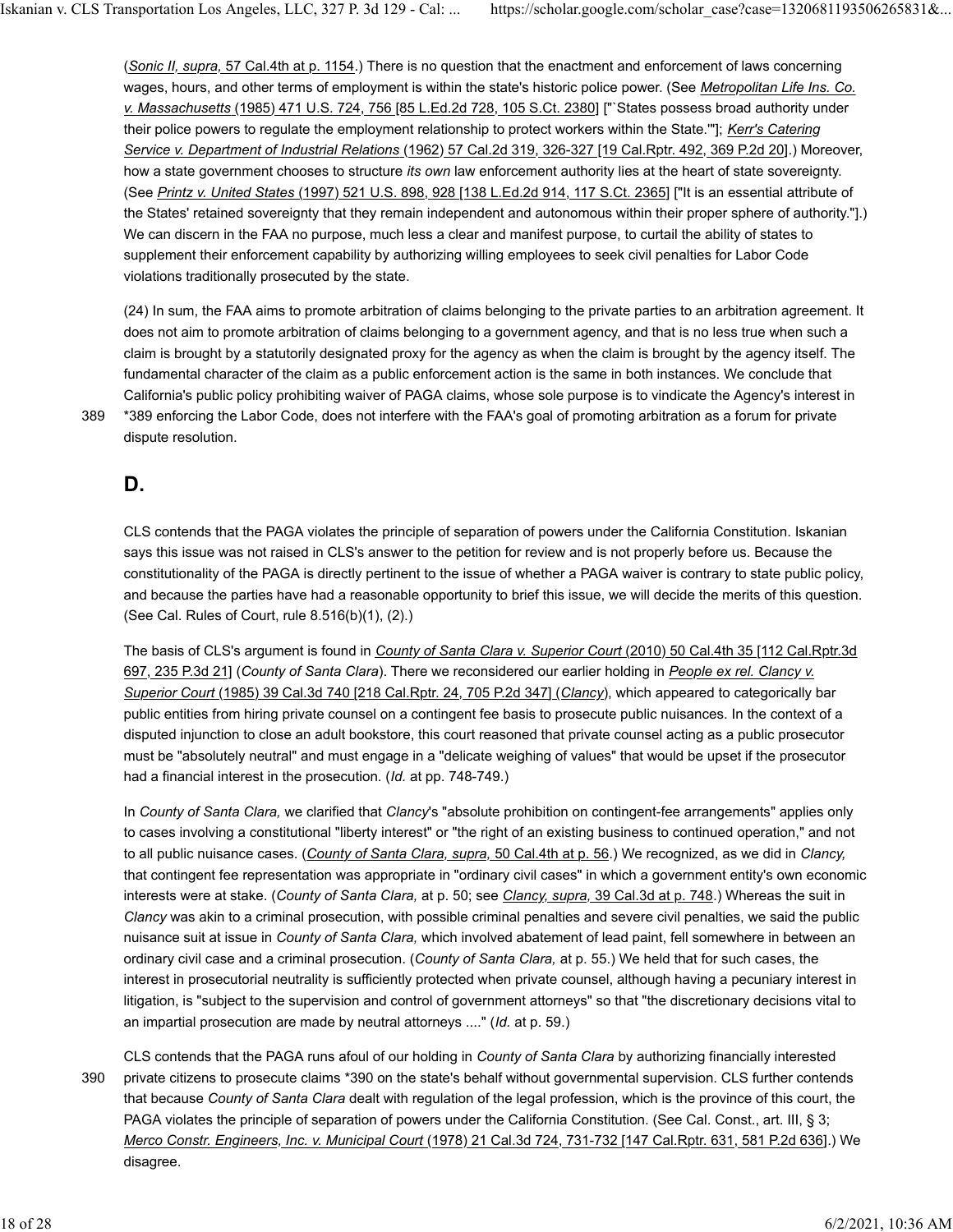(25) "[T]he separation of powers doctrine does not create an absolute or rigid division of functions." (*Lockyer v. City and County of San Francisco* (2004) 33 Cal.4th 1055, 1068 [17 Cal.Rptr.3d 225, 95 P.3d 459].) Rather, "[t]he substantial interrelatedness of the three branches' actions is apparent and commonplace: the judiciary passes upon the constitutional validity of legislative and executive actions, the Legislature enacts statutes that govern the procedures and evidentiary rules applicable in judicial and executive proceedings, and the Governor appoints judges and participates in the legislative process through the veto power. Such interrelationship, of course, lies at the heart of the constitutional theory of `checks and balances' that the separation of powers doctrine is intended to serve." (*Superior Court v. County of Mendocino* (1996) 13 Cal.4th 45, 52-53 [51 Cal.Rptr.2d 837, 913 P.2d 1046].)

In considering CLS's challenge, we note that it would apply not only to the PAGA but to all qui tam actions, including California's False Claims Act (Gov. Code, § 12650 et seq.), which authorizes the prosecution of claims on behalf of government entities without government supervision. (See Gov. Code, § 12652, subd. (c).) No court has applied the rule in *Clancy* or *County of Santa Clara* to such actions, and our case law contains no indication that the enactment of qui tam statutes is anything but a legitimate exercise of legislative authority. The Legislature is charged with allocating scarce budgetary resources (see *Professional Engineers in California Government v. Schwarzenegger* (2010) 50 Cal.4th 989, 1010-1011 [116 Cal.Rptr.3d 480, 239 P.3d 1186]), which includes the provision of resources to the state executive branch for prosecution and law enforcement. Qui tam actions enhance the state's ability to use such scarce resources by enlisting willing citizens in the task of civil enforcement. Indeed, the choice often confronting the Legislature is not between prosecution by a financially interested private citizen and prosecution by a neutral prosecutor, but between a private citizen suit and no suit at all. As noted, the lack of government resources to enforce the Labor Code led to a legislative choice to deputize and incentivize employees uniquely positioned to detect and prosecute such violations through the PAGA.

(26) This legislative choice does not conflict with *County of Santa Clara.* Our holding in that case applies to circumstances in which a government \*391 entity retains a private law firm or attorney as outside counsel. A "fundamental" reason to worry about neutrality in that context is that such an attorney, like an attorney directly employed by the government, "has the vast power of the government available to him; he must refrain from abusing that power by failing to act evenhandedly." (*Clancy, supra,* 39 Cal.3d at p. 746.) By contrast, a litigant who brings a qui tam action on behalf of the government generally does not have access to such power. The qui tam litigant has only his or her own resources and may incur significant cost if unsuccessful. The PAGA, by deputizing employee plaintiffs to enforce the Labor Code on behalf of the Agency, does not present the same risks of abuse as when a city or county hires outside counsel to do its bidding. 391

Moreover, our rule in *County of Santa Clara* involves minimal if any interference with legislative or executive functions of state or local government. The rule simply requires government entities to supervise the attorneys they choose to hire to pursue public nuisance actions. By contrast, a rule disallowing qui tam actions would significantly interfere with a legitimate exercise of legislative authority aimed at accomplishing the important public purpose of augmenting scarce government resources for civil prosecutions.

(27) Because of these differences, *Clancy* and *County of Santa Clara* do not apply beyond the context of attorneys hired by government entities as independent contractors. There is no conflict between the rule in those cases and the PAGA. Accordingly, we reject CLS's argument that the PAGA violates the separation of powers principle under the California Constitution.

### **VI.**

(28) Having concluded that CLS cannot compel the waiver of Iskanian's representative PAGA claim but that the agreement is otherwise enforceable according to its terms, we next consider how the parties will proceed. Although the arbitration agreement can be read as requiring arbitration of individual claims but not of representative PAGA claims, neither party contemplated such a bifurcation. Iskanian has sought to litigate all claims in court, while CLS has sought to arbitrate the individual claims while barring the PAGA representative claim altogether. In light of the principles above, neither party can get all that it wants. Iskanian must proceed with bilateral arbitration on his individual damages claims, and CLS must answer the representative PAGA claims in some forum. The arbitration agreement gives us no basis to assume that the parties would prefer to resolve a representative PAGA claim through arbitration.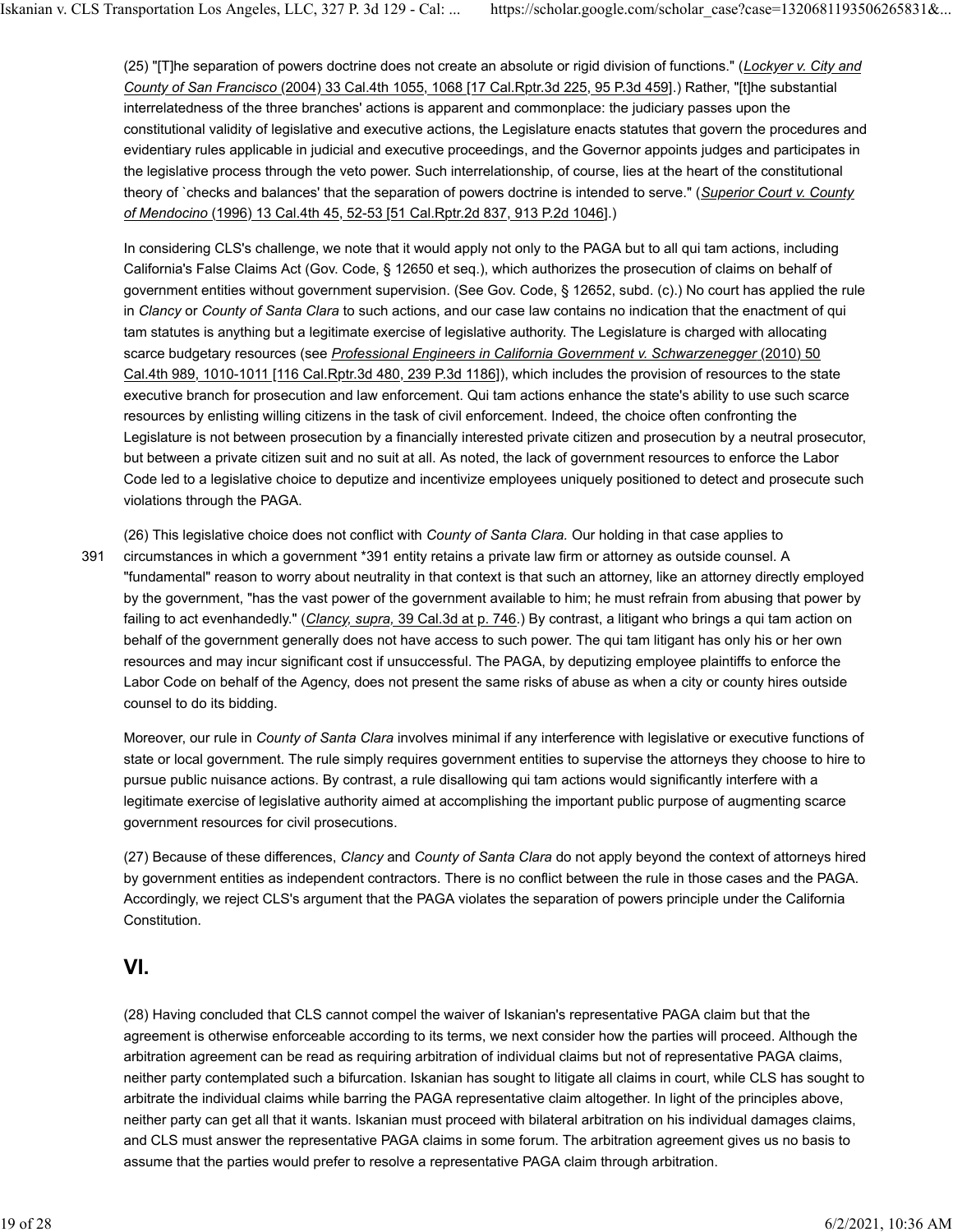This raises a number of questions: (1) Will the parties agree on a single forum for resolving the PAGA claim and the other claims? (2) If not, is it \*392 appropriate to bifurcate the claims, with individual claims going to arbitration and the representative PAGA claim to litigation? (3) If such bifurcation occurs, should the arbitration be stayed pursuant to Code of Civil Procedure section 1281.2? (See *Cronus Investments, Inc. v. Concierge Services* (2005) 35 Cal.4th 376, 388-391 [25 Cal.Rptr.3d 540, 107 P.3d 217] [Cal. Arbitration Act rather than FAA procedures apply to arbitrations brought in Cal. courts].) The parties have not addressed these questions and may do so on remand. The parties may also address CLS's contention that the PAGA claims are time-barred, as well as Iskanian's response that CLS has forfeited this contention and cannot raise it on appeal. 392

# **CONCLUSION**

Because the Court of Appeal held that the entire arbitration agreement, including the PAGA waiver, should be enforced, we reverse the judgment and remand the cause for proceedings consistent with this opinion.

Cantil-Sakauye, C. J., Corrigan, J., and Kennard, J.,[\*] concurred.

CHIN, J., Concurring.

I agree that the rule of *Gentry v. Superior Court* (2007) 42 Cal.4th 443 [64 Cal.Rptr.3d 773, 165 P.3d 556] (*Gentry*), which was announced by a bare four-to-three majority of this court, is inconsistent with and invalid under the decisions of the United States Supreme Court interpreting the Federal Arbitration Act (FAA) (9 U.S.C. § 1 et seq.). I also agree that the class action waiver in this case is not unlawful under the National Labor Relations Act (29 U.S.C. § 151 et seq.), that defendant CLS Transportation Los Angeles, LLC, did not waive its right to arbitrate, that the arbitration agreement is invalid insofar as it purports to preclude plaintiff Arshavir Iskanian from bringing in any forum a representative action under the Labor Code Private Attorneys General Act of 2004 (PAGA) (Lab. Code, § 2698 et seq.), and that this conclusion is not inconsistent with the FAA. However, as explained below, I do not endorse all of the majority's reasoning and discussion, including its endorsement of dicta in *Sonic-Calabasas A, Inc. v. Moreno* (2013) 57 Cal.4th 1109 [163 Cal.Rptr.3d 269, 311 P.3d 184] (*Sonic II*). I therefore concur in the judgment.

# **I. BOTH** *GENTRY***'S RULE AND** *SONIC II***'S DICTA ARE INVALID UNDER THE FAA.**

393

As noted above, I agree with the majority that *Gentry*'s rule may not stand under the United States Supreme Court's construction of the FAA. Indeed, for \*393 that very reason, I joined Justice Baxter's well-reasoned dissent in *Gentry,* which explained that neither the FAA nor California law permits courts to "elevate a mere judicial affinity for class actions as a beneficial device for implementing the wage laws above the policy expressed by both Congress and our own Legislature that voluntary individual agreements to arbitrate ... should be enforced according to their terms." (*Gentry, supra,* 42 Cal.4th at p. 477 (dis. opn. of Baxter, J.).)

I do not agree, however, that the approach to unconscionability a majority of this court described in dicta in *Sonic II* may "be squared" with the high court's FAA decisions. (Maj. opn., *ante,* at p. 366.) That approach, as my dissent in *Sonic II* explained, is preempted by the FAA as the high court construed that act in *AT&T Mobility LLC v. Concepcion* (2011) 563 U.S. 333 [179 L.Ed.2d 742, 131 S.Ct. 1740] (*Concepcion*), *American Express Co. v. Italian Colors Restaurant* (2013) 570 U.S. \_\_\_ [186 L.Ed.2d 417, 133 S.Ct. 2304] (*Italian Colors*), and several other decisions. (*Sonic II, supra,* 57 Cal.4th at pp. 1184-1192 (dis. opn. of Chin, J.).) Nothing has occurred since we issued *Sonic II* to change my view.

Indeed, the majority's discussion in this case further reveals the invalidity under federal law of *Sonic II*'s dicta. According to the majority, under that dicta, whether the arbitration procedure to which the parties have agreed is unconscionable turns not on whether it permits recovery, but on whether it is, in a court's view, less "effective ... for wage claimants" than a "dispute resolution mechanism" that includes the procedures and protections "the Berman statutes" prescribe. (Maj. opn., *ante,* at pp. 365-366.) However, the high court has established that the FAA does not permit courts to invalidate arbitration agreements based on the view that the procedures they set forth would "`weaken[] the protections afforded in the substantive law to would-be complainants.' [Citation.]" (*Green Tree Financial Corp.-Ala. v. Randolph* (2000) 531 U.S. 394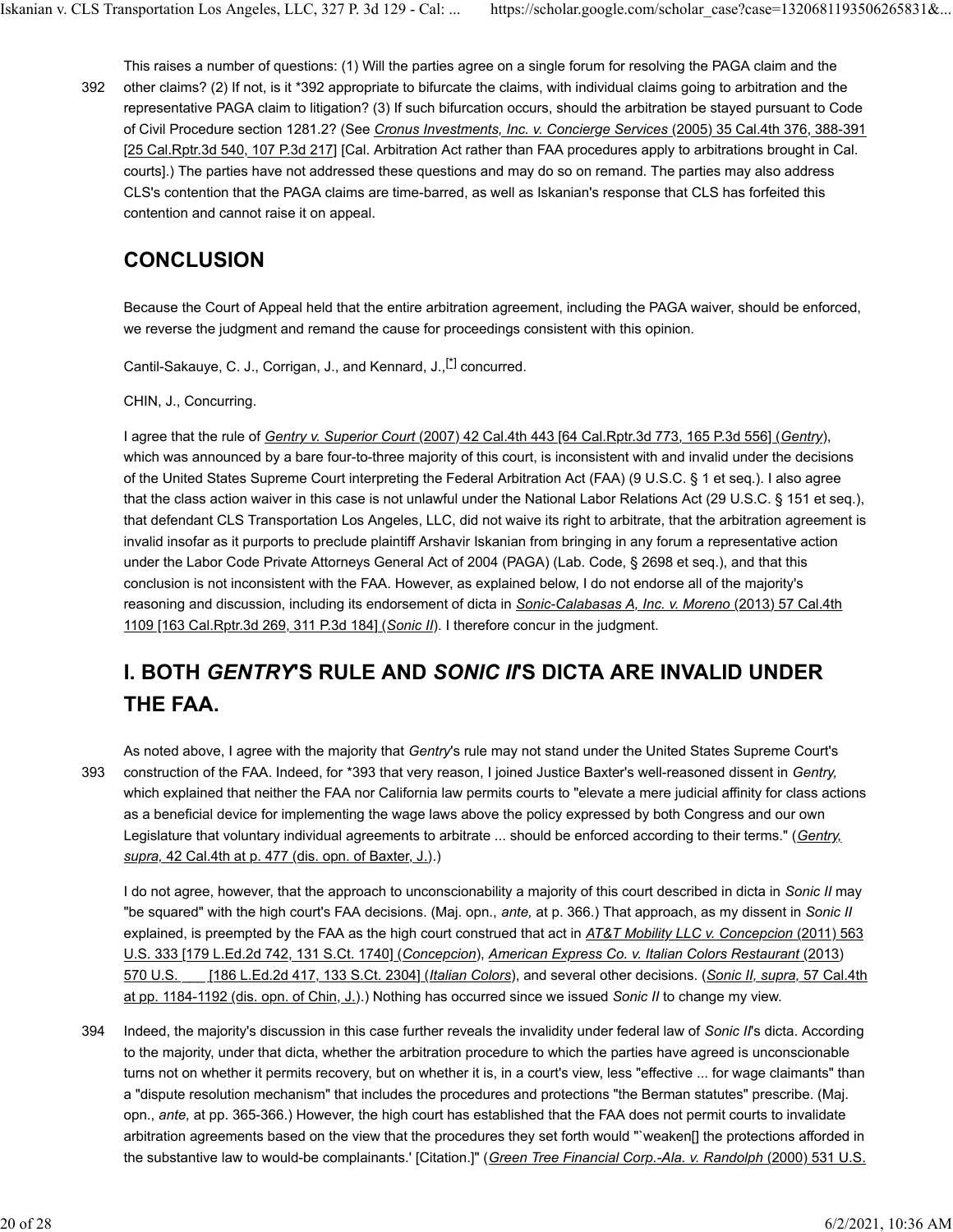79, 89-90 [148 L.Ed.2d 373, 121 S.Ct. 513].) Consistent with this principle, in *Italian Colors,* the court recently held that an arbitration agreement may be not invalidated based on *proof* that its waiver of a *congressionally approved* mechanism — the class action — would make pursuing a federal antitrust claim prohibitively expensive. (*Italian Colors, supra,* 570 U.S. at pp. \_\_\_-\_\_\_ [133 S.Ct. at pp. 2310-2312].) A fortiori, an arbitration agreement may not be invalidated based on a court's subjective view that the agreement's waiver of the Berman procedures and protections would render arbitration less "effective ... for wage claimants" than a "dispute resolution mechanism" that includes those procedures and protections. (Maj. opn., *ante,* at pp. 365-366.) According to the high court, the FAA is "a congressional declaration of a liberal federal policy favoring arbitration agreements, *notwithstanding any state substantive or procedural policies to the contrary.*" (*Moses H. Cone Hospital v. Mercury Constr. Corp.* (1983) 460 U.S. 1, 24 [74 L.Ed.2d 765, 103 S.Ct. 927], italics added.) To quote Justice \*394 Baxter's dissent in *Gentry,* it does not permit courts to "elevate a mere judicial affinity for" the Berman dispute resolution mechanism "as a beneficial device for implementing the wage laws above the policy expressed by ... Congress ... that voluntary individual agreements to arbitrate ... should be enforced according to their terms." (*Gentry, supra,* 42 Cal.4th at p. 477 (dis. opn. of Baxter, J.).) I therefore do not join the majority opinion insofar as it suggests that the approach to unconscionability described in *Sonic II*'s dicta is valid under the FAA.

# **II. THE PAGA WAIVER IS UNENFORCEABLE.**

Under PAGA, an "aggrieved employee" — i.e., "any person who was employed by" someone alleged to have violated the Labor Code "and against whom one or more of the alleged violations was committed" — may bring a civil action against the alleged violator to recover civil penalties for Labor Code violations both as to himself or herself and as to "other current or former employees." (Lab. Code,  $\S$  2699, subds. (a), (c).)<sup>[1]</sup> As we have explained, an aggrieved employee's PAGA action "`is fundamentally a law enforcement action'" that "substitute[s] for an action brought by the government itself." (*Arias v. Superior Court* (2009) 46 Cal.4th 969, 986 [95 Cal.Rptr.3d 588, 209 P.3d 923].) The employee-plaintiff "acts as the proxy or agent of state labor law enforcement agencies, representing the same legal right and interest as those agencies" and seeking statutory civil penalties "that otherwise would be sought by" those agencies. (*Amalgamated Transit Union, Local 1756, AFL-CIO v. Superior Court* (2009) 46 Cal.4th 993, 1003 [95 Cal.Rptr.3d 605, 209 P.3d 937].) By statute, 75 percent of the penalties "recovered by aggrieved employees" under PAGA goes to the Labor and Workforce Development Agency, and only 25 percent goes to "the aggrieved employees." (§ 2699, subd. (i).) Accordingly, *every* PAGA action, whether seeking penalties for Labor Code violations as to only one aggrieved employee — the plaintiff bringing the action — or as to other employees as well, is a representative action on behalf of the state.

As relevant, the arbitration agreement here provides: "[E]xcept as otherwise required under applicable law, (1) EMPLOYEE and COMPANY expressly intend and agree that class action and *representative* action procedures shall not be asserted, nor will they apply, in any arbitration pursuant to this Policy/Agreement; (2) EMPLOYEE and COMPANY agree that each will not assert class action or *representative* action claims against the other *in arbitration or otherwise;* and (3) each of EMPLOYEE and COMPANY shall only submit their own, individual claims in arbitration and will not seek to represent the interests of any other person." (Italics added.) Because, as explained above, *all* PAGA claims are representative actions, these provisions \*395 purport to preclude Iskanian from bringing a PAGA action *in any forum.* To this extent, the arbitration provision is, for reasons the majority states, invalid under California law. (Maj. opn., *ante,* at pp. 382-384.)

I agree with the majority that this conclusion is not inconsistent with the FAA, but my reasoning differs from the majority's. Although the FAA generally requires enforcement of arbitration agreements according to their terms, the high court has recognized an exception to this requirement for "a provision in an arbitration agreement forbidding the assertion of certain statutory rights." (*Italian Colors, supra,* 570 U.S. at p. \_\_\_ [133 S.Ct. at p. 2310]; see *Mitsubishi Motors v. Soler Chrysler-Plymouth* (1985) 473 U.S. 614, 637 [87 L.Ed.2d 444, 105 S.Ct. 3346] ["so long as the prospective litigant effectively may vindicate its statutory cause of action in the arbitral forum, the statute will continue to serve both its remedial and deterrent function"].) Accordingly, the conclusion that the arbitration agreement here is invalid insofar as it forbids Iskanian from asserting his statutory right under the PAGA in any forum does not run afoul of the FAA.

The majority takes a different route in finding no preemption. It first correctly observes that the FAA applies by its terms

395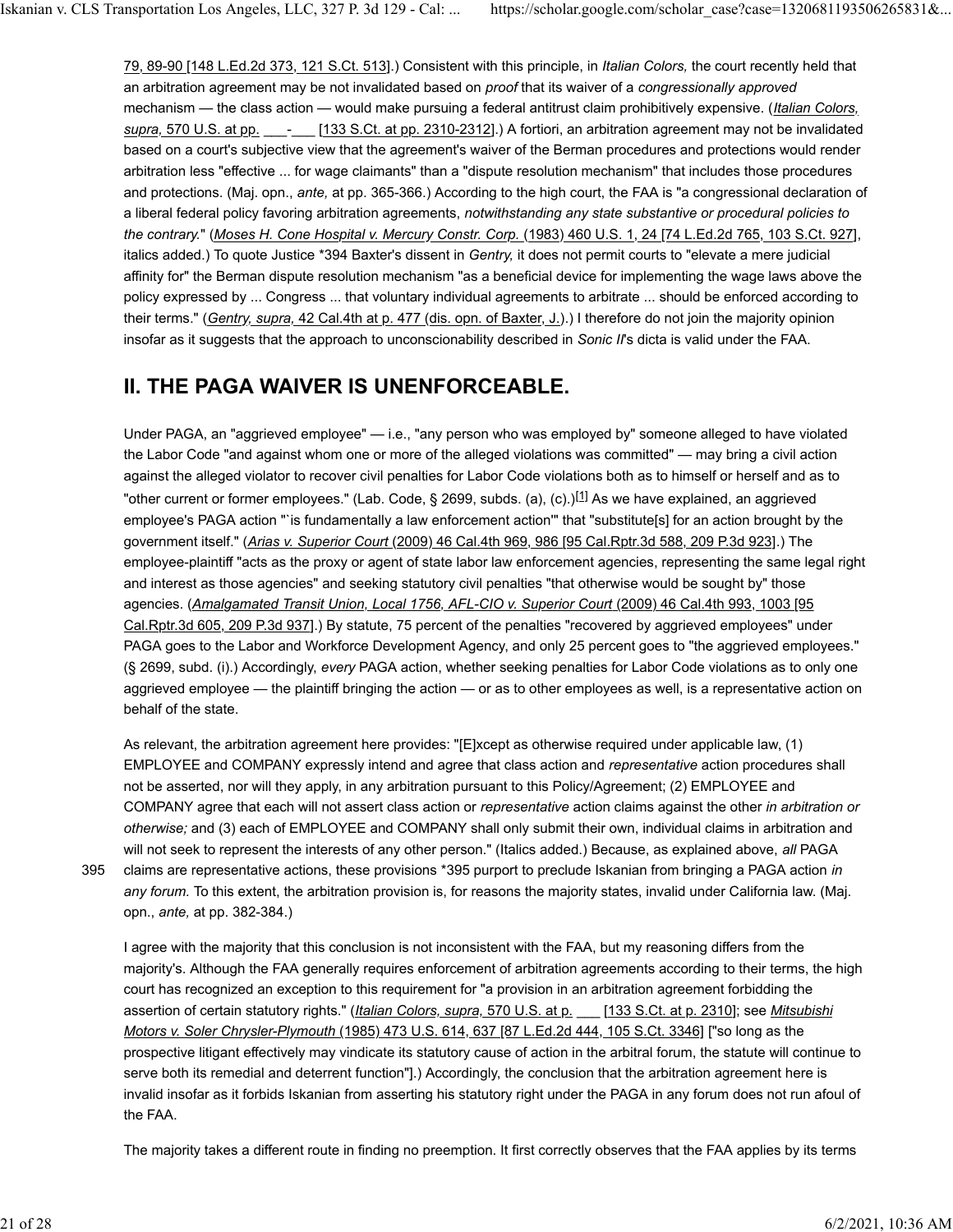only to provisions in contracts "`to settle by arbitration a controversy thereafter arising out of such contract.'" (Maj. opn., *ante,* at p. 384, italics omitted, quoting 9 U.S.C. § 2.) Based on this language, the majority then declares that a PAGA claim "lies" completely "outside the FAA's coverage because it is not a dispute between an employer and an employee arising out of their contractual relationship." (Maj. opn., *ante,* at p. 386.) It is, instead, merely "a dispute between an employer and the *state,* which alleges directly or through its agents — either the Labor and Workforce Development Agency or aggrieved employees — that the employer has violated the Labor Code." (Maj. opn., *ante,* at pp. 386-387.)

For several reasons, I question the majority's analysis. First, I disagree that a PAGA claim is not "a dispute between an employer and an employee arising out of their contractual relationship." (Maj. opn., *ante,* at p. 386.) As noted above, a person may not bring a PAGA action unless he or she is "an aggrieved employee" (§ 2699, subd. (a)), i.e., a person "who was employed by" the alleged Labor Code violator and "against whom" at least one of the alleged violations "was committed" (§ 2699, subd. (c)). In other words, as the majority explains, by statute, only "employees who ha[ve] been aggrieved by the employer" may bring PAGA actions. (Maj. opn., *ante,* at p. 387.) Thus, although the scope of a PAGA action may extend beyond the contractual relationship between the plaintiff-employee and the employer — because the plaintiff may recover civil penalties for violations as to other employees — the dispute arises, first and fundamentally, out of that relationship.

\*396 Second, to find no FAA preemption in this case, we need not adopt a novel theory, devoid of case law support, that renders the FAA completely inapplicable to PAGA claims. Under the majority's view that PAGA claims "lie[] outside the FAA's coverage" because they are not disputes between employers and employees "arising out of their contractual relationship" (maj. opn., *ante,* at p. 386), the state may, without constraint by the FAA, simply ban arbitration of PAGA claims and declare agreements to arbitrate such claims unenforceable. I do not subscribe to that view, for which the majority offers no case law support. By contrast, as explained above, there *is* case law support — from the high court itself — for the conclusion that the arbitration agreement here is unenforceable because it purports to preclude Iskanian from bringing a PAGA action *in any forum.* We should limit ourselves to an analysis firmly grounded in high court precedent, rather than needlessly adopt a novel theory that renders the FAA completely inapplicable. 396

Third, contrary to the majority's assertion, *EEOC v. Waffle House, Inc.* (2002) 534 U.S. 279 [151 L.Ed.2d 755, 122 S.Ct. 754] (*Waffle House*), to the extent it is relevant, actually *does* "suggest[] that the FAA preempts" (maj. opn., *ante,* at p. 386) the majority's rule. The question there was whether, under the FAA, an agreement between an employer and an employee to arbitrate employment-related disputes precluded the Equal Employment Opportunity Commission (EEOC), which was not "a party to" the arbitration agreement and had never "agreed to arbitrate its claims," from pursuing victimspecific relief in a judicial enforcement action. (*Waffle House, supra,* at p. 294.) The court said "no," explaining that nothing in the FAA "place[s] any restriction on a nonparty's choice of a judicial forum" (*Waffle House, supra,* at p. 289) or requires a "nonparty" to arbitrate claims it has not agreed to arbitrate (*id.* at p. 294). Because Iskanian *is* a party to the arbitration agreement in this case, this holding is inapposite. What is apposite in *Waffle House* is the court's statement that the FAA "ensures the enforceability of private agreements to arbitrate." (*Waffle House, supra,* 534 U.S. at p. 289.) This statement, which simply reiterates what the court has said "on numerous occasions" (*Stolt-Nielsen S. A. v. AnimalFeeds Int'l Corp.* (2010) 559 U.S. 662, 682 [176 L.Ed.2d 605, 130 S.Ct. 1758]), casts considerable doubt on the majority's view that the FAA permits either California or its courts to declare private agreements to arbitrate PAGA claims categorically unenforceable.

Finally, under other high court precedent, there is good reason to doubt the majority's suggestion that the FAA places no limit on "the ability of states to enhance their public enforcement capabilities by enlisting willing employees in qui tam actions." (Maj. opn., *ante,* at p. 387.) When the high court recently held in *Concepcion* that the FAA prohibits courts from conditioning enforcement of arbitration agreements on the availability of classwide arbitration procedures, even if such procedures "are necessary to prosecute small-dollar claims that might otherwise slip through the legal system," it explained: "... \*397 States cannot require a procedure that is inconsistent with the FAA, even if it is desirable for unrelated reasons." (*Concepcion, supra,* 563 U.S. at p. \_\_\_ [131 S.Ct. at p. 1753].) In earlier decisions, the high court broadly explained that the FAA "is a congressional declaration of a liberal federal policy favoring arbitration agreements, *notwithstanding any state substantive or procedural policies to the contrary*" (*Moses H. Cone Hospital v. Mercury Constr.*

*Corp., supra,* 460 U.S. at p. 24, italics added), which "withdr[aws] the power of the states to require a judicial forum for the resolution of claims which the contracting parties agreed to resolve by arbitration" (*Southland Corp. v. Keating* (1984) 465 U.S. 1, 10 [79 L.Ed.2d 1, 104 S.Ct. 852]). Thus, "if contracting parties agree to include" certain claims "within

397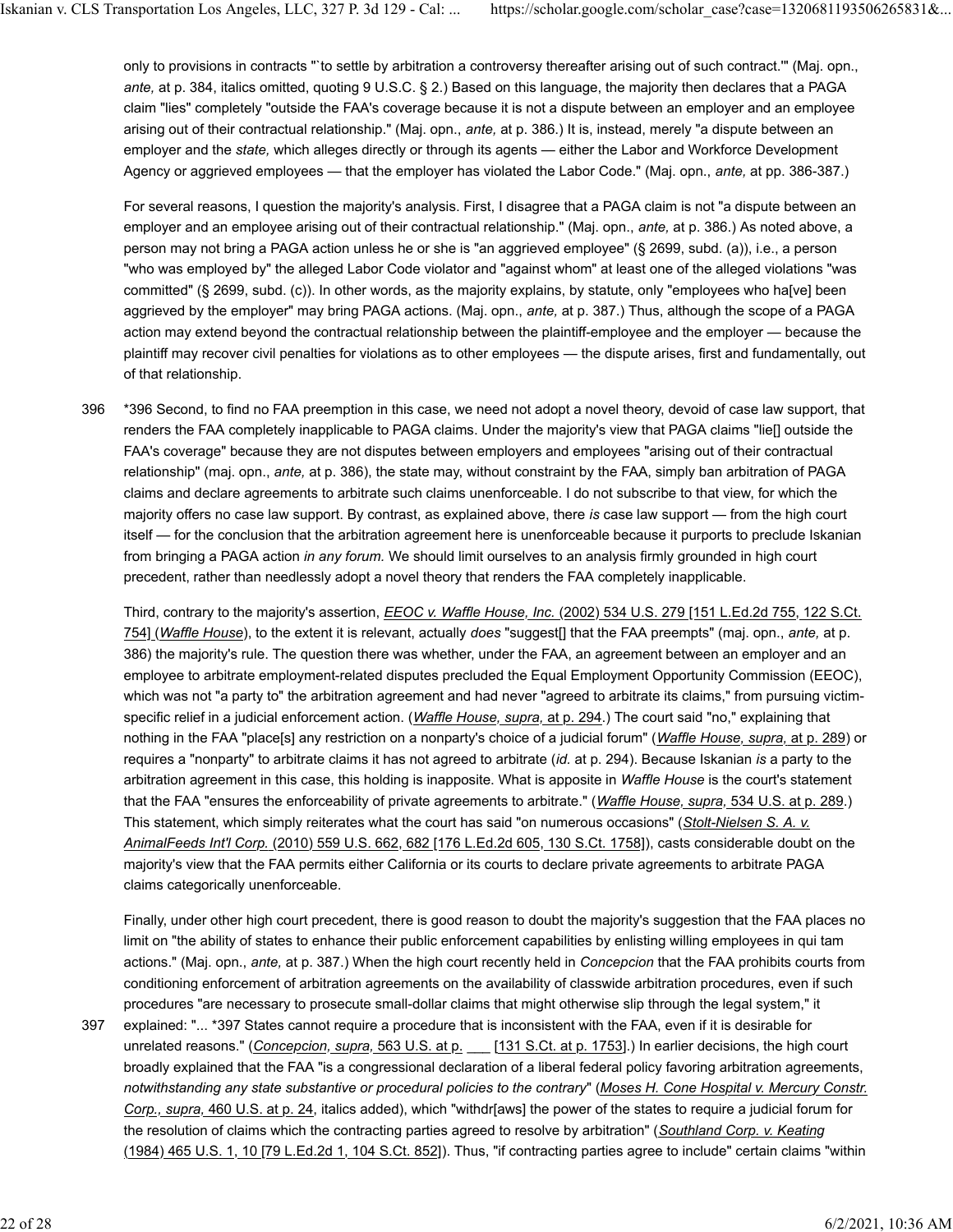the issues to be arbitrated, the FAA ensures that their agreement will be enforced according to its terms *even if a rule of state law would otherwise exclude such claims from arbitration.*" (*Mastrobuono v. Shearson Lehman Hutton, Inc.* (1995) 514 U.S. 52, 58 [131 L.Ed.2d 76, 115 S.Ct. 1212], italics omitted & added.) In other words, "[w]hen state law prohibits outright the arbitration of a particular type of claim, the analysis is straightforward: The conflicting rule is displaced by the FAA." (Concepcion, supra, 563 U.S. at p. \_\_\_ [131 S.Ct. at p. 1747].) These binding pronouncements indicate that the FAA may, in fact, place a limit on the ability of a state, for policy reasons, to "enhance" its public enforcement capabilities by authorizing employees who have contractually agreed to arbitrate their statutory PAGA claims to ignore that agreement and pursue those claims in court as the state's "representatives." (Maj. opn., *ante,* at pp. 387-388.)

However, as explained above, requiring an arbitration provision to preserve *some* forum for bringing PAGA actions does not exceed that limit. I therefore concur in the judgment.

Baxter, J., concurred.

WERDEGAR, J., Concurring and Dissenting.

I join the court's conclusions as to Arshavir Iskanian's Labor Code Private Attorneys General Act of 2004 (Lab. Code, § 2698 et seq.) claims, which are not foreclosed by his employment contract or the Federal Arbitration Act (FAA; 9 U.S.C. § 1 et seq.). I disagree with the separate holding that the mandatory class action and class arbitration waivers in Iskanian's employment contract are lawful. Eight decades ago, Congress made clear that employees have a right to engage in collective action and that contractual clauses purporting to strip them of those rights as a condition of employment are illegal. What was true then is true today. I would reverse the Court of Appeal's decision in its entirety.

\*398 **I.** <sup>398</sup>

Employment contracts prohibiting collective action, first known as "`ironclads,'" date to the 19th century. (Ernst, *The Yellow-dog Contract and Liberal Reform, 1917-1932* (1989) 30 Lab. Hist. 251, 252 (*The Yellow-dog Contract*).) Confronted with collective efforts by workers to agitate for better terms and conditions of employment, employers responded by conditioning employment on the promise not to join together with fellow workers in a union. (*Lincoln Union v. Northwestern Co.* (1949) 335 U.S. 525, 534 [93 L.Ed. 212, 69 S.Ct. 251]; Silverstein, *Collective Action, Property Rights and Law Reform: The Story of the Labor Injunction* (1993) 11 Hofstra Lab. L.J. 97, 100.) This practice was "so obnoxious to workers that they gave these required agreements the name of `yellow dog contracts.'" (*Lincoln Union,* at p. 534.)

"Recognizing that such agreements in large part represent the superior economic position of the employer by virtue of which the theoretical freedom of an employee to refuse assent was illusory, and that such agreements therefore emptied of meaning the `right of collective bargaining,'" state legislatures and Congress sought to stem the practice, enacting statutes that prohibited conditioning employment on a compulsory contractual promise not to unionize. (Frankfurter & Greene, The Labor Injunction (1930) p. 146.) These efforts were initially unsuccessful; first state courts, and then the *Lochner*-era[1] United States Supreme Court, struck down the bans as an infringement on liberty of contract. (*Coppage v. Kansas* (1915) 236 U.S. 1, 9-14 [59 L.Ed. 441, 35 S.Ct. 240]; *Adair v. United States* (1908) 208 U.S. 161, 172-176 [52 L.Ed. 436, 28 S.Ct. 277, 5 Ohio L.Rep. 605]; Frankfurter & Greene, at pp. 146-148; *The Yellow-dog Contract, supra,* 30 Lab. Hist. at p. 252.) When the Supreme Court gave a clear imprimatur to yellow-dog contracts in *Hitchman Coal & Coke Co. v. Mitchell* (1917) 245 U.S. 229 [62 L.Ed. 260, 38 S.Ct. 65], upholding an injunction against collective organizing efforts on the ground that the contracts granted employers a property right secure from union interference, the use of contractual bans on collective action blossomed. (Frankfurter & Greene, at pp. 148-149; *The Yellow-dog Contract,* at pp. 253-256.) Through the use of such terms, "[a]ny employer willing to compel employee acquiescence could effectively foreclose all union organizational efforts directed at his business." (Winter, Jr., *Labor Injunctions and Judge-made Labor Law: The Contemporary Role of Norris-LaGuardia* (1960) 70 Yale L.J. 70, 72, fn. 14.)

\*399 In the 1930's, Congress tried again to outlaw contractual bans on collective action. A bill drafted by then Professor Felix Frankfurter and others<sup>[2]</sup> was swiftly and overwhelmingly approved in both houses and enacted as the Norris-LaGuardia Act of 1932. (Bremner, *The Background of the Norris-La Guardia Act* (1947) 9 The Historian 171, 174-175.) Section 2 of the act declared as the public policy of the United States employees' right to engage in collective activity, 399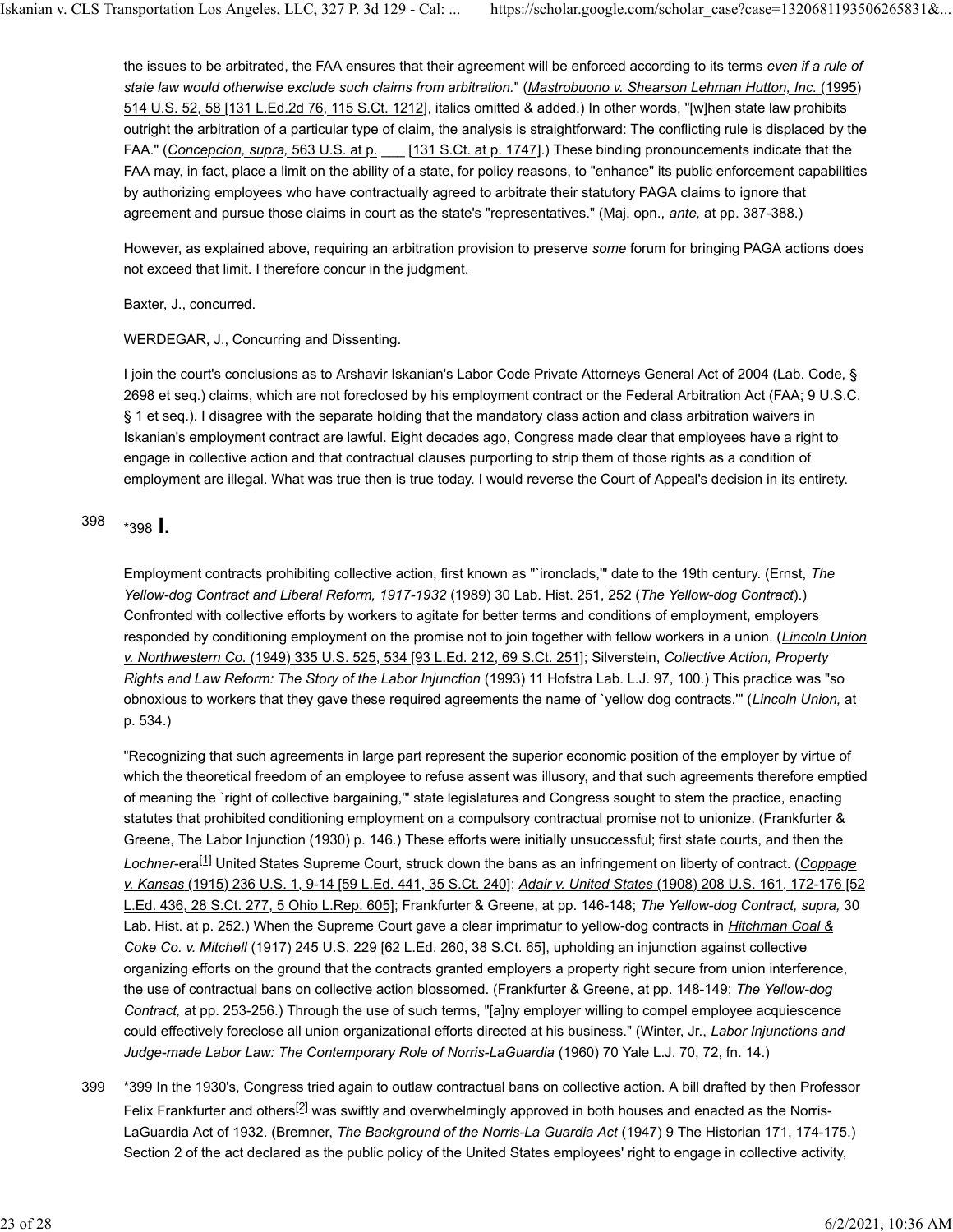free from employer restraint or coercion: "Whereas under prevailing economic conditions, developed with the aid of governmental authority for owners of property to organize in the corporate and other forms of ownership association, the individual unorganized worker is commonly helpless to exercise actual liberty of contract and to protect his freedom of labor, and thereby to obtain acceptable terms and conditions of employment, wherefore, ... *it is necessary that he have full freedom of association,* self-organization, and designation of representatives of his own choosing, to negotiate the terms and conditions of his employment, and that *he shall be free from the interference, restraint, or coercion of employers of labor,* or their agents, in the designation of such representatives or in self-organization or *in other concerted activities for the purpose of collective bargaining or other mutual aid or protection* ...." (29 U.S.C. § 102, italics added.) Congress recognized the inability of a "single laborer, standing alone, confronted with such far-reaching, overwhelming concentration of employer power" to "negotiate or to exert any influence over the fixing of his wages or the hours and conditions of his labor," the necessary corrective to be "[t]he right of wage earners to organize and to act jointly in questions affecting wages [and the] conditions of labor," and, as the solution, "specific legislative action" to preserve workers' "freedom in association to influence the fixing of wages and working conditions." (Sen.Rep. No. 163, 72d Cong., 1st Sess., p. 9 (1932); see generally *id.,* at pp. 9-14.) Arguing for passage, the act's cosponsor, Senator George Norris, explained the measure was needed to end a regime in which "the laboring man .... must singly present any grievance he has." (Remarks of Sen. Norris, Debate on Sen. No. 935, 72d Cong., 1st Sess., 75 Cong. Rec. 4504 (1932).)

To that end, section 3 of the Norris-LaGuardia Act was "designed to outlaw the so-called yellow-dog contract." (H.R.Rep. No. 669, 72d Cong., 1st Sess., p. 6 (1932); accord, Sen.Rep. No. 163, *supra,* at pp. 15-16.) "[T]he vice of such contracts, which are becoming alarmingly widespread," was that they rendered collective action and unions effectively impossible; "[i]ndeed, that is undoubtedly their purpose, and the purpose of the organizations of employers opposing"

the Norris-LaGuardia Act. (H.R.Rep. No. 669, at p. 7.) If such \*400 contracts, requiring a waiver of workers' rights of free association, were given enforcement in the courts, "collective action would be impossible so far as the employee is concerned by virtue of the necessity of signing the character of contract condemned, which prevents a man from joining with his fellows for collective action; and the statement ... that 'it has long been recognized that employees are entitled to organize for the purpose of securing the redress of grievances and to promote agreements with employers relating to rates of pay and conditions of work' would become an empty statement of historical fact." (*Ibid.,* quoting *Texas & N. O. R. Co. v. Ry. Clerks* (1930) 281 U.S. 548, 570 [74 L.Ed. 1034, 50 S.Ct. 427].) Accordingly, the Norris-LaGuardia Act declared yellow dog contracts "to be contrary to the public policy of the United States" and unenforceable in any court of the United States. (29 U.S.C. § 103.) 400

Three years later, Congress expanded on these proscriptions in the National Labor Relations Act (commonly known as the Wagner Act after its author, Sen. Robert F. Wagner). (Pub.L. No. 74-198 (July 5, 1935) 49 Stat. 449, codified as amended at 29 U.S.C. §§ 151-169.) The public policy underlying the act was the same as that motivating the Norris-LaGuardia Act: "protecting the exercise by workers of full freedom of association, self-organization, and designation of representatives of their own choosing, for the purpose of negotiating the terms and conditions of their employment or other mutual aid or protection." (29 U.S.C. § 151.) To ensure that end, the Wagner Act granted employees, inter alia, "the right ... to engage in ... concerted activities for the purpose of collective bargaining or other mutual aid or protection ...." (29 U.S.C. § 157 (also known as section 7).)<sup>[3]</sup> Employers were forbidden "to interfere with, restrain, or coerce employees in the exercise of" their right to engage in concerted, collective activity. (29 U.S.C. § 158(a)(1).) Inter alia, these provisions were a "logical and imperative extension of that section of the Norris-La Guardia Act which makes the yellow-dog contract unenforceable in the Federal courts." (Nat. Labor Relations Act of 1935, Hearings before House Com. on Labor on H.R. No. 6288, 74th Cong., 1st Sess., p. 14 (1935), statement of Sen. Wagner; accord, remarks of Sen. Wagner, Debate on Sen. No. 1958, 74th Cong., 1st Sess., 79 Cong. Rec. 7570 (daily ed. May 15, 1935); see H.R.Rep. No. 1147, 74th Cong., 1st Sess., *supra,* at p. 19.)[4] Recognizing as clear "the legality of collective action on the part of employees in order to safeguard their proper interests," the post-*Lochner* \*401 Supreme Court now upheld against constitutional challenge Congress's "safeguard" of this right. (*Labor Board v. Jones & Laughlin* (1937) 301 U.S. 1, 33-34 [81 L.Ed. 893, 57 S.Ct. 615].)

In the years since the Wagner Act's passage, the Supreme Court, Courts of Appeals, and National Labor Relations Board have conclusively established that the right to engage in collective action includes the pursuit of actions in court. (*Eastex, Inc. v. NLRB* (1978) 437 U.S. 556, 565-566 [57 L.Ed.2d 428, 98 S.Ct. 2505] [the Wagner Act's "`mutual aid or protection' clause protects employees from retaliation by their employers when they seek to improve working conditions

401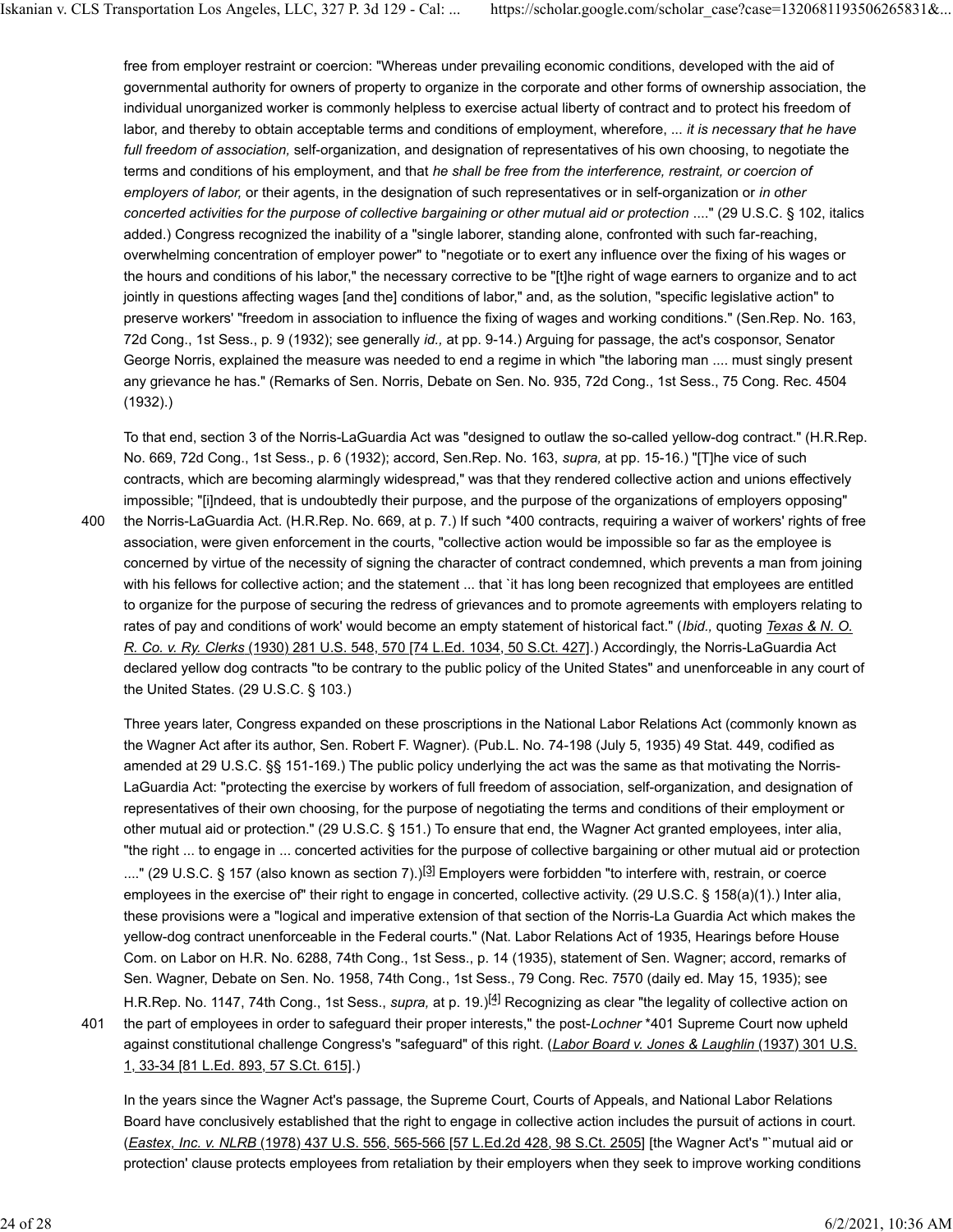through resort to administrative and judicial forums ..."]; *Brady v. National Football League* (8th Cir. 2011) 644 F.3d 661, 673 ["a lawsuit filed in good faith by a group of employees to achieve more favorable terms or conditions of employment *is* `concerted activity' under § 7 ..." of the Wagner Act]; *Mohave Electric Cooperative* (1998) 327 N.L.R.B. 13, 18, enforced by *Mohave Elec. Co-op., Inc. v. N.L.R.B.* (D.C. Cir. 2000) 340 U.S. App.D.C. 391, 206 F.3d 1183, 1188-1189 [same]; *Altex Ready Mixed Concrete Corp.* (1976) 223 N.L.R.B. 696, 699-700, enforced by *Altex Ready Mixed Concrete Corp. v. N.L.R.B.* (5th Cir.) 542 F.2d 295, 297 [same]; *Leviton Manufacturing Company, Inc. v. N.L.R.B.* (1st Cir. 1973) 486 F.2d 686, 689 [same].) This right extends to the filing of wage and hour class actions (*United Parcel Service, Inc.* (1980) 252 N.L.R.B. 1015, 1018, enforced by *N.L.R.B. v. United Parcel Service, Inc.* (6th Cir. 1982) 677 F.2d 421), including wage class actions filed by former employees like Iskanian (see *Harco Trucking, LLC* (2005) 344 N.L.R.B. 478, 482). The Wagner Act thus prohibits, as an unfair labor practice, employer interference with the ability of current or former employees to join collectively in litigation.

#### **II.**

402

Today's class waivers are the descendants of last century's yellow dog contracts. (See *D.R. Horton & Cuda* (Jan. 3, 2012) 357 N.L.R.B. No. 184, p. 6.) CLS Transportation's adhesive form contract includes a clause prohibiting Iskanian, like all its employees, from pursuing class or representative suits or class arbitrations.<sup>[5]</sup> Thus, Iskanian mav not file collectively with \*402 fellow employees a suit or an arbitration claim challenging any of CLS's employment practices or policies. Patently, the effect of the clause is to prevent employees from making common cause to enforce rights to better wages and working conditions. In this, the clause is indistinguishable from the yellow dog contracts prohibited by the Norris-LaGuardia and Wagner Acts. Indeed, the whole point of protecting a right to collective action is to allow employees to do precisely what CLS Transportation's clause forbids — band together as a group to peaceably assert rights against their employer.

That the class waiver is without effect necessarily follows. An employer may not by contract require an employee to renounce rights guaranteed by the Wagner Act (*Nat. Licorice Co. v. Labor Board* (1940) 309 U.S. 350, 359-361 [84 L.Ed. 799, 60 S.Ct. 569]; see *id.* at p. 364 ["employers cannot set at naught the National Labor Relations Act by inducing their workmen to agree not to demand performance of the duties which it imposes ..."]), and this includes a contract clause requiring an employee to resolve disputes in individual, binding arbitration. Such a clause "is the very antithesis of collective bargaining [and] ... impose[s] a restraint upon collective action." (*National Labor Relations Board v. Stone* (7th Cir. 1942) 125 F.2d 752, 756; see *Barrow Utilities & Electric* (1992) 308 N.L.R.B. 4, 11, fn. 5 ["The law has long been clear that all variations of the venerable `yellow dog contract' are invalid."].) The restriction in Iskanian's contract thus directly contravenes federal statutory labor law and is invalid on its face. A contract clause that violates the Wagner Act is unenforceable. (*Kaiser Steel Corp. v. Mullins* (1982) 455 U.S. 72, 83-86 [70 L.Ed.2d 833, 102 S.Ct. 851]; *J. I. Case Co. v. Labor Board* (1944) 321 U.S. 332, 337 [88 L.Ed. 762, 64 S.Ct. 576] [private contracts that conflict with the Wagner Act "obviously must yield or the Act would be reduced to a futility"].) Iskanian may not be prevented, on the basis of his contract, from proceeding with a putative class action.

### **III.**

403

Notwithstanding this authority, CLS Transportation invokes the FAA as grounds for upholding the class waiver.

In the early part of the 20th century, merchants faced judicial hostility to predispute arbitration agreements they entered with their fellow merchants; routinely, the courts declined to enforce such agreements, relying on the common law rule that specific enforcement of agreements to arbitrate was unavailable. (H.R.Rep. No. 96, 68th Cong., 1st Sess., pp. 1-2 (1924); Wasserman, *Legal Process in a Box, or What Class Action Waivers Teach Us* \*403 *About Law-making* (2012)

44 Loy. U. Chi. L.J. 391, 395.) In 1925, Congress enacted the FAA in response. Its purpose was to have arbitration agreements "placed upon the same footing as other contracts." (H.R.Rep. No. 96, at p. 1.)

Section 2 of the FAA, its "primary substantive provision" (*Moses H. Cone Hospital v. Mercury Constr. Corp.* (1983) 460 U.S. 1, 24 [74 L.Ed.2d 765, 103 S.Ct. 927]), makes this point explicit: An arbitration agreement "shall be valid, irrevocable, and enforceable, *save upon such grounds as exist at law or in equity for the revocation of any contract*" (9 U.S.C. § 2, italics added). Here, we deal with a provision-the waiver of the statutorily protected right to engage in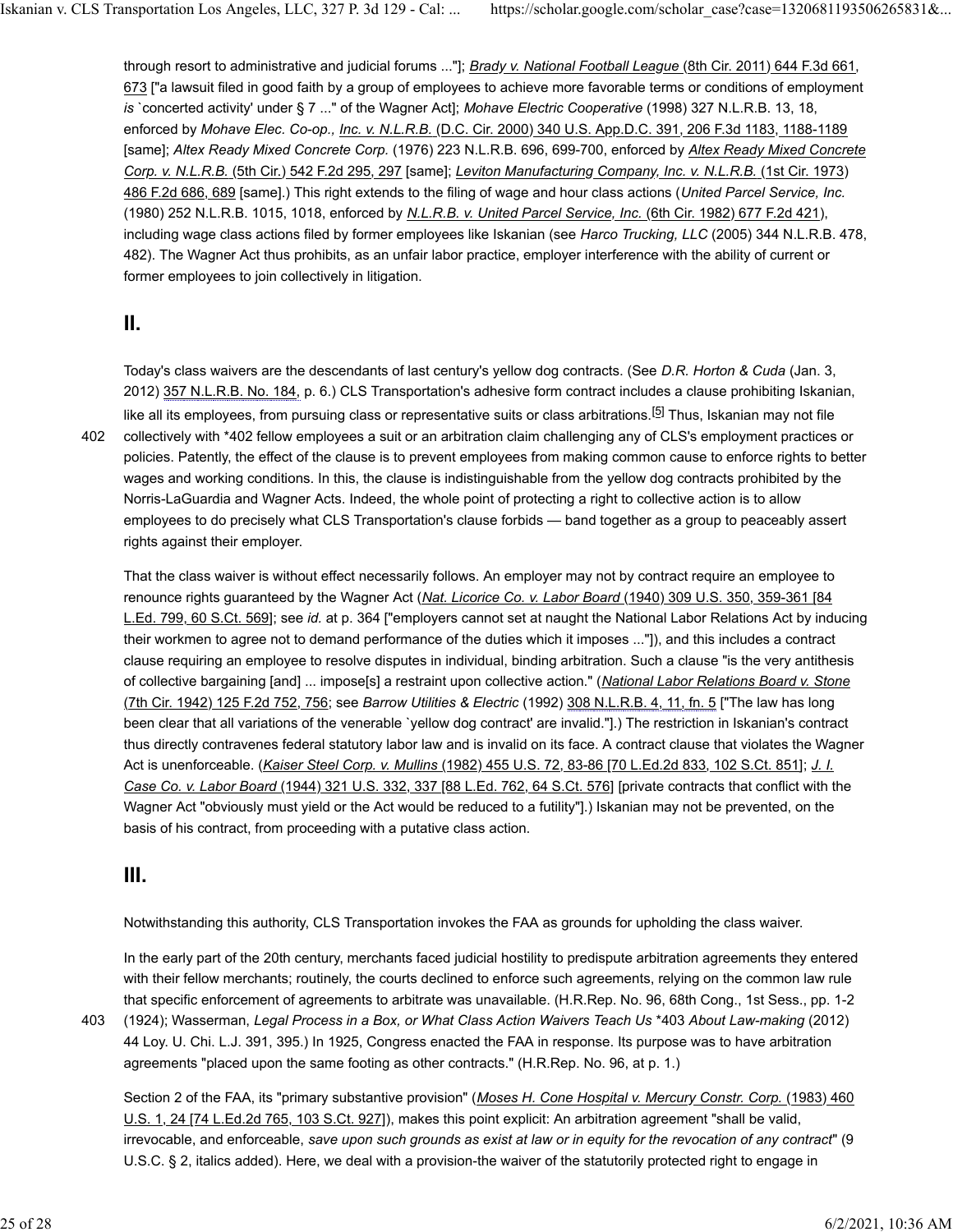collective action-that would be unenforceable in any contract, whether as part of an arbitration clause or otherwise. The FAA codifies a nondiscrimination principle; "[a]s the `saving clause' in § 2 indicates, the purpose of Congress in 1925 was to make arbitration agreements as enforceable as other contracts, but not more so." (*Prima Paint v. Flood & Conklin* (1967) 388 U.S. 395, 404, fn. 12 [18 L.Ed.2d 1270, 87 S.Ct. 1801].) That purpose is not upset by precluding, in arbitration clauses and employment contracts alike, mandatory class waivers forfeiting the right to engage in collective action, a right foreshadowed by section 3 of the Norris-LaGuardia Act and guaranteed by section 7 of the Wagner Act. Accordingly, there is no conflict between the FAA and the Norris-LaGuardia and Wagner Acts, nor is there anything in the FAA that would permit disregard of the substantive rights guaranteed by those later enactments.

Were one to perceive a conflict, the express text of the Norris-LaGuardia Act would resolve it. The 1932 act supersedes prior law, including any contrary provisions in the 1925 FAA: "All acts and parts of acts in conflict with the provisions of this chapter are repealed." (29 U.S.C. § 115.) The effect of this provision, in combination with section 3 (29 U.S.C. § 103) banning yellow dog contracts and the FAA's section 2 (9 U.S.C. § 2), subjecting arbitration agreements to the same limits as other contracts, is to render equally unenforceable contractual obligations to forswear collective action in regular employment agreements and in employment arbitration agreements.

Brief reflection on the purposes underlying the Norris-LaGuardia Act and Wagner Act demonstrates why this must be so. A strike for better wages and working conditions is core protected activity. (*Labor Board v. Erie Resistor Corp.* (1963) 373 U.S. 221, 233-235 [10 L.Ed.2d 308, 83 S.Ct. 1139]; *Automobile Workers v. O'Brien* (1950) 339 U.S. 454, 456-457 [94 L.Ed. 978, 70 S.Ct. 781].) So too is a walkout. (*Labor Bd. v. Washington Aluminum Co.* (1962) 370 U.S. 9, 14-17 [8 L.Ed.2d 298, 82 S.Ct. 1099]; *N.L.R.B. v. McEver Engineering, Inc.* (5th Cir. 1986) 784 F.2d 634, 639; *Vic Tanny Intern.,*

*Inc. v. N.L.R.B.* (6th Cir. 1980) 622 F.2d 237, 240-241.) But the expressly declared \*404 fundamental purpose of the Wagner Act is to minimize industrial strife. (29 U.S.C. § 151 ["[P]rotection by law of the right of employees to organize and bargain" is necessary to "promote[] the flow of commerce by removing certain recognized sources of industrial strife and unrest"]; see *Brooks v. Labor Board* (1954) 348 U.S. 96, 103 [99 L.Ed.2d 125, 75 S.Ct. 176] ["The underlying purpose of [the Wagner Act] is industrial peace."]; Atleson, Values and Assumptions in American Labor Law (1983) p. 40 ["The most common argument in favor of the Wagner Act was that it would reduce industrial strife."].) The Wagner Act "seeks, to borrow a phrase of the United States Supreme Court, `to make the appropriate collective action (of employees) an instrument of peace rather than of strife.'" (H.R.Rep. No. 1147, 74th Cong., 1st Sess., *supra,* at p. 9.) If a class waiver provision in an arbitration agreement were deemed enforceable, Iskanian and other employees would be protected if they elected to protest through strikes or walkouts but precluded from resolving grievances through peaceable collective action — a result precisely opposite to the reduction in industrial strife at the heart of the Wagner Act's goals. Congress would not have favored less peaceable means over more peaceable ones. 404

Alternatively, if the device of inserting a collective action ban in an arbitration clause were enough to insulate the ban from the Norris-LaGuardia and Wagner Acts' proscriptions, employers could include in every adhesive employment contract a requirement that *all* disputes and controversies, not just wage and hour claims, be resolved through arbitration and thus effectively ban the full range of collective activities Congress intended those acts to protect. Such a purported harmonizing of the various acts would gut the labor laws; the right to "`collective action would be a mockery.'" (H.R.Rep. No. 669, 72d Cong., 1st Sess., *supra,* at p. 7.) When Congress invalidated yellow dog contracts and protected the right to engage in collective action, it could not have believed it was conveying rights enforceable only at the grace of employers, who could at their election erase them by the simple expedient of a compelled waiver inserted in an arbitration agreement.

CLS Transportation argues *AT&T Mobility LLC v. Concepcion* (2011) 563 U.S. 333 [179 L.Ed.2d 742, 131 S.Ct. 1740] and *CompuCredit Corp. v. Greenwood* (2012) 565 U.S. \_\_\_ [181 L.Ed.2d. 586, 132 S.Ct. 665] save its class waiver. Neither does.

*Concepcion* considered whether as a matter of obstacle preemption the FAA foreclosed a state law unconscionability rule applicable to class waivers in consumer contracts. (*AT&T Mobility LLC v. Concepcion, supra,* 563 U.S. at p. \_\_\_ [131 S.Ct. at p. 1746].) It did not speak to the considerations entailed in reconciling the FAA with other coequal federal statutes. Nor did it address \*405 any of the particulars of Congress's subsequent labor legislation codifying employees'

substantive rights to engage in collective action, rights not shared by consumers.

*CompuCredit Corp. v. Greenwood, supra,* 565 U.S. \_\_\_ [132 S.Ct. 665] is similarly of no assistance. There, the

405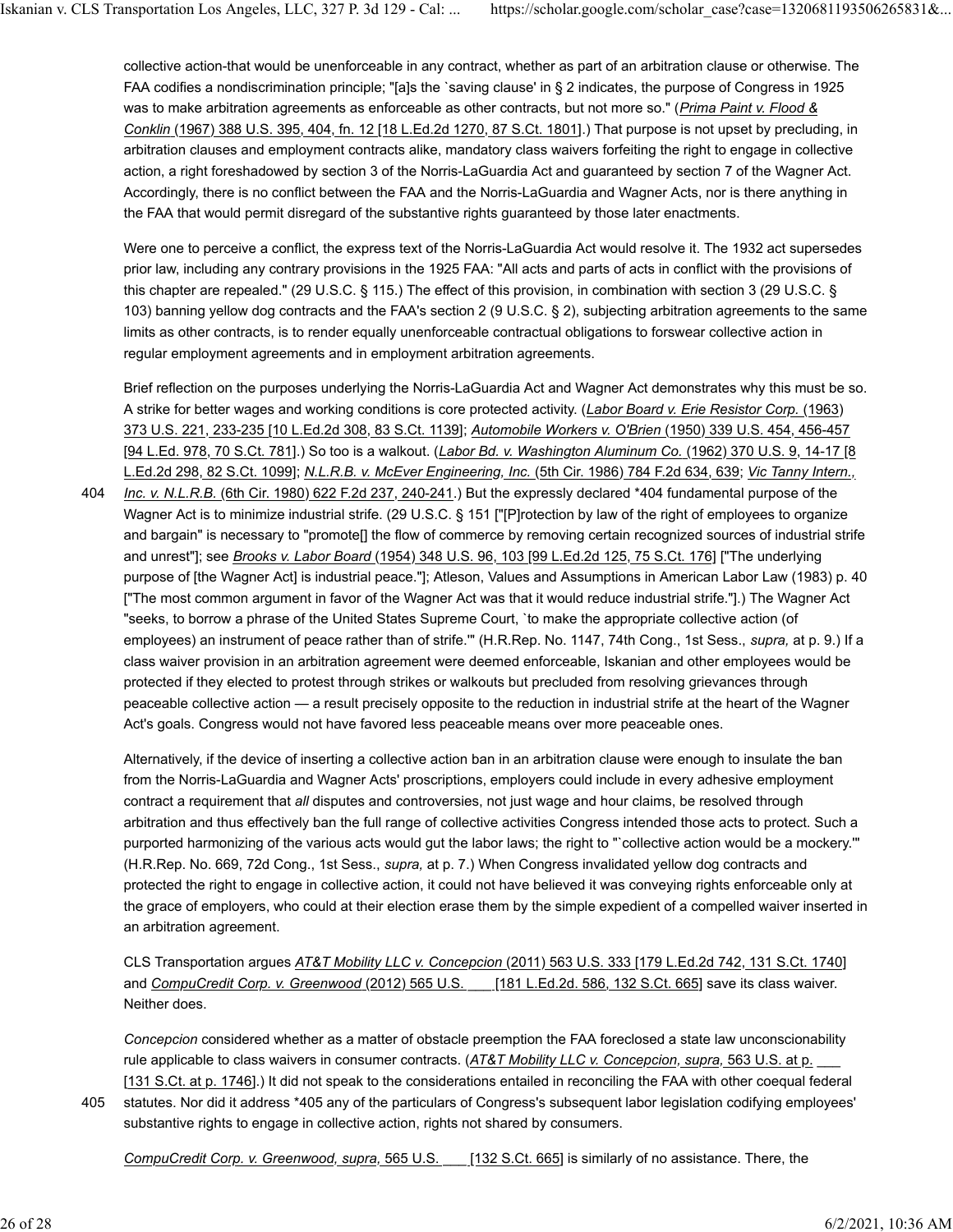Supreme Court reaffirmed that to determine whether the FAA's presumption in favor of enforcing arbitration clauses applies to a given claim, one must ask whether the presumption has been "`overridden by a contrary congressional command" in other federal law. (*Id.* at p. \_\_\_ [132 S.Ct. at p. 669].) The claims at issue there arose under a federal law that guaranteed consumers notice of a "`"right to sue."'" (*Ibid.,* quoting 15 U.S.C. § 1679c(a).) Had Congress intended to preclude arbitration as a suitable forum under the applicable act, "it would have done so in a manner less obtuse" than one offhand reference to a right to sue. (*CompuCredit*, at p. \_\_\_ [132 S.Ct. at p. 672].) In contrast, the Norris-LaGuardia Act and Wagner Act present no similar difficulties for discerning a contrary congressional command. Such a command may be evident from "the text of the [other statute], its legislative history, or an `inherent conflict' between arbitration and the [other statute's] underlying purposes." (*Gilmer v. Interstate/Johnson Lane Corp.* (1991) 500 U.S. 20, 26 [114 L.Ed.2d 26, 111 S.Ct. 1647].) Each such source supplies support here: the conclusion that class waivers are foreclosed arises not from inferences gleaned from a lone phrase, as in *CompuCredit,* but from the explicit text, legislative history and core purpose of the acts, all establishing the right to collective action and the illegality of compelled contractual waivers of that right. (See *ante,* pts. I. & II.)

Refusing to enforce a National Labor Relations Board order finding a class waiver violative of the Wagner Act, a divided Fifth Circuit reached a contrary conclusion. (*D.R. Horton, Inc. v. N.L.R.B.* (5th Cir. 2013) 737 F.3d 344 (*Horton II*), declining to enforce *D.R. Horton & Cuda, supra,* 357 N.L.R.B. No. 184.) The majority's analysis assumed a congressional command superseding the FAA could come only from "the general thrust of the [Wagner Act] — how it operates, its goal of equalizing bargaining power" (*Horton II,* at p. 360) and the "congressional intent to `level the playing field' between workers and employers" (*id.* at p. 361), sources the majority found insufficient. One need not look to such generalized and abstract indications. As discussed, the FAA subordinates arbitration agreements to generally applicable bars against contract enforcement (9 U.S.C. § 2), and the Wagner Act by its text bars employers from contractually conditioning employment on waiver of the right to engage in collective action (29 U.S.C. §§ 157, 158(a)(1); see *Nat. Licorice Co. v. Labor Board, supra,* 309 U.S. at pp. 359-361).

\*406 *Horton II* also took comfort in the fact rule 23 of the Federal Rules of Civil Procedure (28 U.S.C.), governing class actions, was not adopted until 1966. (*Horton II, supra,* 737 F.3d at p. 362.) But that the most prevalent current form of collective litigation is recent does not mean the Wagner Act at its inception did not shield from waiver the right to collective litigation in whatever manner available. Collective actions via the common law doctrine of virtual representation, based on equity principles, are of much older vintage than rule 23. (*Arias v. Superior Court* (2009) 46 Cal.4th 969, 988-989 [95 Cal.Rptr.3d 588, 209 P.3d 923] (conc. opn. of Werdegar, J.).) "The 74th Congress knew well enough that labor's cause often is advanced on fronts other than collective bargaining and grievance settlement within the immediate employment context. It recognized this fact by choosing, as the language of § 7 makes clear, to protect concerted activities for the somewhat broader purpose of `mutual aid or protection' as well as for the narrower purposes of `self-organization' and `collective bargaining.'" (*Eastex, Inc. v. NLRB, supra,* 437 U.S. at p. 565.) The broad language of the Wagner Act shields concerted activity for mutual aid or protection by whatever means pursued, including through peaceable collective suits. 406

In the end, CLS Transportation's argument rests on the notion that the FAA should be interpreted to operate as a superstatute, limiting the application of both past and future enactments in every particular. "[M]en may construe things after their fashion/Clean from the purpose of the things themselves." (Shakespeare, Julius Caesar, act I, scene 3, lines 34-35.) So it is with this view of the FAA. The text and legislative history of the Norris-LaGuardia and Wagner Acts, passed by legislators far closer in time to the FAA than our current vantage point, show no such deference. The right of collective action they codify need not yield.

I respectfully dissent.

[\*] Retired Associate Justice of the Supreme Court, assigned by the Chief Justice pursuant to article VI, section 6 of the California Constitution.

[1] All further unlabeled statutory references are to the Labor Code.

[1] *Lochner v. New York* (1905) 198 U.S. 45 [49 L.Ed. 937, 25 S.Ct. 539].

[2] See Frankfurter & Greene, The Labor Injunction, *supra,* page 226 and footnote 61; *id.* at pages 279-288 (draft bill); Fischl, *Self. Others, and Section 7: Mutualism and Protected Protest Activities Under the National Labor Relations Act* (1989) 89 Colum. L.Rev. 789, 846-849.